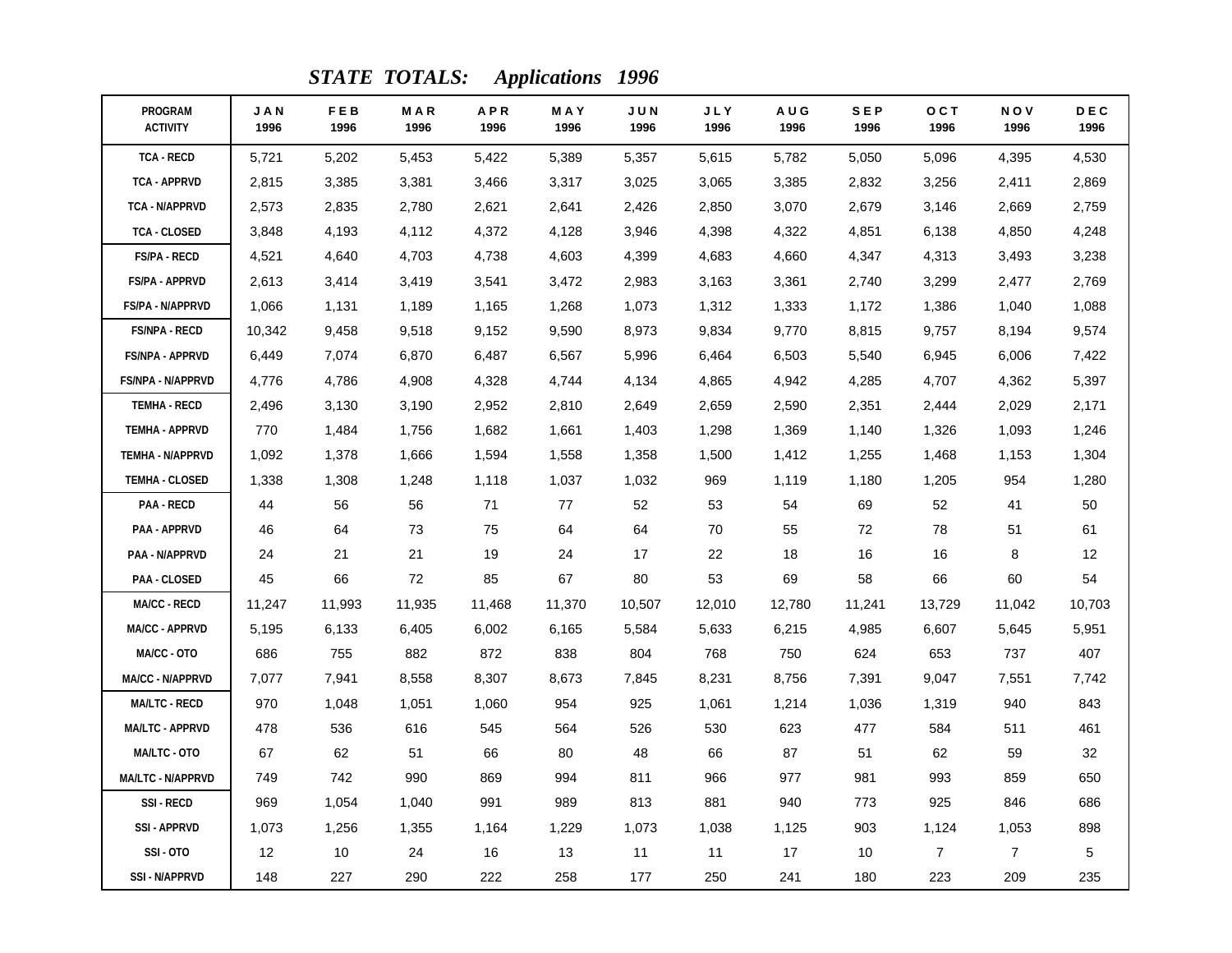*STATE TOTALS: Applications 1997*

| PROGRAM<br><b>ACTIVITY</b> | JAN<br>1997 | FEB<br>1997 | <b>MAR</b><br>1997 | <b>APR</b><br>1997 | <b>MAY</b><br>1997 | <b>JUN</b><br>1997 | <b>JLY</b><br>1997 | A U G<br>1997  | <b>SEP</b><br>1997 | <b>OCT</b><br>1997 | <b>NOV</b><br>1997 | <b>DEC</b><br>1997 |
|----------------------------|-------------|-------------|--------------------|--------------------|--------------------|--------------------|--------------------|----------------|--------------------|--------------------|--------------------|--------------------|
| <b>TCA - RECD</b>          | 4,771       | 4.466       | 4,331              | 4,656              | 4.611              | 4,436              | 5,053              | 5,347          | 5,281              | 5,565              | 4,381              | 4,825              |
| <b>TCA - APPRVD</b>        | 2,422       | 2,637       | 2,659              | 2,478              | 2,845              | 2,302              | 2,692              | 2,725          | 2,633              | 3,253              | 2,456              | 3,115              |
| <b>TCA - N/APPRVD</b>      | 2,760       | 2,652       | 2,758              | 2,717              | 2,813              | 2,447              | 2,938              | 2,932          | 3,260              | 3,507              | 2,533              | 2,979              |
| <b>TCA - CLOSED</b>        | 4,422       | 3,997       | 4,072              | 4,393              | 4,056              | 3,970              | 4,373              | 4,191          | 4,409              | 4,717              | 4,471              | 4,048              |
| FS/PA - RECD               | 3,669       | 3,292       | 3,088              | 3,157              | 2,994              | 2,695              | 2,873              | 3,022          | 2,983              | 2,901              | 2,300              | 2,427              |
| <b>FS/PA - APPRVD</b>      | 2,430       | 2,664       | 2,558              | 2,443              | 2,548              | 1,973              | 2,190              | 2,126          | 2,132              | 2,493              | 2,212              | 2,402              |
| FS/PA - N/APPRVD           | 987         | 878         | 891                | 784                | 823                | 766                | 911                | 766            | 962                | 937                | 655                | 652                |
| <b>FS/NPA - RECD</b>       | 9,721       | 9,149       | 8,850              | 9,283              | 8,865              | 8,538              | 9,602              | 9,748          | 10,127             | 11,428             | 9,973              | 10,736             |
| <b>FS/NPA - APPRVD</b>     | 6,527       | 6,620       | 6,322              | 6,526              | 6,416              | 5,876              | 6,715              | 6,518          | 6,767              | 8,349              | 7,327              | 8,049              |
| <b>FS/NPA - N/APPRVD</b>   | 4,770       | 4,771       | 4,770              | 4,983              | 4,831              | 4,384              | 5,071              | 4,833          | 5,293              | 6,292              | 5,230              | 5,988              |
| <b>TEMHA - RECD</b>        | 2,808       | 2,590       | 2,373              | 2,510              | 2,349              | 2,256              | 2,083              | 2,201          | 2,194              | 2,376              | 2,095              | 2,346              |
| <b>TEMHA - APPRVD</b>      | 1,317       | 1,453       | 1,367              | 1,293              | 1,354              | 1,154              | 1,248              | 1,059          | 1,010              | 1,222              | 1,029              | 1,218              |
| <b>TEMHA - N/APPRVD</b>    | 1,289       | 1,313       | 1,424              | 1,331              | 1,439              | 1,190              | 1,349              | 1,113          | 1,255              | 1,389              | 1,120              | 1,376              |
| TEMHA - CLOSED             | 1,484       | 1,223       | 1,330              | 1,387              | 1,397              | 1,377              | 1,340              | 1,252          | 1,266              | 1,284              | 866                | 1,040              |
| PAA - RECD                 | 62          | 80          | 64                 | 54                 | 50                 | 50                 | 62                 | 65             | 86                 | 72                 | 62                 | 62                 |
| <b>PAA - APPRVD</b>        | 56          | 71          | 85                 | 58                 | 72                 | 72                 | 71                 | 83             | 136                | 83                 | 98                 | 87                 |
| PAA - N/APPRVD             | 18          | 24          | 24                 | 20                 | 22                 | 23                 | 18                 | 28             | 30                 | 32                 | 44                 | 39                 |
| PAA - CLOSED               | 57          | 68          | 69                 | 77                 | 66                 | 69                 | 93                 | 76             | 113                | 71                 | 75                 | 83                 |
| MA/CC - RECD               | 12,791      | 12,987      | 13,122             | 14,797             | 13,556             | 13,213             | 14,628             | 14,311         | 14,514             | 17,220             | 14,503             | 14,919             |
| MA/CC - APPRVD             | 7,182       | 7,779       | 8,585              | 8,853              | 9,050              | 7,987              | 8,270              | 8,279          | 8,234              | 9,856              | 8,016              | 8,958              |
| MA/CC - OTO                | 404         | 384         | 398                | 334                | 325                | 291                | 277                | 287            | 235                | 259                | 168                | 192                |
| MA/CC - N/APPRVD           | 9,625       | 9,975       | 10,370             | 10,887             | 10,845             | 9,933              | 10,446             | 10,447         | 9,962              | 12,671             | 9,709              | 10,978             |
| <b>MA/LTC - RECD</b>       | 896         | 841         | 862                | 1,025              | 762                | 716                | 777                | 801            | 711                | 842                | 729                | 758                |
| MA/LTC - APPRVD            | 582         | 467         | 703                | 727                | 729                | 548                | 654                | 696            | 678                | 847                | 581                | 687                |
| MA/LTC - OTO               | 34          | 34          | 40                 | 37                 | 38                 | 26                 | 20                 | 31             | 22                 | 39                 | 16                 | 15                 |
| MA/LTC - N/APPRVD          | 882         | 695         | 891                | 985                | 961                | 773                | 867                | 897            | 963                | 955                | 745                | 815                |
| SSI-RECD                   | 677         | 927         | 898                | 1,116              | 909                | 687                | 876                | 797            | 770                | 699                | 545                | 535                |
| <b>SSI-APPRVD</b>          | 917         | 1,220       | 1,478              | 1,484              | 1,419              | 989                | 1,219              | 1,110          | 1,141              | 1,154              | 942                | 1,046              |
| SSI-0TO                    | 4           | 9           | 8                  | 10                 | $\overline{7}$     | 8                  | 15                 | $\overline{7}$ | $\overline{7}$     | 10                 | $\mathbf 0$        | 3                  |
| SSI - N/APPRVD             | 244         | 277         | 342                | 359                | 308                | 273                | 270                | 268            | 353                | 365                | 282                | 349                |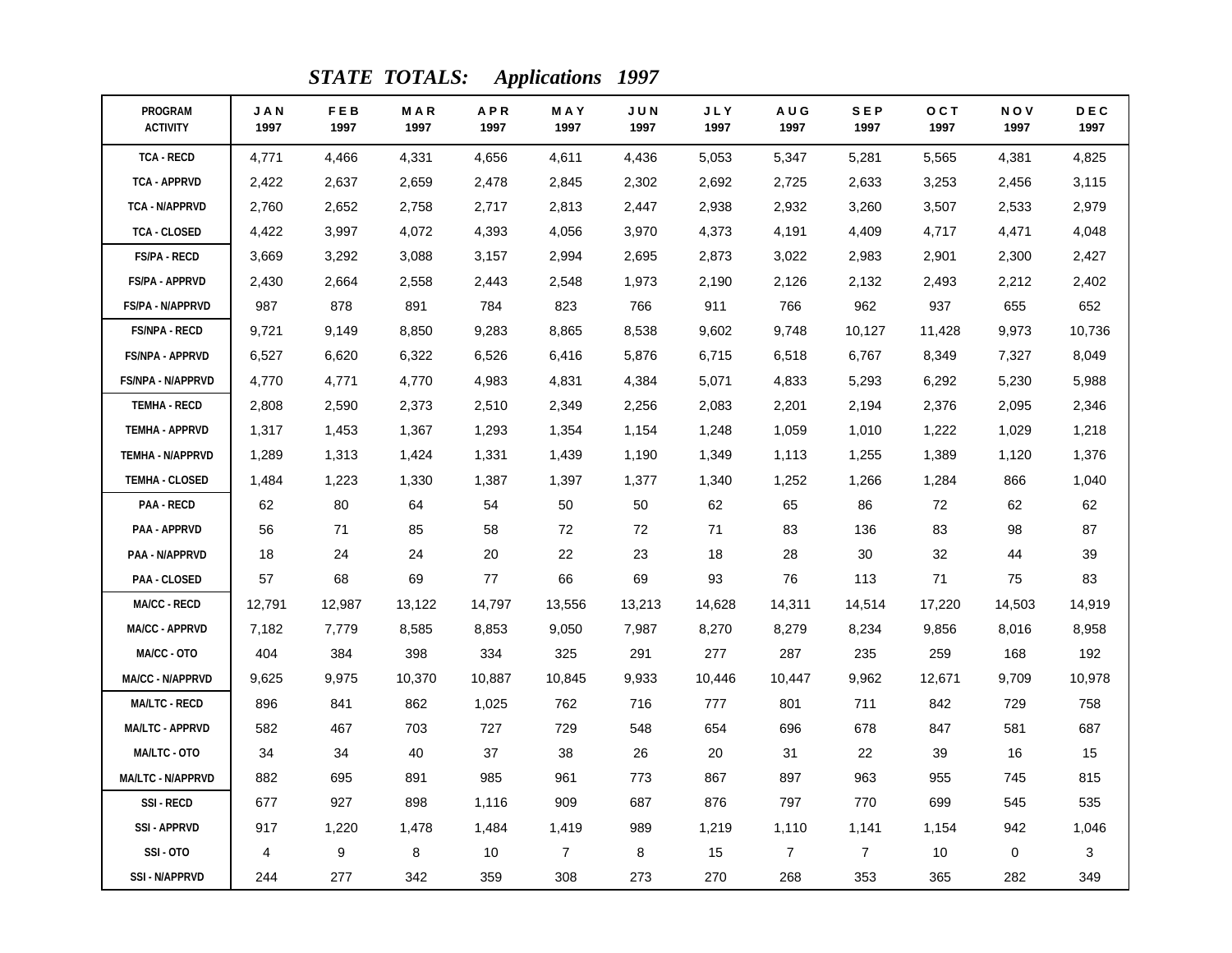*STATE TOTALS: Applications 1998*

| PROGRAM<br><b>ACTIVITY</b> | JAN<br>1998  | FEB<br>1998    | <b>MAR</b><br>1998 | <b>APR</b><br>1998 | <b>MAY</b><br>1998 | JUN<br>1998 | <b>JLY</b><br>1998 | A U G<br>1998 | <b>SEP</b><br>1998 | <b>OCT</b><br>1998 | <b>NOV</b><br>1998 | <b>DEC</b><br>1998 |
|----------------------------|--------------|----------------|--------------------|--------------------|--------------------|-------------|--------------------|---------------|--------------------|--------------------|--------------------|--------------------|
| <b>TCA - RECD</b>          | 5,341        | 3,590          | 5,292              | 4,853              | 4.747              | 5,327       | 5,828              | 5,265         | 5,341              | 5.680              | 4,793              | 5,072              |
| <b>TCA - APPRVD</b>        | 2,552        | 2,274          | 2,670              | 2,798              | 2,730              | 2,705       | 2,954              | 2,582         | 2,936              | 3,269              | 2,759              | 3,513              |
| <b>TCA - N/APPRVD</b>      | 2,503        | 2,785          | 2,792              | 3,119              | 3,007              | 2,936       | 3,492              | 3,198         | 3,398              | 3,571              | 2,721              | 3,222              |
| <b>TCA - CLOSED</b>        | 4,367        | 4,384          | 3,000              | 4,118              | 4,585              | 4,946       | 5,649              | 4,919         | 4,900              | 5,466              | 5,535              | 5,289              |
| <b>FS/PA - RECD</b>        | 2,638        | 1,863          | 1,503              | 1,629              | 1,455              | 1,703       | 2,029              | 1,865         | 2,182              | 2,790              | 2,490              | 2,535              |
| <b>FS/PA - APPRVD</b>      | 2,127        | 2,143          | 1,683              | 1,767              | 1,561              | 1,618       | 1,947              | 1,597         | 1,852              | 2,277              | 2,479              | 2,660              |
| FS/PA - N/APPRVD           | 540          | 613            | 500                | 379                | 395                | 428         | 543                | 522           | 637                | 841                | 793                | 753                |
| <b>FS/NPA - RECD</b>       | 12,390       | 10,057         | 12,559             | 11,156             | 10,485             | 11,489      | 12,583             | 11,793        | 12,141             | 13,218             | 10,963             | 11,263             |
| <b>FS/NPA - APPRVD</b>     | 8,290        | 7.392          | 8,954              | 8,461              | 7.590              | 7,825       | 8,599              | 8.007         | 8.618              | 9,258              | 7,757              | 8,795              |
| <b>FS/NPA - N/APPRVD</b>   | 5,844        | 5,679          | 6,672              | 6,251              | 5,920              | 5,820       | 6,746              | 6,147         | 6,983              | 7,200              | 5,952              | 6,776              |
| <b>TEMHA - RECD</b>        | 2,723        | 2,264          | 2,490              | 2,123              | 2,199              | 2,184       | 2,352              | 2,202         | 2,141              | 2,378              | 1,956              | 2,084              |
| <b>TEMHA - APPRVD</b>      | 1,177        | 1,189          | 1,243              | 1,134              | 1,160              | 1,062       | 1,120              | 1,083         | 1,027              | 1,119              | 890                | 1,123              |
| TEMHA - N/APPRVD           | 1,533        | 1,482          | 1,618              | 1,583              | 1,414              | 1,399       | 1,529              | 1,400         | 1,474              | 1,580              | 1,302              | 1,643              |
| <b>TEMHA - CLOSED</b>      | 1,919        | 1,095          | 1,068              | 1,243              | 1,675              | 1,130       | 1,389              | 1,214         | 1,306              | 1,343              | 1,256              | 1,081              |
| <b>PAA - RECD</b>          | 71           | 86             | 76                 | 61                 | 60                 | 83          | 56                 | 60            | 76                 | 66                 | 67                 | 74                 |
| <b>PAA - APPRVD</b>        | 103          | 111            | 90                 | 84                 | 78                 | 95          | 81                 | 69            | 85                 | 93                 | 77                 | 83                 |
| PAA - N/APPRVD             | 37           | 35             | 37                 | 38                 | 22                 | 28          | 22                 | 16            | 32                 | 35                 | 27                 | 23                 |
| <b>PAA - CLOSED</b>        | 144          | 88             | 90                 | 74                 | 87                 | 81          | 86                 | 84            | 96                 | 78                 | 88                 | 83                 |
| MA/CC - RECD               | 17,320       | 15,286         | 17,505             | 17,119             | 17,144             | 18,935      | 20,453             | 18,629        | 19,011             | 21,011             | 16,916             | 18,111             |
| MA/CC - APPRVD             | 9,451        | 10,118         | 11,410             | 12,738             | 11,689             | 12,382      | 13,818             | 13,104        | 14,341             | 15,946             | 12,570             | 15,295             |
| MA/CC - OTO                | 185          | 206            | 92                 | 139                | 98                 | 109         | 88                 | 93            | 104                | 129                | 72                 | 104                |
| MA/CC - N/APPRVD           | 10.679       | 10,570         | 11,127             | 12,532             | 11,442             | 11,675      | 12,615             | 10.874        | 11,976             | 12,654             | 9,907              | 12,715             |
| <b>MA/LTC - RECD</b>       | 726          | 778            | 885                | 776                | 674                | 798         | 791                | 651           | 644                | 749                | 553                | 734                |
| MA/LTC - APPRVD            | 673          | 674            | 902                | 1,037              | 950                | 1,053       | 986                | 857           | 802                | 853                | 614                | 754                |
| MA/LTC - OTO               | 17           | 25             | $\mathbf 0$        | 0                  | 0                  | 0           | $\mathbf 0$        | $\mathbf 0$   | 0                  | $\mathbf 0$        | 0                  | 0                  |
| <b>MA/LTC - N/APPRVD</b>   | 725          | 713            | 820                | 861                | 921                | 917         | 985                | 876           | 797                | 813                | 735                | 801                |
| SSI-RECD                   | 706          | 512            | 706                | 772                | 724                | 694         | 779                | 753           | 652                | 652                | 542                | 636                |
| <b>SSI-APPRVD</b>          | 1,145        | 1,101          | 1,224              | 1,683              | 1,639              | 1,311       | 1,422              | 1,313         | 1,263              | 1,292              | 976                | 1,170              |
| SSI-0TO                    | $\mathbf{1}$ | $\overline{7}$ | 9                  | 13                 | 10                 | 9           | 10                 | 9             | $\overline{7}$     | 10                 | $\overline{7}$     | $\overline{7}$     |
| SSI - N/APPRVD             | 330          | 357            | 376                | 382                | 378                | 375         | 364                | 347           | 364                | 417                | 262                | 383                |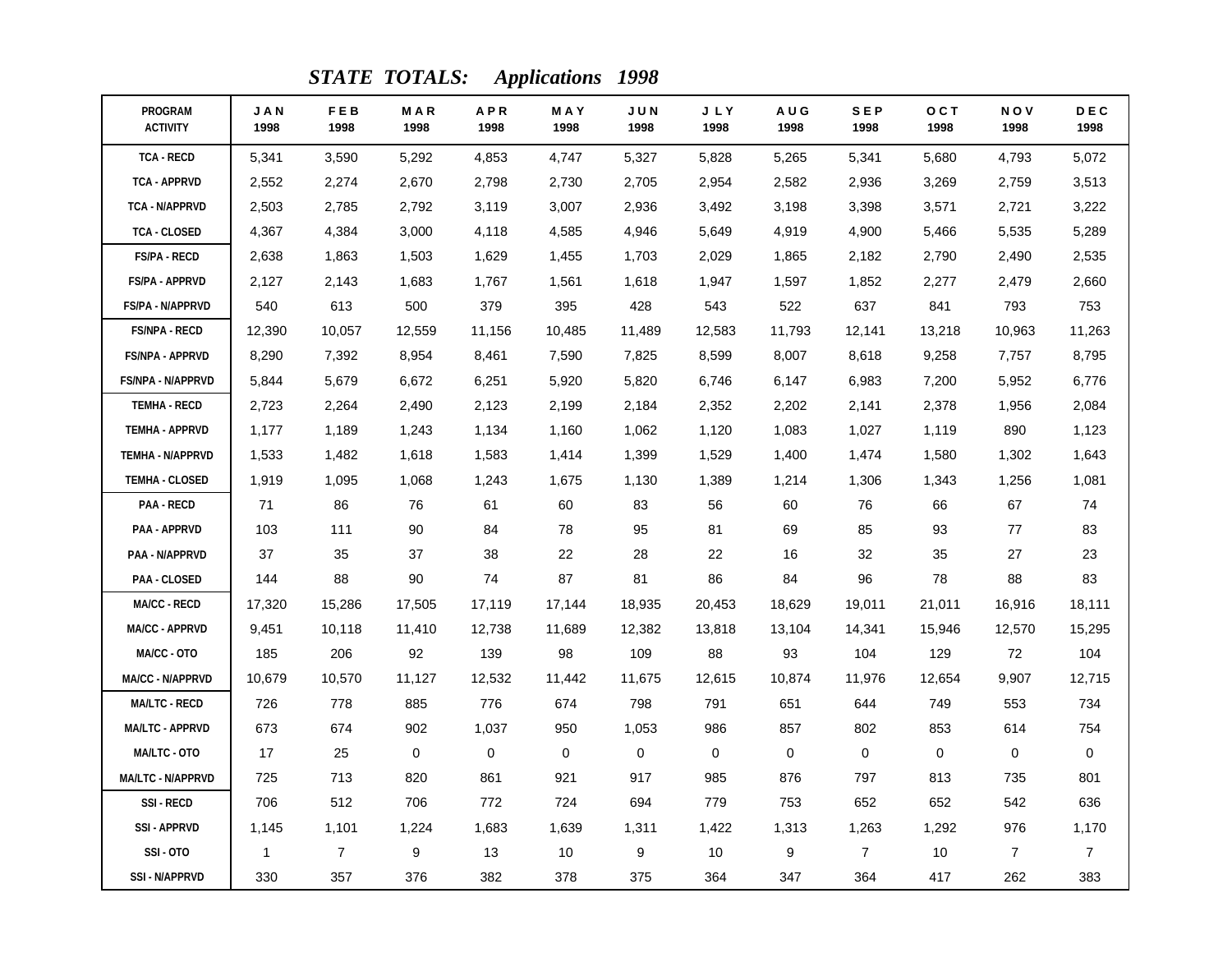*STATE TOTALS: Applications 1999*

| PROGRAM<br><b>ACTIVITY</b> | <b>JAN</b><br>1999 | FEB<br>1999 | <b>MAR</b><br>1999 | <b>APR</b><br>1999 | <b>MAY</b><br>1999 | JUN<br>1999 | <b>JUL</b><br>1999 | A U G<br>1999 | <b>SEP</b><br>1999 | OCT<br>1999 | <b>NOV</b><br>1999 | <b>DEC</b><br>1999 |
|----------------------------|--------------------|-------------|--------------------|--------------------|--------------------|-------------|--------------------|---------------|--------------------|-------------|--------------------|--------------------|
| <b>TCA - RECD</b>          | 5,402              | 4,521       | 5,151              | 5,000              | 4,522              | 5,092       | 5,858              | 5,796         | 5,448              | 5,654       | 4,886              | 4,003              |
| <b>TCA - APPRVD</b>        | 2,836              | 3,191       | 3,118              | 2,983              | 2,717              | 2,733       | 3,124              | 3,003         | 3,223              | 3,218       | 2,855              | 2,640              |
| <b>TCA - N/APPRVD</b>      | 2,820              | 2.756       | 2,830              | 2,730              | 2,433              | 2,649       | 3,389              | 3,253         | 3,470              | 3,494       | 3,011              | 2,936              |
| <b>TCA - CLOSED</b>        | 5,536              | 4,403       | 4,558              | 4,881              | 4,385              | 3,990       | 4,417              | 4,128         | 4,101              | 3,849       | 3,461              | 2,950              |
| <b>FS/PA - RECD</b>        | 2,649              | 2,721       | 2,806              | 2,795              | 2,487              | 2,498       | 2,827              | 2,672         | 2,837              | 3,155       | 2,911              | 2,483              |
| FS/PA - APPRVD             | 2,371              | 2,663       | 2,694              | 2,577              | 2,347              | 2,120       | 2,486              | 2,440         | 2,634              | 2,905       | 2,647              | 2,519              |
| FS/PA - N/APPRVD           | 684                | 750         | 771                | 735                | 693                | 754         | 945                | 825           | 843                | 1,067       | 986                | 939                |
| <b>FS/NPA - RECD</b>       | 12,598             | 11,030      | 11,704             | 11,446             | 10,483             | 11,265      | 12,405             | 12,381        | 12,180             | 12,570      | 11,887             | 10,299             |
| <b>FS/NPA - APPRVD</b>     | 8,335              | 8,623       | 8,486              | 8,123              | 7,458              | 7,188       | 8,368              | 7,907         | 8,116              | 8,686       | 8,452              | 8,098              |
| <b>FS/NPA - N/APPRVD</b>   | 6,414              | 6,268       | 6,515              | 6,155              | 5,861              | 6,040       | 6,938              | 6,939         | 7,161              | 7,589       | 7,037              | 6,893              |
| <b>TEMHA - RECD</b>        | 2,344              | 2,119       | 2,359              | 2,212              | 1,951              | 2,079       | 2,218              | 2,175         | 2,028              | 2,443       | 2,114              | 1,902              |
| <b>TEMHA - APPRVD</b>      | 987                | 1,089       | 1,192              | 1,171              | 982                | 941         | 1,085              | 962           | 1,030              | 1,196       | 919                | 1,014              |
| <b>TEMHA - N/APPRVD</b>    | 1,398              | 1,527       | 1,643              | 1,521              | 1,398              | 1,389       | 1,466              | 1,293         | 1,504              | 1,562       | 1,407              | 1,637              |
| <b>TEMHA - CLOSED</b>      | 1,337              | 1,162       | 1,234              | 1,390              | 1,283              | 1,211       | 1,369              | 1,174         | 1,271              | 1,833       | 1,043              | 1,006              |
| <b>PAA - RECD</b>          | 52                 | 59          | 56                 | 63                 | 61                 | 62          | 55                 | 70            | 63                 | 59          | 71                 | 61                 |
| PAA - APPRVD               | 82                 | 73          | 94                 | 84                 | 83                 | 83          | 113                | 85            | 105                | 99          | 71                 | 112                |
| PAA - N/APPRVD             | 28                 | 30          | 26                 | 29                 | 16                 | 21          | 35                 | 28            | 25                 | 28          | 16                 | 23                 |
| PAA - CLOSED               | 121                | 101         | 100                | 80                 | 103                | 73          | 67                 | 106           | 110                | 65          | 78                 | 93                 |
| MA/CC - RECD               | 18,930             | 17,697      | 20,426             | 20,231             | 19,454             | 20,764      | 22,105             | 22,964        | 22,486             | 22,501      | 19,873             | 16,875             |
| MA/CC - APPRVD             | 13,957             | 14,334      | 16,128             | 15,511             | 15,056             | 16,187      | 15,974             | 15,142        | 15,783             | 16,168      | 13,621             | 13,332             |
| MA/CC - OTO                | 78                 | 118         | 120                | 123                | 106                | 198         | 220                | 125           | 160                | 160         | 110                | 117                |
| <b>MA/CC - N/APPRVD</b>    | 11,082             | 11,415      | 12,670             | 12,114             | 11,600             | 12,393      | 13,727             | 12,124        | 12,824             | 13,114      | 11,660             | 12,027             |
| <b>MA/LTC - RECD</b>       | 695                | 758         | 914                | 873                | 764                | 829         | 762                | 797           | 766                | 730         | 733                | 633                |
| <b>MA/LTC - APPRVD</b>     | 662                | 828         | 1,055              | 1,087              | 833                | 873         | 862                | 702           | 869                | 756         | 682                | 638                |
| MA/LTC - OTO               | $\mathbf 0$        | $\mathbf 0$ | $\mathbf 0$        | $\mathbf 0$        | 0                  | 0           | $\mathbf 0$        | 0             | $\overline{4}$     | $\mathbf 0$ | $\mathbf 0$        | $\mathbf 0$        |
| <b>MA/LTC - N/APPRVD</b>   | 777                | 802         | 991                | 888                | 799                | 839         | 928                | 785           | 907                | 851         | 720                | 763                |
| SSI-RECD                   | 693                | 549         | 728                | 779                | 671                | 640         | 668                | 663           | 616                | 667         | 559                | 504                |
| <b>SSI-APPRVD</b>          | 1,203              | 1,103       | 1,478              | 1,439              | 1,196              | 1,181       | 1,184              | 1,145         | 1,102              | 1,160       | 976                | 910                |
| SSI-0TO                    | 10                 | 9           | 11                 | 13                 | 9                  | 8           | 6                  | 3             | 9                  | 8           | 5                  | 4                  |
| SSI - N/APPRVD             | 330                | 354         | 441                | 504                | 412                | 397         | 443                | 366           | 370                | 384         | 316                | 337                |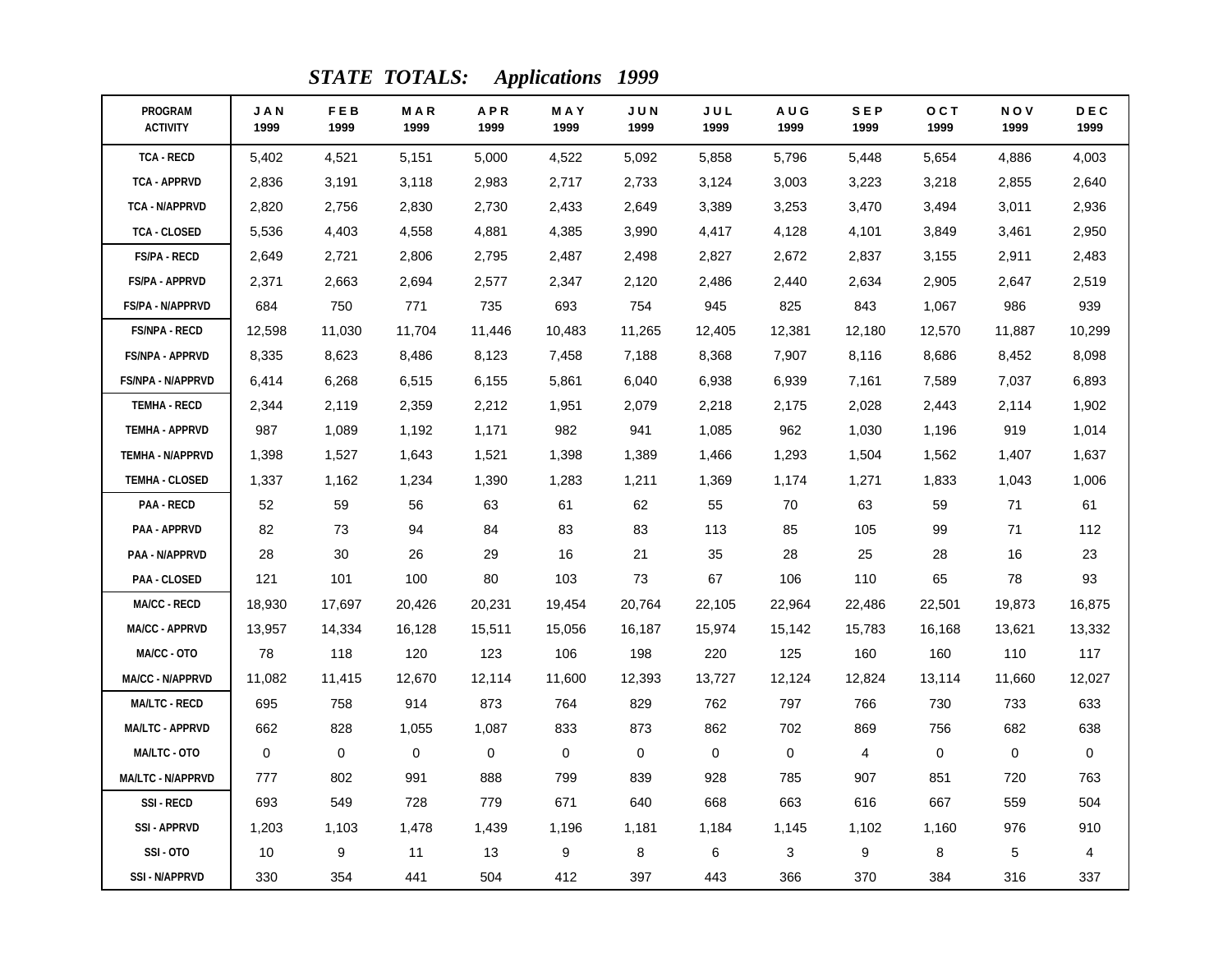*STATE TOTALS: Applications 2000*

| PROGRAM<br><b>ACTIVITY</b> | J A N<br>2000 | FEB<br>2000 | <b>MAR</b><br>2000 | <b>APR</b><br>2000 | <b>MAY</b><br>2000 | <b>JUN</b><br>2000 | JUL<br>2000 | A U G<br>2000 | <b>SEP</b><br>2000 | <b>OCT</b><br>2000 | <b>NOV</b><br>2000 | <b>DEC</b><br>2000 |
|----------------------------|---------------|-------------|--------------------|--------------------|--------------------|--------------------|-------------|---------------|--------------------|--------------------|--------------------|--------------------|
| <b>TCA - RECD</b>          | 4,226         | 4,269       | 4,581              | 3,653              | 3,971              | 4,293              | 4,143       | 4,642         | 4,653              | 4,405              | 4,038              | 3,482              |
| <b>TCA - APPRVD</b>        | 2,107         | 2,295       | 2,455              | 2,064              | 2,258              | 2,478              | 2,291       | 2,885         | 2,756              | 2,627              | 2,476              | 2,530              |
| <b>TCA - N/APPRVD</b>      | 3,001         | 3,109       | 2,871              | 2,208              | 2,394              | 2,491              | 2,365       | 2,985         | 2,750              | 2,712              | 2,701              | 2,608              |
| <b>TCA - CLOSED</b>        | 3,054         | 2,741       | 2,728              | 2,838              | 2,749              | 2,762              | 2,825       | 2,992         | 3,284              | 3,095              | 3,195              | 2,677              |
| <b>FS/PA - RECD</b>        | 2,585         | 2,574       | 2,877              | 2,346              | 2,476              | 2,604              | 2,454       | 2,762         | 2,799              | 2,759              | 2,537              | 3,107              |
| <b>FS/PA - APPRVD</b>      | 2,438         | 2,449       | 2,762              | 2,179              | 2,349              | 2,517              | 2,326       | 2,608         | 2,658              | 2,638              | 2,579              | 3,770              |
| FS/PA - N/APPRVD           | 879           | 886         | 930                | 783                | 777                | 834                | 725         | 986           | 947                | 804                | 808                | 1,093              |
| <b>FS/NPA - RECD</b>       | 11,211        | 11,773      | 12,481             | 10,454             | 10,807             | 11,670             | 11,154      | 12,773        | 12,116             | 12,046             | 11,119             | 10,144             |
| <b>FS/NPA - APPRVD</b>     | 8,007         | 8,505       | 9,029              | 7,251              | 7,445              | 8,004              | 7,565       | 9,235         | 8,515              | 8,203              | 8,220              | 7,473              |
| FS/NPA - N/APPRVD          | 7,157         | 7,120       | 7,591              | 6,010              | 6,384              | 7,016              | 6,478       | 7,712         | 7,531              | 7,267              | 7,294              | 7,361              |
| <b>TEMHA - RECD</b>        | 2,179         | 2,283       | 2,450              | 1,998              | 2,039              | 2,107              | 2,004       | 2,121         | 2,009              | 2,138              | 1,782              | 1,823              |
| <b>TEMHA - APPRVD</b>      | 1,043         | 1,085       | 1,336              | 984                | 1,017              | 1,158              | 940         | 1,071         | 943                | 981                | 933                | 1,120              |
| <b>TEMHA - N/APPRVD</b>    | 1,543         | 1,569       | 1,771              | 1,412              | 1,355              | 1,387              | 1,225       | 1,502         | 1,429              | 1,384              | 1,361              | 1,427              |
| TEMHA - CLOSED             | 1,643         | 953         | 1,076              | 1,250              | 1,066              | 1,172              | 1,227       | 1,102         | 1,344              | 1,218              | 1,171              | 890                |
| <b>PAA - RECD</b>          | 34            | 68          | 80                 | 53                 | 78                 | 84                 | 67          | 71            | 62                 | 75                 | 81                 | 58                 |
| PAA - APPRVD               | 76            | 78          | 123                | 89                 | 94                 | 102                | 89          | 98            | 77                 | 102                | 96                 | 97                 |
| PAA - N/APPRVD             | 18            | 16          | 33                 | 26                 | 23                 | 27                 | 43          | 42            | 21                 | 23                 | 23                 | 17                 |
| PAA - CLOSED               | 92            | 91          | 102                | 93                 | 79                 | 93                 | 103         | 91            | 113                | 88                 | 115                | 115                |
| <b>MA/CC - RECD</b>        | 19,043        | 21,570      | 23,468             | 19,226             | 19,522             | 21,935             | 19,759      | 22,761        | 23,649             | 21,993             | 19,218             | 18,074             |
| MA/CC - APPRVD             | 15,428        | 17,489      | 18,555             | 14,794             | 14,668             | 16,083             | 13,767      | 16,442        | 15,647             | 15,722             | 13,930             | 14,364             |
| MA/CC - OTO                | 123           | 144         | 193                | 91                 | 122                | 165                | 123         | 166           | 121                | 111                | 104                | 131                |
| MA/CC - N/APPRVD           | 13,720        | 14,606      | 15,241             | 12,000             | 12,654             | 13,359             | 11,195      | 12,970        | 11,988             | 11,558             | 11,294             | 11,494             |
| <b>MA/LTC - RECD</b>       | 690           | 779         | 991                | 788                | 771                | 845                | 690         | 811           | 728                | 722                | 643                | 669                |
| MA/LTC - APPRVD            | 683           | 801         | 1.049              | 789                | 881                | 979                | 731         | 849           | 837                | 847                | 739                | 749                |
| MA/LTC - OTO               | $\mathbf 0$   | $\mathbf 0$ | $\mathbf 0$        | $\pmb{0}$          | $\mathbf 0$        | $\mathbf 0$        | $\mathbf 0$ | $\pmb{0}$     | $\pmb{0}$          | $\mathbf 0$        | $\mathbf 0$        | $\mathbf 0$        |
| MA/LTC - N/APPRVD          | 800           | 910         | 1,121              | 923                | 1,027              | 1,069              | 959         | 1,079         | 983                | 930                | 890                | 788                |
| SSI-RECD                   | 635           | 793         | 954                | 740                | 794                | 892                | 699         | 736           | 726                | 703                | 561                | 610                |
| <b>SSI-APPRVD</b>          | 1,269         | 1,158       | 1,619              | 1,347              | 1,451              | 1,497              | 1,298       | 1,359         | 1,283              | 1,274              | 1,019              | 1,095              |
| SSI-0TO                    | 8             | 11          | 19                 | 11                 | 8                  | 11                 | 5           | 8             | 4                  | 5                  | 3                  | 5                  |
| SSI - N/APPRVD             | 433           | 517         | 626                | 533                | 541                | 585                | 484         | 492           | 473                | 469                | 364                | 361                |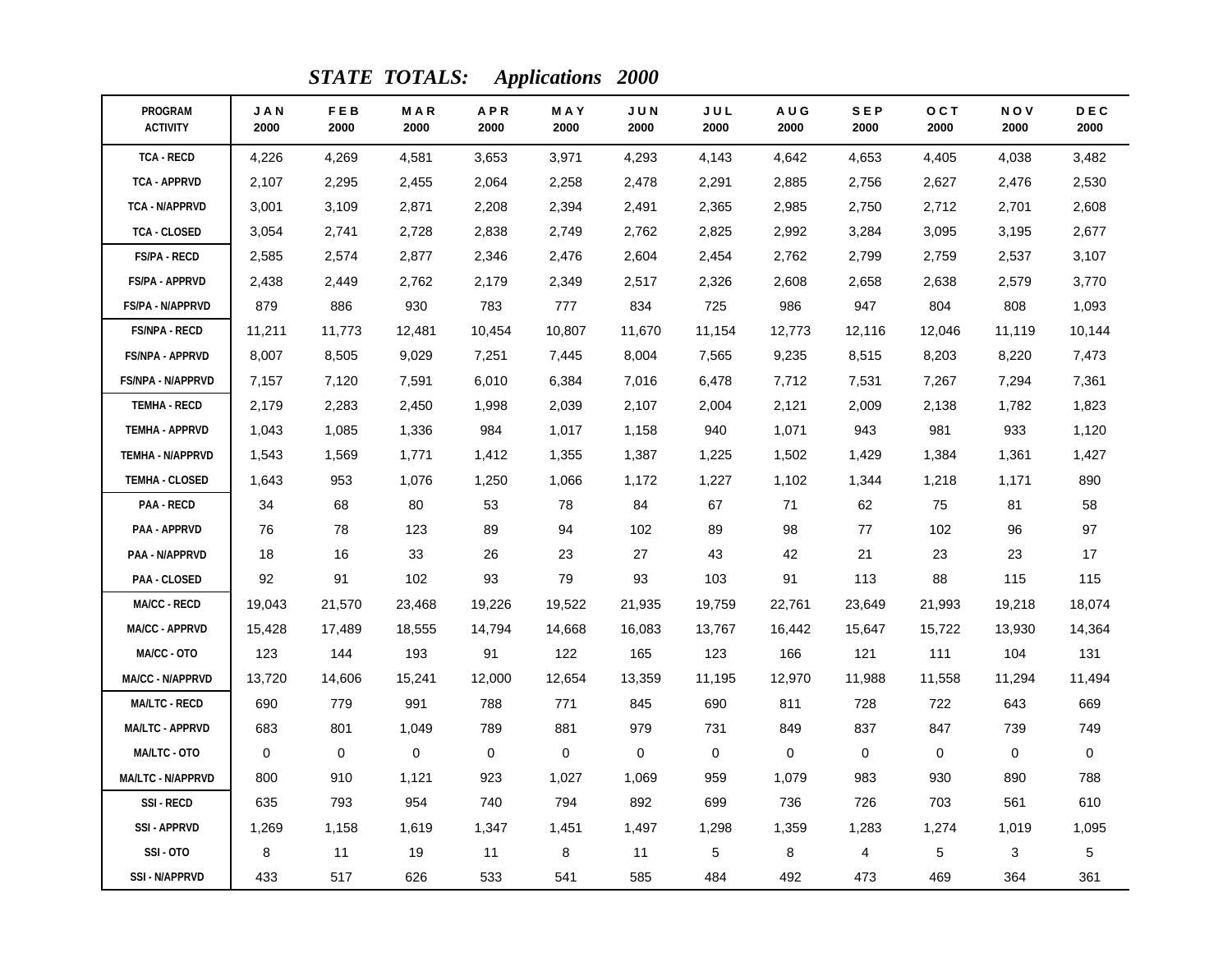*STATE TOTALS: Applications 2001*

| PROGRAM<br><b>ACTIVITY</b> | JAN<br>2001 | FEB<br>2001 | <b>MAR</b><br>2001 | <b>APR</b><br>2001 | <b>MAY</b><br>2001 | JUN<br>2001 | JUL<br>2001    | A U G<br>2001 | <b>SEP</b><br>2001 | <b>OCT</b><br>2001 | <b>NOV</b><br>2001 | <b>DEC</b><br>2001 |
|----------------------------|-------------|-------------|--------------------|--------------------|--------------------|-------------|----------------|---------------|--------------------|--------------------|--------------------|--------------------|
| <b>TCA - RECD</b>          | 4,238       | 3.099       | 4,265              | 3,753              | 4,120              | 4.743       | 4,655          | 4.812         | 4,337              | 5,480              | 4,660              | 3.843              |
| <b>TCA - APPRVD</b>        | 2,013       | 1,995       | 2,426              | 2,120              | 2,364              | 2,387       | 2,337          | 2,934         | 2,377              | 3,003              | 2,828              | 2,646              |
| <b>TCA - N/APPRVD</b>      | 2,265       | 2,242       | 2,496              | 2,213              | 2,737              | 3,124       | 3,032          | 3,232         | 2,707              | 3,368              | 3,496              | 3,024              |
| <b>TCA - CLOSED</b>        | 2,974       | 2,538       | 2,745              | 2,943              | 2,734              | 2,874       | 2,947          | 2,961         | 3,254              | 2,997              | 3,101              | 2,612              |
| <b>FS/PA - RECD</b>        | 3,386       | 2,852       | 2,722              | 2,385              | 2,516              | 3,216       | 2,994          | 3,375         | 3,005              | 3,561              | 3,330              | 2,767              |
| <b>FS/PA - APPRVD</b>      | 3,448       | 3,214       | 2,892              | 2,402              | 2,610              | 3,733       | 3,327          | 4,064         | 3,418              | 4,098              | 3,937              | 3,626              |
| FS/PA - N/APPRVD           | 1,030       | 898         | 886                | 756                | 891                | 1,013       | 1,019          | 1,174         | 943                | 1,178              | 1,227              | 1,048              |
| <b>FS/NPA - RECD</b>       | 11,869      | 9,075       | 12,071             | 10,740             | 11,894             | 10,963      | 11,342         | 12,075        | 10,824             | 13,418             | 11,941             | 10,195             |
| <b>FS/NPA - APPRVD</b>     | 7,224       | 6.503       | 8,823              | 7,893              | 8,423              | 7,578       | 7,543          | 8,728         | 7.359              | 9,452              | 8,928              | 8,619              |
| <b>FS/NPA - N/APPRVD</b>   | 6,729       | 6,167       | 7,655              | 6,348              | 7,292              | 6,974       | 6,900          | 7,870         | 6,620              | 8,174              | 7,774              | 7,088              |
| <b>TEMHA - RECD</b>        | 2,349       | 1,761       | 2,184              | 1,898              | 1,845              | 1,930       | 2,057          | 2,119         | 1,835              | 2,243              | 2,130              | 1,945              |
| <b>TEMHA - APPRVD</b>      | 985         | 1,010       | 1,185              | 938                | 1,001              | 1,106       | 1,006          | 1,183         | 925                | 1,174              | 1,100              | 1,096              |
| TEMHA - N/APPRVD           | 1,301       | 1,303       | 1,556              | 1,323              | 1,471              | 1,481       | 1,343          | 1,605         | 1,444              | 1,671              | 1,707              | 1,750              |
| TEMHA - CLOSED             | 1,205       | 1,099       | 1,103              | 1,244              | 1,138              | 1,144       | 1,807          | 938           | 1,145              | 949                | 1,112              | 1,018              |
| <b>PAA - RECD</b>          | 83          | 72          | 90                 | 65                 | 52                 | 90          | 92             | 105           | 70                 | 77                 | 62                 | 57                 |
| <b>PAA - APPRVD</b>        | 102         | 86          | 152                | 79                 | 80                 | 101         | 106            | 119           | 95                 | 114                | 89                 | 80                 |
| PAA - N/APPRVD             | 32          | 34          | 33                 | 27                 | 37                 | 32          | 35             | 46            | 60                 | 50                 | 30                 | 27                 |
| <b>PAA - CLOSED</b>        | 101         | 96          | 97                 | 113                | 106                | 112         | 131            | 121           | 112                | 135                | 106                | 87                 |
| MA/CC - RECD               | 21,891      | 18,389      | 22,355             | 20,644             | 21,309             | 21,461      | 20,959         | 23,856        | 21,953             | 24,475             | 22,780             | 19,451             |
| MA/CC - APPRVD             | 14,736      | 13,931      | 16,358             | 14,008             | 15,998             | 16,098      | 13,936         | 16,643        | 14,259             | 17,577             | 15,793             | 13,650             |
| MA/CC - OTO                | 100         | 104         | 127                | 94                 | 137                | 130         | 111            | 149           | 95                 | 124                | 132                | 119                |
| MA/CC - N/APPRVD           | 10.948      | 10.664      | 12,599             | 10,695             | 12,287             | 11,981      | 10,818         | 12,807        | 10,936             | 13,001             | 12,151             | 10,971             |
| <b>MA/LTC - RECD</b>       | 762         | 708         | 854                | 753                | 778                | 789         | 691            | 734           | 714                | 764                | 688                | 663                |
| MA/LTC - APPRVD            | 790         | 782         | 937                | 778                | 907                | 836         | 834            | 909           | 752                | 845                | 726                | 668                |
| MA/LTC - OTO               | 0           | $\mathbf 0$ | $\mathbf 0$        | 0                  | 0                  | 0           | $\mathbf 0$    | $\mathbf 0$   | 0                  | $\mathbf 0$        | $\mathbf 0$        | $\mathbf 0$        |
| <b>MA/LTC - N/APPRVD</b>   | 823         | 859         | 1,034              | 864                | 955                | 927         | 953            | 1,020         | 833                | 845                | 857                | 738                |
| SSI-RECD                   | 611         | 614         | 728                | 543                | 592                | 697         | 624            | 710           | 536                | 658                | 660                | 584                |
| <b>SSI-APPRVD</b>          | 1,065       | 1,121       | 1,316              | 1,099              | 1,399              | 1,565       | 1,369          | 1,441         | 1,181              | 1,386              | 1,119              | 981                |
| SSI-0TO                    | 3           | 8           | 8                  | 11                 | 16                 | 9           | $\overline{7}$ | 4             | 6                  | 6                  | 8                  | 8                  |
| SSI - N/APPRVD             | 355         | 344         | 469                | 409                | 462                | 498         | 440            | 488           | 412                | 456                | 431                | 365                |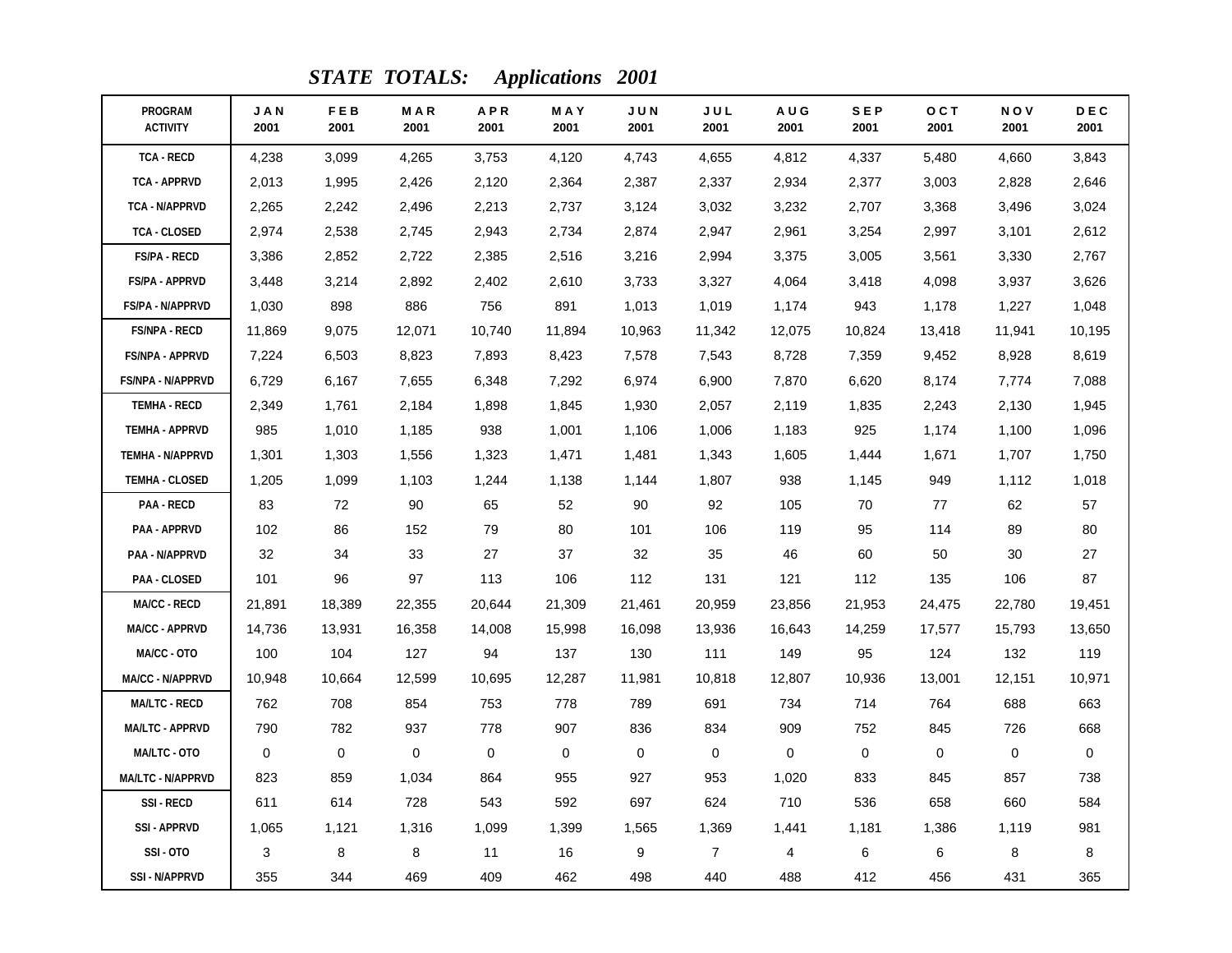*STATE TOTALS: Applications 2002*

| PROGRAM<br><b>ACTIVITY</b> | J A N<br>2002 | FEB<br>2002 | <b>MAR</b><br>2002 | <b>APR</b><br>2002 | <b>MAY</b><br>2002 | <b>JUN</b><br>2002 | JUL<br>2002    | <b>AUG</b><br>2002 | <b>SEP</b><br>2002 | <b>OCT</b><br>2002 | <b>NOV</b><br>2002 | <b>DEC</b><br>2002 |
|----------------------------|---------------|-------------|--------------------|--------------------|--------------------|--------------------|----------------|--------------------|--------------------|--------------------|--------------------|--------------------|
| <b>TCA - RECD</b>          | 4,658         | 3,480       | 4,143              | 4,349              | 4,332              | 4,158              | 5,146          | 5,364              | 4,756              | 5,217              | 4,155              | 3,983              |
| <b>TCA - APPRVD</b>        | 2,507         | 2,375       | 2,502              | 2,293              | 2,669              | 2,283              | 2,606          | 3,069              | 2,629              | 3,359              | 2,804              | 2,733              |
| <b>TCA - N/APPRVD</b>      | 2,907         | 2,724       | 2,859              | 2,670              | 2,891              | 2,296              | 2,981          | 3,270              | 2,973              | 3,443              | 2,797              | 2,835              |
| <b>TCA - CLOSED</b>        | 2,937         | 2,648       | 2,696              | 2,931              | 2,992              | 3,213              | 3,248          | 3,178              | 3,022              | 3,241              | 2,990              | 2,760              |
| <b>FS/PA - RECD</b>        | 3,405         | 3,036       | 3,214              | 3,133              | 3,412              | 2,989              | 3,445          | 3,401              | 3,086              | 3,811              | 3,194              | 2,867              |
| <b>FS/PA - APPRVD</b>      | 3,943         | 3,720       | 3,978              | 3,568              | 3,794              | 3,282              | 3,874          | 3,914              | 3,380              | 4,354              | 3,759              | 3,375              |
| FS/PA - N/APPRVD           | 1,239         | 959         | 1,159              | 984                | 1,024              | 822                | 900            | 941                | 745                | 985                | 786                | 763                |
| <b>FS/NPA - RECD</b>       | 13,043        | 9,641       | 10,711             | 11,130             | 11,598             | 11,097             | 13,145         | 13,214             | 12,157             | 13,816             | 12,032             | 10,998             |
| <b>FS/NPA - APPRVD</b>     | 9,292         | 7.651       | 8,091              | 7,561              | 8,345              | 7,211              | 9,209          | 9,528              | 8,237              | 10,274             | 9,486              | 8,563              |
| FS/NPA - N/APPRVD          | 8,218         | 6,788       | 7,331              | 6,486              | 7,053              | 5,706              | 6,563          | 6,978              | 6,032              | 7,242              | 6,209              | 6,143              |
| <b>TEMHA - RECD</b>        | 2,590         | 2,001       | 2,299              | 2,246              | 2,231              | 2,210              | 2,513          | 2,703              | 2,261              | 2,752              | 2,313              | 2,282              |
| <b>TEMHA - APPRVD</b>      | 1,298         | 1,367       | 1,449              | 1,235              | 1,327              | 1,061              | 1,232          | 1,333              | 1,180              | 1,382              | 1,209              | 1,148              |
| <b>TEMHA - N/APPRVD</b>    | 1,864         | 1,770       | 1,914              | 1,562              | 1,717              | 1,330              | 1,614          | 1,808              | 1,606              | 1,970              | 1,791              | 1,842              |
| TEMHA - CLOSED             | 1,176         | 1,031       | 1,150              | 1,118              | 1,318              | 1,201              | 1,184          | 1,350              | 1,163              | 1,230              | 1,233              | 1,098              |
| <b>PAA - RECD</b>          | 70            | 57          | 90                 | 76                 | 85                 | 82                 | 73             | 69                 | 64                 | 71                 | 56                 | 63                 |
| PAA - APPRVD               | 95            | 86          | 119                | 107                | 119                | 92                 | 106            | 77                 | 84                 | 89                 | 87                 | 80                 |
| PAA - N/APPRVD             | 28            | 36          | 36                 | 29                 | 37                 | 21                 | 24             | 26                 | 18                 | 26                 | 15                 | 18                 |
| PAA - CLOSED               | 101           | 109         | 107                | 110                | 89                 | 108                | 93             | 95                 | 110                | 100                | 127                | 77                 |
| <b>MA/CC - RECD</b>        | 24,590        | 20,403      | 22,876             | 22,812             | 23,650             | 21,531             | 24,090         | 25,926             | 24,271             | 26,487             | 22,579             | 20,379             |
| MA/CC - APPRVD             | 16,406        | 15,554      | 17,150             | 15,448             | 17,040             | 14,661             | 16,063         | 17,798             | 15,633             | 19,197             | 15,503             | 14,450             |
| MA/CC - OTO                | 129           | 112         | 140                | 113                | 160                | 106                | 122            | 176                | 101                | 169                | 132                | 121                |
| MA/CC - N/APPRVD           | 12,337        | 12,054      | 13,434             | 11,901             | 13,063             | 10,493             | 12,753         | 13,780             | 11,917             | 14,510             | 11,971             | 11,789             |
| <b>MA/LTC - RECD</b>       | 761           | 738         | 894                | 867                | 849                | 768                | 831            | 811                | 631                | 781                | 696                | 666                |
| MA/LTC - APPRVD            | 797           | 857         | 1,046              | 915                | 984                | 824                | 876            | 928                | 802                | 904                | 805                | 626                |
| MA/LTC - OTO               | $\pmb{0}$     | $\mathbf 0$ | $\mathbf 0$        | $\pmb{0}$          | $\mathbf 0$        | $\pmb{0}$          | $\mathbf 0$    | $\mathbf 0$        | $\pmb{0}$          | 0                  | $\mathbf 0$        | $\mathbf 0$        |
| MA/LTC - N/APPRVD          | 947           | 915         | 1,120              | 1,003              | 1,058              | 785                | 1,004          | 983                | 865                | 934                | 898                | 823                |
| SSI-RECD                   | 691           | 565         | 727                | 710                | 762                | 629                | 654            | 743                | 615                | 771                | 678                | 629                |
| SSI - APPRVD               | 1,145         | 1,090       | 1,332              | 1,273              | 1,681              | 1,021              | 1,194          | 1,213              | 1,100              | 1,390              | 1,126              | 1,015              |
| SSI-0TO                    | 6             | 8           | 8                  | 12                 | 15                 | 6                  | $\overline{7}$ | 8                  | 3                  | 11                 | $\overline{7}$     | 3                  |
| SSI - N/APPRVD             | 430           | 395         | 501                | 469                | 566                | 390                | 456            | 476                | 363                | 528                | 406                | 452                |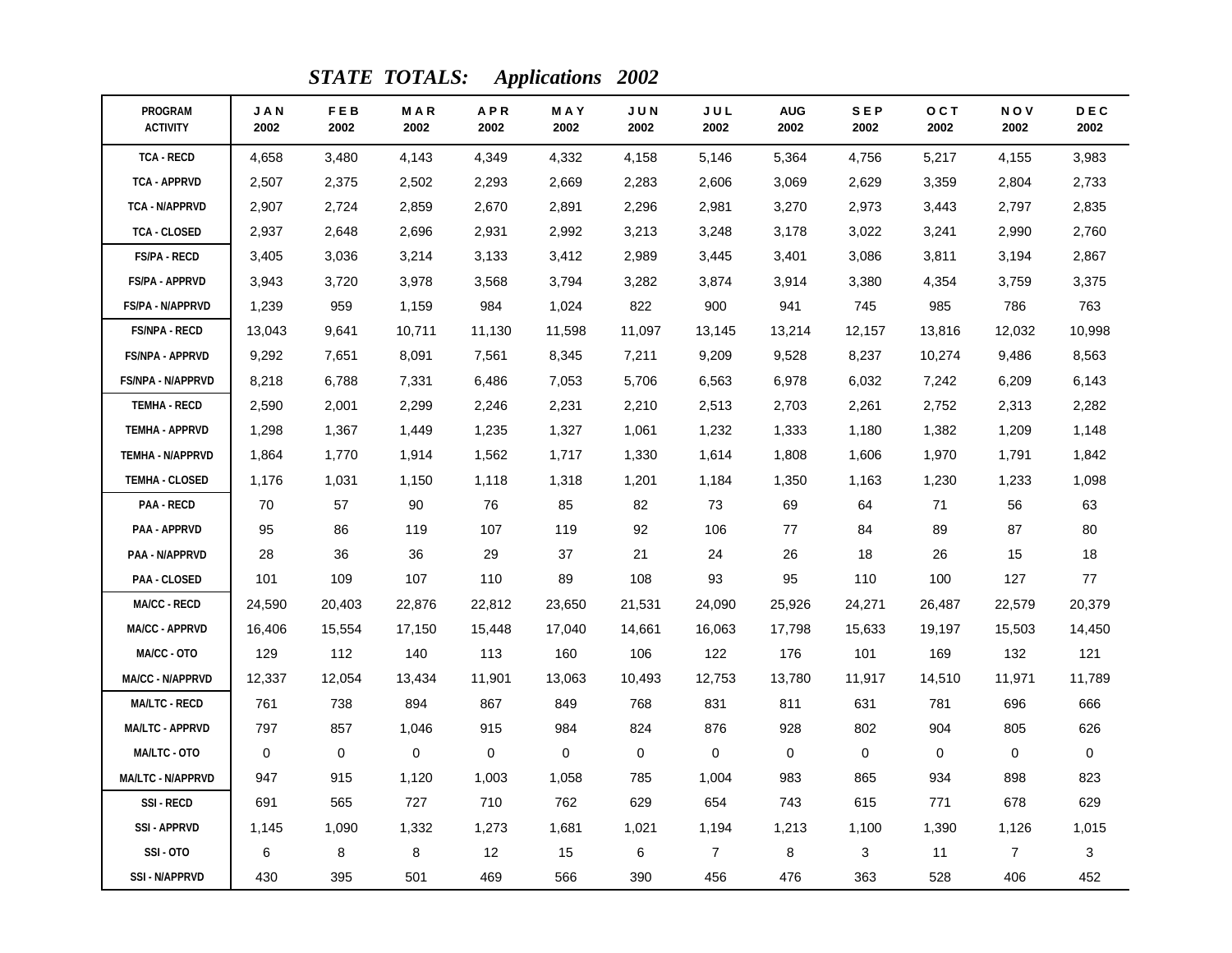*STATE TOTALS: Applications 2003*

| <b>PROGRAM</b><br><b>ACTIVITY</b> | J A N<br>2003 | FEB<br>2003 | <b>MAR</b><br>2003 | APR<br>2003    | <b>MAY</b><br>2003 | <b>JUN</b><br>2003 | JUL<br>2003 | A U G<br>2003 | <b>SEP</b><br>2003 | <b>OCT</b><br>2003 | <b>NOV</b><br>2003 | <b>DEC</b><br>2003 |
|-----------------------------------|---------------|-------------|--------------------|----------------|--------------------|--------------------|-------------|---------------|--------------------|--------------------|--------------------|--------------------|
| <b>TCA - RECD</b>                 | 4,967         | 3,020       | 4,448              | 4,324          | 4,269              | 4,205              | 4,691       | 4,473         | 4,277              | 4,949              | 3,908              | 3,914              |
| <b>TCA - APPRVD</b>               | 2,584         | 2,001       | 2,245              | 2,565          | 2,505              | 2,368              | 2,763       | 2,566         | 2,430              | 2,831              | 2,348              | 2,691              |
| <b>TCA - N/APPRVD</b>             | 2,935         | 2,609       | 2,504              | 2,652          | 2,839              | 2,628              | 3,211       | 3,057         | 2,974              | 3,467              | 2,737              | 3,368              |
| <b>TCA - CLOSED</b>               | 2,669         | 2,558       | 2,590              | 2,964          | 2,723              | 2,781              | 2,992       | 2,968         | 2,945              | 2,996              | 3,041              | 2,462              |
| <b>FS/PA - RECD</b>               | 3,267         | 2,390       | 2,248              | 2,140          | 2,144              | 2,063              | 2,290       | 2,171         | 2,013              | 2,615              | 2,184              | 2,232              |
| <b>FS/PA - APPRVD</b>             | 3,640         | 2,845       | 2,429              | 2,271          | 2,343              | 2,167              | 2,494       | 2,487         | 2,137              | 2,794              | 2,481              | 2,627              |
| <b>FS/PA - N/APPRVD</b>           | 892           | 681         | 506                | 491            | 548                | 575                | 671         | 566           | 618                | 956                | 602                | 864                |
| <b>FS/NPA - RECD</b>              | 14,318        | 9,296       | 13,060             | 12,503         | 12,723             | 12,047             | 13,654      | 12,342        | 12,202             | 19,240             | 11,954             | 12,747             |
| <b>FS/NPA - APPRVD</b>            | 10,131        | 7,381       | 9,610              | 9,198          | 9,620              | 8,746              | 10,694      | 9,577         | 8,712              | 14,529             | 9,611              | 10,880             |
| FS/NPA - N/APPRVD                 | 6,525         | 5,279       | 5,916              | 5,563          | 6,090              | 5,552              | 6,778       | 6,239         | 6,376              | 11,363             | 6,050              | 7,781              |
| <b>TEMHA - RECD</b>               | 3,233         | 2,238       | 2,983              | 2,731          | 2,794              | 2,526              | 2,893       | 2,688         | 2,540              | 3,143              | 2,428              | 2,804              |
| <b>TEMHA - APPRVD</b>             | 1,488         | 1,230       | 1,489              | 1,466          | 1,457              | 1,288              | 1,429       | 1,518         | 1,286              | 1,592              | 1,262              | 1,470              |
| <b>TEMHA - N/APPRVD</b>           | 2,125         | 1,845       | 2,055              | 1,871          | 2,062              | 1,721              | 2,115       | 2,004         | 1,999              | 2,242              | 1,858              | 2,519              |
| <b>TEMHA - CLOSED</b>             | 1,312         | 1,274       | 1,331              | 1,521          | 1,555              | 1,470              | 1,661       | 1,859         | 1,976              | 2,048              | 1,404              | 1,217              |
| <b>PAA - RECD</b>                 | 66            | 59          | 74                 | 88             | 72                 | 72                 | 67          | 70            | 68                 | 63                 | 51                 | 65                 |
| <b>PAA - APPRVD</b>               | 100           | 72          | 89                 | 103            | 81                 | 84                 | 83          | 88            | 76                 | 76                 | 64                 | 87                 |
| PAA - N/APPRVD                    | 24            | 23          | 25                 | 24             | 21                 | 26                 | 26          | 22            | 16                 | 27                 | 12                 | 19                 |
| <b>PAA - CLOSED</b>               | 88            | 88          | 92                 | 105            | 94                 | 86                 | 87          | 97            | 77                 | 106                | 97                 | 76                 |
| MA/CC - RECD                      | 25,656        | 19,543      | 24,169             | 24,262         | 23,947             | 22,936             | 24,553      | 24,100        | 23,571             | 27,606             | 22,308             | 22,291             |
| MA/CC - APPRVD                    | 18,009        | 13,877      | 16,756             | 17,708         | 17,641             | 16,039             | 17,512      | 16,870        | 16,000             | 20,068             | 15,356             | 16,982             |
| MA/CC - OTO                       | 165           | 87          | 136                | 150            | 112                | 137                | 151         | 100           | 123                | 160                | 104                | 121                |
| <b>MA/CC - N/APPRVD</b>           | 13,580        | 11,504      | 12,710             | 13,531         | 13,697             | 12,133             | 13,824      | 13,335        | 12,593             | 14,929             | 11,432             | 14,232             |
| <b>MA/LTC - RECD</b>              | 838           | 618         | 842                | 882            | 826                | 758                | 818         | 802           | 706                | 889                | 680                | 755                |
| MA/LTC - APPRVD                   | 905           | 655         | 1,021              | 1,084          | 1,001              | 922                | 1,078       | 945           | 806                | 1,098              | 864                | 817                |
| MA/LTC - OTO                      | $\Omega$      | $\mathbf 0$ | $\mathbf 0$        | $\mathbf 0$    | $\mathbf 0$        | $\mathbf 0$        | $\mathbf 0$ | $\mathbf 0$   | 0                  | $\mathbf 0$        | $\mathbf 0$        | $\mathbf 0$        |
| <b>MA/LTC - N/APPRVD</b>          | 1,026         | 818         | 947                | 1,013          | 1,017              | 972                | 1,057       | 959           | 932                | 1,136              | 1,086              | 910                |
| SSI-RECD                          | 655           | 486         | 712                | 776            | 1,029              | 830                | 834         | 685           | 767                | 815                | 654                | 651                |
| <b>SSI-APPRVD</b>                 | 1,165         | 955         | 1,289              | 1,365          | 1,586              | 1,398              | 1,408       | 1,155         | 1,197              | 1,361              | 1,037              | 1,125              |
| SSI-0TO                           | 9             | 3           | 10                 | $\overline{7}$ | 3                  | 16                 | 12          | 6             | 6                  | $\overline{4}$     | 3                  | 6                  |
| SSI - N/APPRVD                    | 478           | 343         | 480                | 560            | 607                | 512                | 580         | 410           | 433                | 509                | 367                | 423                |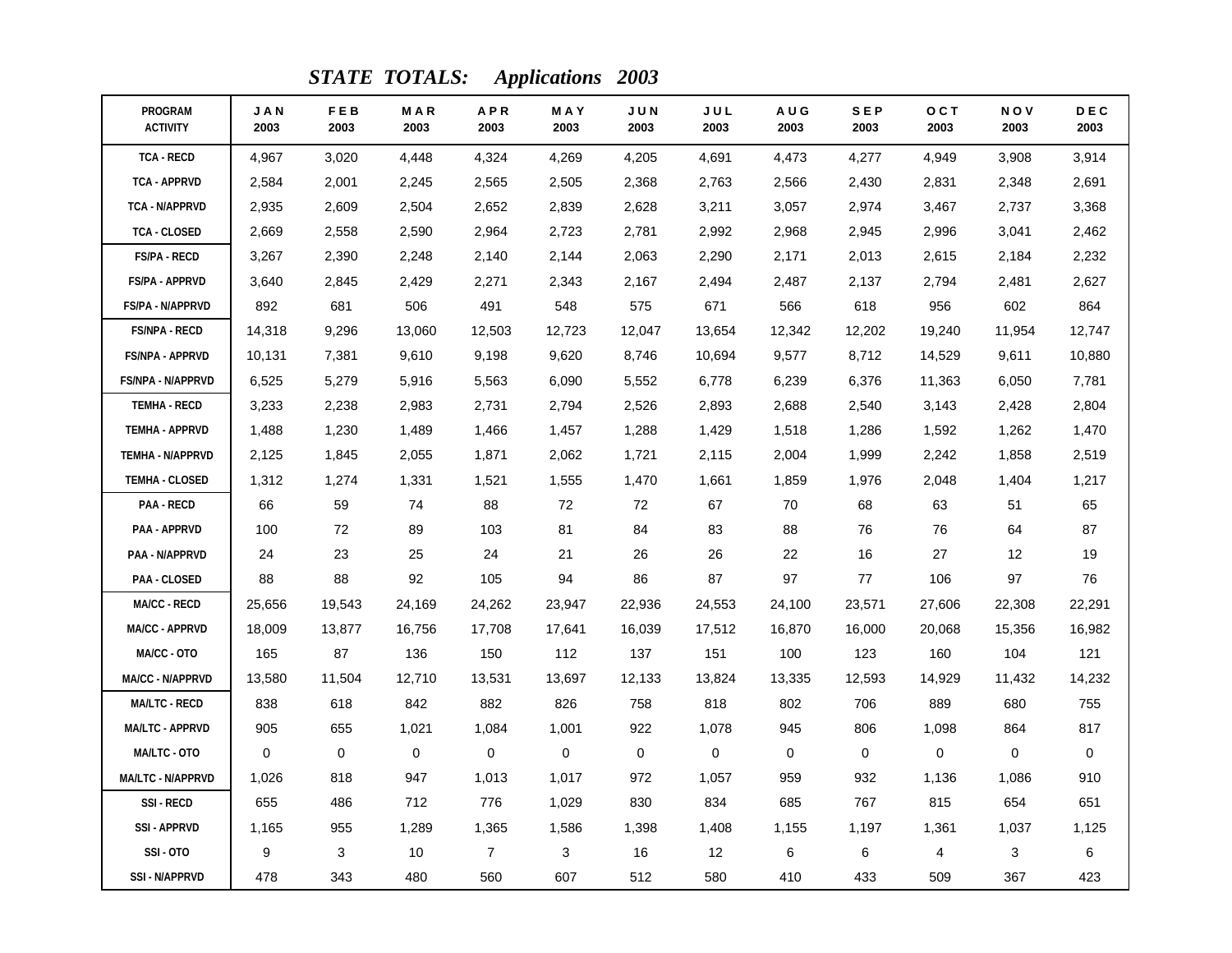*STATE TOTALS: Applications 2004*

| PROGRAM<br><b>ACTIVITY</b> | JAN<br>2004 | FEB<br>2004 | <b>MAR</b><br>2004 | <b>APR</b><br>2004 | <b>MAY</b><br>2004 | J U N<br>2004 | JUL<br>2004 | A U G<br>2004 | <b>SEP</b><br>2004 | <b>OCT</b><br>2004 | <b>NOV</b><br>2004 | <b>DEC</b><br>2004 |
|----------------------------|-------------|-------------|--------------------|--------------------|--------------------|---------------|-------------|---------------|--------------------|--------------------|--------------------|--------------------|
| <b>TCA - RECD</b>          | 4,366       | 3,807       | 4,719              | 4,582              | 4,298              | 4,716         | 4,925       | 4,860         | 4,665              | 4,413              | 4,105              | 4,043              |
| <b>TCA - APPRVD</b>        | 2,094       | 2,059       | 2,407              | 2,583              | 2,300              | 2,352         | 2,567       | 2,321         | 2,638              | 2,431              | 2,105              | 2,629              |
| <b>TCA - N/APPRVD</b>      | 2,721       | 2,791       | 2,945              | 2,931              | 2,819              | 3,028         | 3,275       | 3,289         | 3,345              | 3,142              | 2,818              | 3,236              |
| <b>TCA - CLOSED</b>        | 2,957       | 2,505       | 2,658              | 3,039              | 2,829              | 2,652         | 3,024       | 2,692         | 3,241              | 2,688              | 2,781              | 2,741              |
| <b>FS/PA - RECD</b>        | 2,434       | 2,052       | 2,265              | 2,130              | 2,148              | 2,295         | 2,410       | 2,169         | 2,311              | 2,205              | 1,950              | 2,135              |
| <b>FS/PA - APPRVD</b>      | 2,463       | 2,129       | 2,329              | 2,397              | 2,173              | 2,297         | 2,482       | 2,188         | 2,439              | 2,260              | 2,114              | 2,437              |
| FS/PA - N/APPRVD           | 752         | 597         | 634                | 730                | 483                | 577           | 584         | 593           | 540                | 551                | 530                | 536                |
| <b>FS/NPA - RECD</b>       | 14,202      | 12,303      | 13,815             | 13,426             | 12,583             | 13,771        | 14,574      | 13,933        | 13,947             | 13,863             | 12,541             | 12,847             |
| <b>FS/NPA - APPRVD</b>     | 10,629      | 9,878       | 10,825             | 10,847             | 9,589              | 10,524        | 11,508      | 10,633        | 11,218             | 11,296             | 10,436             | 11,587             |
| FS/NPA - N/APPRVD          | 6,746       | 5,764       | 6,342              | 6,278              | 5,558              | 5,857         | 6,116       | 6,159         | 5,886              | 5,808              | 5,308              | 5,575              |
| <b>TEMHA - RECD</b>        | 2,405       | 2,000       | 2,100              | 3,081              | 2,670              | 2,957         | 3,071       | 2,978         | 2,873              | 2,830              | 2,400              | 2,700              |
| <b>TEMHA - APPRVD</b>      | 1,400       | 685         | 763                | 1,141              | 1,313              | 1,415         | 1,562       | 1,343         | 1,530              | 1,207              | 1,012              | 1,147              |
| <b>TEMHA - N/APPRVD</b>    | 2,562       | 1,840       | 1,994              | 1,784              | 1,859              | 2,112         | 2,119       | 2,055         | 2,225              | 2,142              | 2,074              | 2,316              |
| TEMHA - CLOSED             | 1,464       | 1,241       | 1,384              | 1,919              | 1,371              | 1,552         | 1,382       | 1,224         | 1,468              | 1,361              | 1,280              | 1,364              |
| PAA - RECD                 | 62          | 61          | 68                 | 73                 | 55                 | 58            | 39          | 71            | 46                 | 62                 | 75                 | 63                 |
| PAA - APPRVD               | 92          | 81          | 104                | 91                 | 68                 | 65            | 67          | 81            | 62                 | 75                 | 76                 | 91                 |
| PAA - N/APPRVD             | 13          | 21          | 22                 | 22                 | 13                 | 22            | 26          | 16            | 17                 | 22                 | 16                 | 15                 |
| PAA - CLOSED               | 87          | 77          | 80                 | 104                | 93                 | 82            | 93          | 96            | 73                 | 78                 | 91                 | 73                 |
| <b>MA/CC - RECD</b>        | 24,799      | 23,417      | 26,810             | 26,182             | 23,771             | 24,687        | 26,015      | 25,248        | 26,087             | 25,334             | 22,412             | 23,187             |
| MA/CC - APPRVD             | 17,323      | 17,381      | 20,353             | 19,290             | 16,876             | 17,783        | 18,732      | 18,537        | 19,615             | 18,802             | 15,816             | 17,599             |
| MA/CC - OTO                | 131         | 113         | 121                | 144                | 93                 | 116           | 160         | 138           | 128                | 35                 | 95                 | 130                |
| MA/CC - N/APPRVD           | 14,321      | 13,707      | 15,193             | 14,307             | 12,618             | 13,567        | 14,159      | 13,889        | 14,263             | 13,790             | 12,077             | 13,443             |
| <b>MA/LTC - RECD</b>       | 760         | 829         | 935                | 819                | 757                | 869           | 803         | 809           | 853                | 818                | 706                | 836                |
| MA/LTC - APPRVD            | 895         | 1.012       | 1,069              | 1,128              | 918                | 958           | 984         | 884           | 903                | 850                | 760                | 939                |
| MA/LTC - OTO               | 0           | 0           | $\mathbf 0$        | $\pmb{0}$          | $\mathbf 0$        | 0             | $\mathbf 0$ | $\mathbf 0$   | $\pmb{0}$          | 0                  | $\mathbf 0$        | $\mathbf 0$        |
| MA/LTC - N/APPRVD          | 927         | 882         | 1,023              | 1,017              | 864                | 914           | 969         | 900           | 935                | 961                | 810                | 966                |
| SSI-RECD                   | 714         | 686         | 894                | 871                | 706                | 857           | 852         | 802           | 796                | 864                | 708                | 721                |
| <b>SSI-APPRVD</b>          | 1,256       | 1,172       | 1,506              | 1,477              | 1,154              | 1,463         | 1,420       | 1,417         | 1,385              | 1,512              | 1,149              | 1,223              |
| SSI-0TO                    | 4           | 3           | 6                  | 6                  | $\overline{2}$     | 4             | 6           | 5             | 13                 | $\mathbf{1}$       | 3                  | 4                  |
| <b>SSI-N/APPRVD</b>        | 448         | 404         | 490                | 551                | 438                | 539           | 506         | 493           | 459                | 469                | 421                | 445                |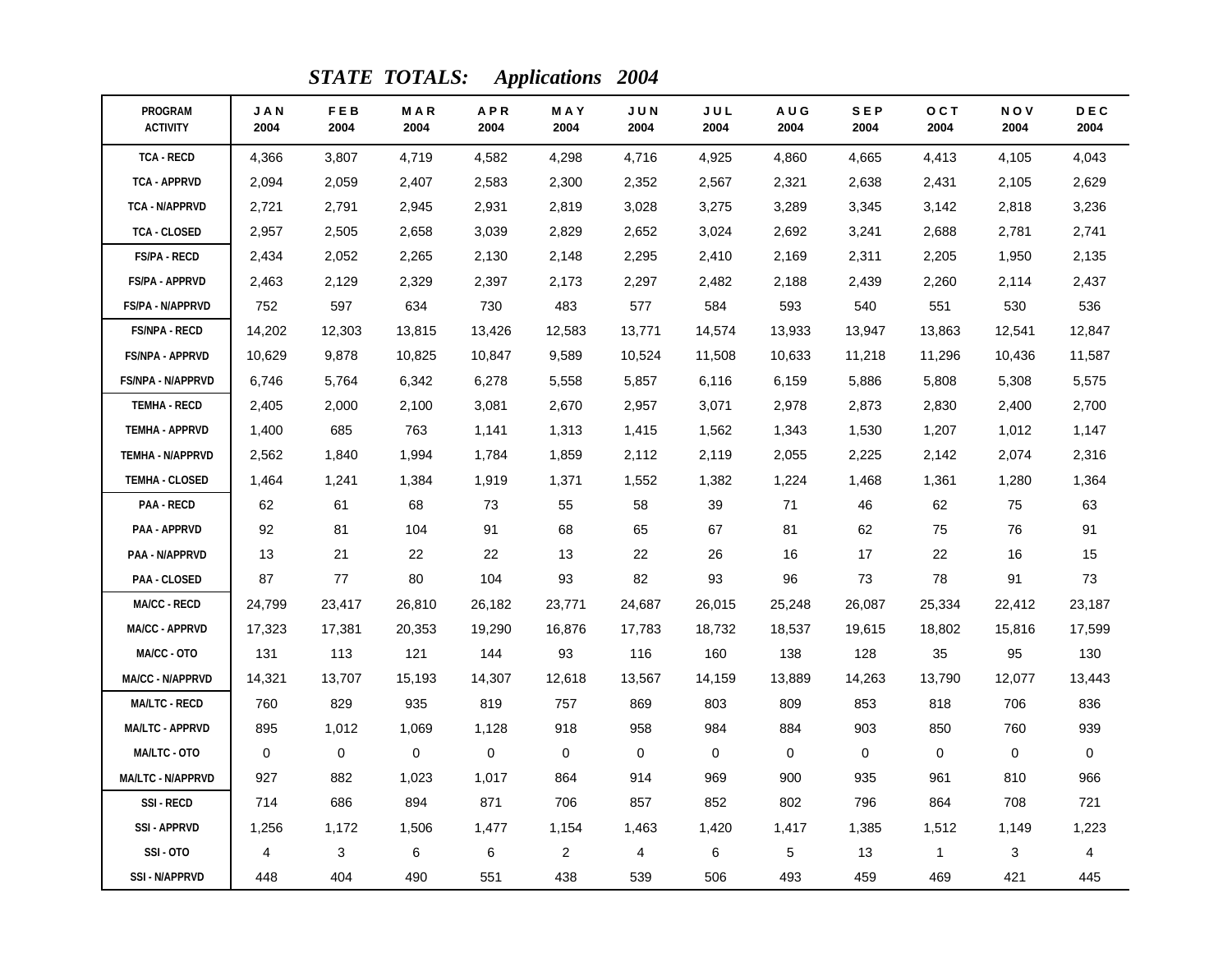*STATE TOTALS: Applications, Jan-Jun 2005*

| PROGRAM<br><b>ACTIVITY</b> | JAN<br>2005 | FEB<br>2005 | <b>MAR</b><br>2005 | <b>APR</b><br>2005 | MAY<br>2005 | JUN<br>2005 |
|----------------------------|-------------|-------------|--------------------|--------------------|-------------|-------------|
| <b>TCA - RECD</b>          | 4,142       | 3,134       | 4,675              | 4,274              | 4,076       | 4,413       |
| <b>TCA - APPRVD</b>        | 1,966       | 1,928       | 2,183              | 2,241              | 2,113       | 2,431       |
| <b>TCA - N/APPRVD</b>      | 2,808       | 2,752       | 3,017              | 2,855              | 2,988       | 3,267       |
| <b>TCA - CLOSED</b>        | 2,780       | 2,667       | 2,848              | 2,978              | 2,787       | 3,020       |
| FS/PA - RECD               | 1,929       | 1,840       | 2,199              | 1,959              | 1,862       | 1,957       |
| <b>FS/PA - APPRVD</b>      | 1,928       | 1,989       | 2,334              | 1,995              | 1,976       | 2,199       |
| FS/PA - N/APPRVD           | 518         | 498         | 547                | 420                | 403         | 528         |
| <b>FS/NPA - RECD</b>       | 13,117      | 10,729      | 14,012             | 12,956             | 12,793      | 13,896      |
| <b>FS/NPA - APPRVD</b>     | 10,498      | 9,809       | 12,004             | 10,919             | 11,098      | 12,593      |
| <b>FS/NPA - N/APPRVD</b>   | 4,842       | 4,682       | 5,021              | 4,349              | 4,505       | 5,160       |
| <b>TEMHA - RECD</b>        | 2,672       | 2,279       | 3,026              | 2,832              | 2,793       | 2,857       |
| <b>TEMHA - APPRVD</b>      | 1,046       | 1,190       | 1,370              | 1,364              | 1,289       | 1,524       |
| <b>TEMHA - N/APPRVD</b>    | 2,173       | 2,137       | 2,395              | 2,022              | 2,048       | 2,423       |
| <b>TEMHA - CLOSED</b>      | 1,366       | 1,244       | 1,489              | 1,791              | 1,755       | 1,673       |
| <b>PAA - RECD</b>          | 52          | 45          | 84                 | 72                 | 60          | 70          |
| PAA - APPRVD               | 66          | 75          | 108                | 89                 | 70          | 90          |
| PAA - N/APPRVD             | 25          | 20          | 13                 | 20                 | 19          | 18          |
| PAA - CLOSED               | 82          | 65          | 115                | 85                 | 76          | 72          |
| MA/CC - RECD               | 23,736      | 21,685      | 27,120             | 25,331             | 24,097      | 25,629      |
| MA/CC - APPRVD             | 16,627      | 16,665      | 21,101             | 18,482             | 17,926      | 19,817      |
| MA/CC - OTO                | 73          | 82          | 105                | 82                 | 94          | 91          |
| MA/CC - N/APPRVD           | 12,276      | 12,537      | 15,453             | 14,621             | 14,017      | 16,103      |
| MA/LTC - RECD              | 827         | 769         | 945                | 855                | 834         | 879         |
| MA/LTC - APPRVD            | 896         | 913         | 1,176              | 968                | 910         | 1,049       |
| MA/LTC - OTO               | 0           | 0           | 0                  | 0                  | 0           | 0           |
| <b>MA/LTC - N/APPRVD</b>   | 836         | 915         | 1,057              | 987                | 910         | 996         |
| SSI-RECD                   | 742         | 534         | 854                | 785                | 756         | 830         |
| SSI-APPRVD                 | 1,174       | 974         | 1,520              | 1,280              | 1,218       | 1,469       |
| SSI-0TO                    | 4           | 3           | 13                 | 5                  | 2           | 3           |
| SSI - N/APPRVD             | 454         | 330         | 547                | 517                | 419         | 488         |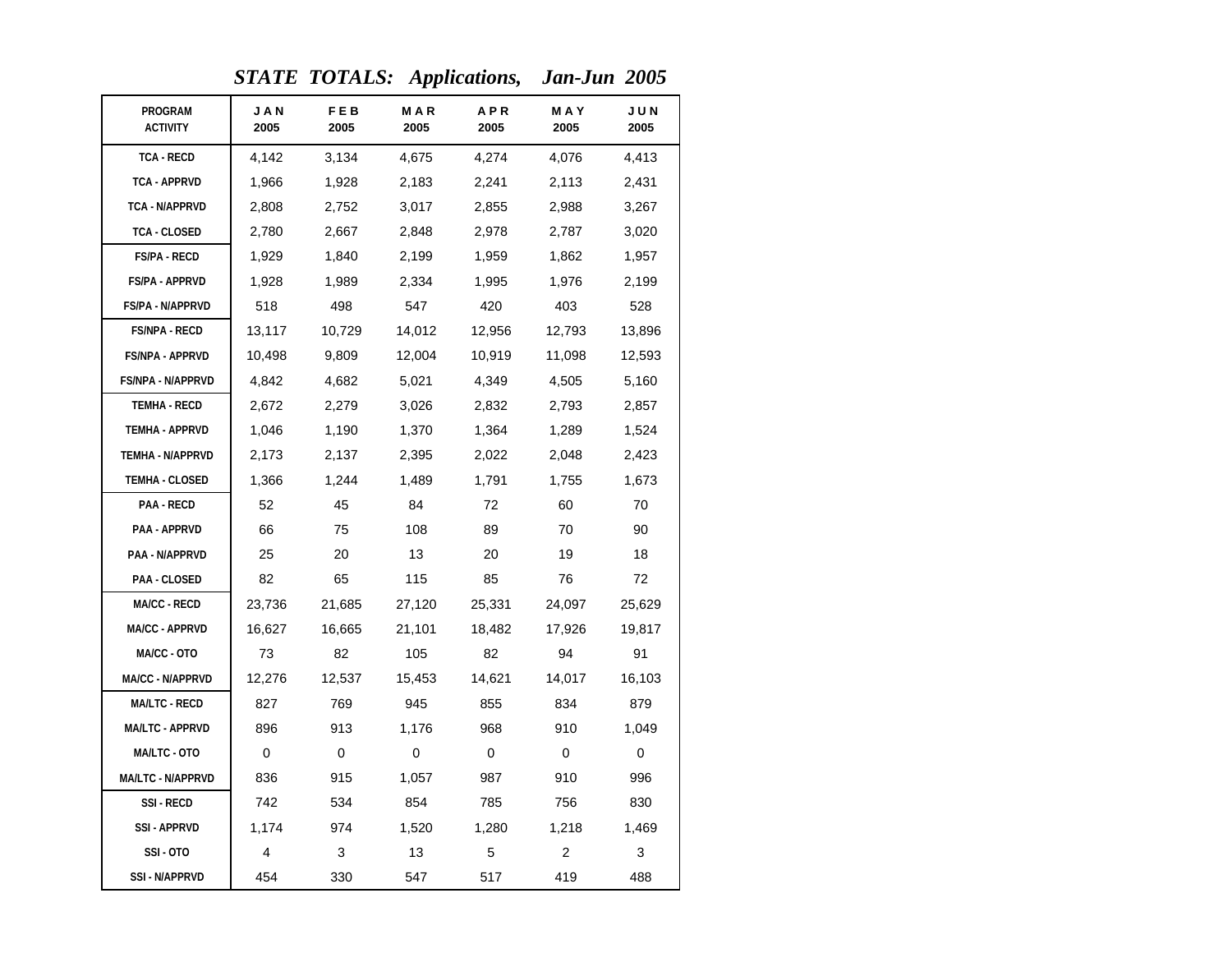*STATE TOTALS: Caseloads 1996*

| PROGRAM<br>CASELOADS        | <b>JAN</b><br>1996 | FEB<br>1996 | <b>MAR</b><br>1996 | <b>APR</b><br>1996 | <b>MAY</b><br>1996 | <b>JUN</b><br>1996 | <b>JLY</b><br>1996 | A U G<br>1996 | <b>SEP</b><br>1996 | <b>OCT</b><br>1996 | <b>NOV</b><br>1996 | DEC<br>1996  |
|-----------------------------|--------------------|-------------|--------------------|--------------------|--------------------|--------------------|--------------------|---------------|--------------------|--------------------|--------------------|--------------|
| <b>TCA - CASE/PAID</b>      | 76,476             | 76,479      | 75,831             | 75,074             | 74,199             | 73,323             | 72,528             | 71,856        | 70,481             | 68,697             | 65,716             | 63,703       |
| <b>TCA - ADULT/RECIP</b>    | 64,640             | 64,655      | 63,892             | 62,847             | 61,676             | 59,660             | 60,272             | 58,610        | 57,054             | 55,428             | 53,277             | 52,300       |
| <b>TCA - CHILD/RECIP</b>    | 141,888            | 141,991     | 140,887            | 139,491            | 137,814            | 134,358            | 136,540            | 133,716       | 131,317            | 128,126            | 123,032            | 120,844      |
| <b>TCA - TOTAL/RECIP</b>    | 206,528            | 206,646     | 204,779            | 202,338            | 199,490            | 194,018            | 196,812            | 192,326       | 188,371            | 183,554            | 176,309            | 173,144      |
| <b>TCA - NET/EXPEND</b>     | \$24,152           | \$24,180    | \$24,074           | \$23,534           | \$23,364           | \$22,514           | \$23,094           | \$22,349      | \$21,862           | \$21,050           | \$20,106           | \$19,679     |
| FS/PA - H/HOLD CERT         | 75,681             | 75,424      | 74,754             | 74,884             | 74,741             | 74,115             | 73,916             | 73,210        | 72,076             | 71,036             | 65,549             | 61,073       |
| FS/PA - H/HOLD PART         | 75,204             | 74,594      | 74,724             | 74,268             | 74,130             | 73,588             | 73,273             | 72,477        | 71,514             | 69,936             | 67,828             | 67,030       |
| FS/PA - INDVD PART          | 191,862            | 189,020     | 188,258            | 186,429            | 184,528            | 182,122            | 180,192            | 177,568       | 174,825            | 170,557            | 164,127            | 162,320      |
| FS/NPA - H/HOLD CERT        | 84,912             | 85,405      | 85,832             | 85,601             | 84,442             | 83,964             | 83,569             | 83,182        | 82,012             | 82,841             | 77,281             | 76,868       |
| <b>FS/NPA - H/HOLD PART</b> | 80,840             | 80,475      | 81,337             | 80,631             | 79,698             | 78,776             | 78,673             | 78,221        | 77,648             | 77,886             | 77,688             | 79,574       |
| <b>FS/NPA - INDVD PART</b>  | 173,302            | 172,873     | 174,176            | 172,807            | 171,724            | 170,857            | 171,271            | 170,903       | 169,895            | 170,990            | 171,530            | 176,182      |
| <b>FS/TOTAL - ISSUED</b>    | \$30,755           | \$30,473    | \$30,213           | \$30,391           | \$30,132           | \$29,964           | \$29,754           | \$29,286      | \$29,015           | \$29,538           | \$28,269           | \$27,962     |
| <b>GPA/PW - CASE/PAID</b>   | 479                | 506         | 539                | 504                | 802                | 388                | 477                | 435           | 431                | 414                | 361                | 381          |
| <b>TEMHA - CASE/PAID</b>    | 709                | 8,290       | 9,777              | 10,757             | 11.538             | 11,425             | 12,898             | 12,868        | 12,676             | 12,822             | 12,798             | 13,240       |
| <b>TEMHA - RECIP</b>        | 611                | 8,178       | 9,644              | 10,570             | 11,326             | 11,416             | 12,899             | 12,826        | 12,645             | 12,791             | 12,768             | 13,223       |
| <b>TEMHA - NET/EXPEND</b>   | (\$460)            | \$343       | \$513              | \$726              | \$807              | \$1,398            | \$767              | \$327         | \$1,266            | \$1,142            | \$1,291            | \$1,169      |
| <b>PAA - CASE/PAID</b>      | 2,519              | 2,527       | 2,524              | 2,519              | 2,504              | 2,500              | 2,509              | 2,507         | 2,497              | 2,512              | 2,511              | 2,279        |
| <b>PAA - RECIP</b>          | 2,531              | 2,539       | 2,553              | 2,519              | 2,504              | 2,513              | 2,509              | 2,507         | 2,497              | 2,512              | 2,511              | 2,279        |
| PAA - NET/EXPEND            | \$604              | \$604       | \$615              | \$621              | \$600              | \$617              | \$613              | \$595         | \$609              | \$608              | \$578              | \$579        |
| MAICC - CUC                 | 75,272             | 78,467      | 75,978             | 78,599             | 76,886             | 79,299             | 77,110             | 78,365        | 81,353             | 96,108             | 84,988             | 77,952       |
| <b>MA\CC - SPEND DOWN</b>   | 649                | 783         | 665                | 834                | 720                | 831                | 655                | 668           | 781                | 664                | 848                | 670          |
| <b>MAILTC - CUC</b>         | 19,181             | 19,168      | 19,163             | 19,435             | 19,075             | 19,146             | 19,056             | 19,192        | 19,241             | 18,294             | 19,482             | 16,031       |
| <b>MA\LTC - SPEND DOWN</b>  | $\mathbf 0$        | $\mathbf 0$ | 2                  | $\mathbf 0$        | 5                  | 5                  | $\overline{4}$     | 6             | $\mathbf 1$        | $\mathbf{1}$       | 2                  | $\mathbf{1}$ |
| SSI-CUC                     | 86,920             | 87,803      | 88,320             | 88.988             | 89,670             | 90,432             | 90.767             | 91.118        | 91,530             | 91,912             | 83,169             | 82,571       |
| <b>TCA - RECONS</b>         | 10,867             | 13,053      | 12,918             | 11,401             | 10,941             | 9,920              | 10,695             | 11,625        | 10,778             | 11,451             | 10,264             | 8,422        |
| <b>PAA - RECONS</b>         | 69                 | 53          | 90                 | 123                | 144                | 99                 | 95                 | 116           | 116                | 164                | 121                | 120          |
| <b>PA/FS - RECONS</b>       | 9,676              | 11,306      | 11,194             | 10,086             | 9,964              | 8,993              | 9,554              | 10,148        | 9,492              | 10,084             | 9,272              | 8,075        |
| <b>NPA/FS - RECONS</b>      | 7,629              | 8,852       | 8,955              | 8,663              | 8,717              | 8,589              | 8,512              | 8,748         | 8,386              | 9,100              | 9,430              | 7,396        |
| <b>MA/CC - RECONS</b>       | 3,858              | 4,266       | 4,561              | 4,053              | 4,527              | 4,121              | 4,678              | 3,936         | 3,864              | 4,407              | 3,378              | 3,698        |
| <b>MA/LTC - RECONS</b>      | 414                | 437         | 652                | 866                | 1,128              | 611                | 468                | 510           | 511                | 438                | 345                | 261          |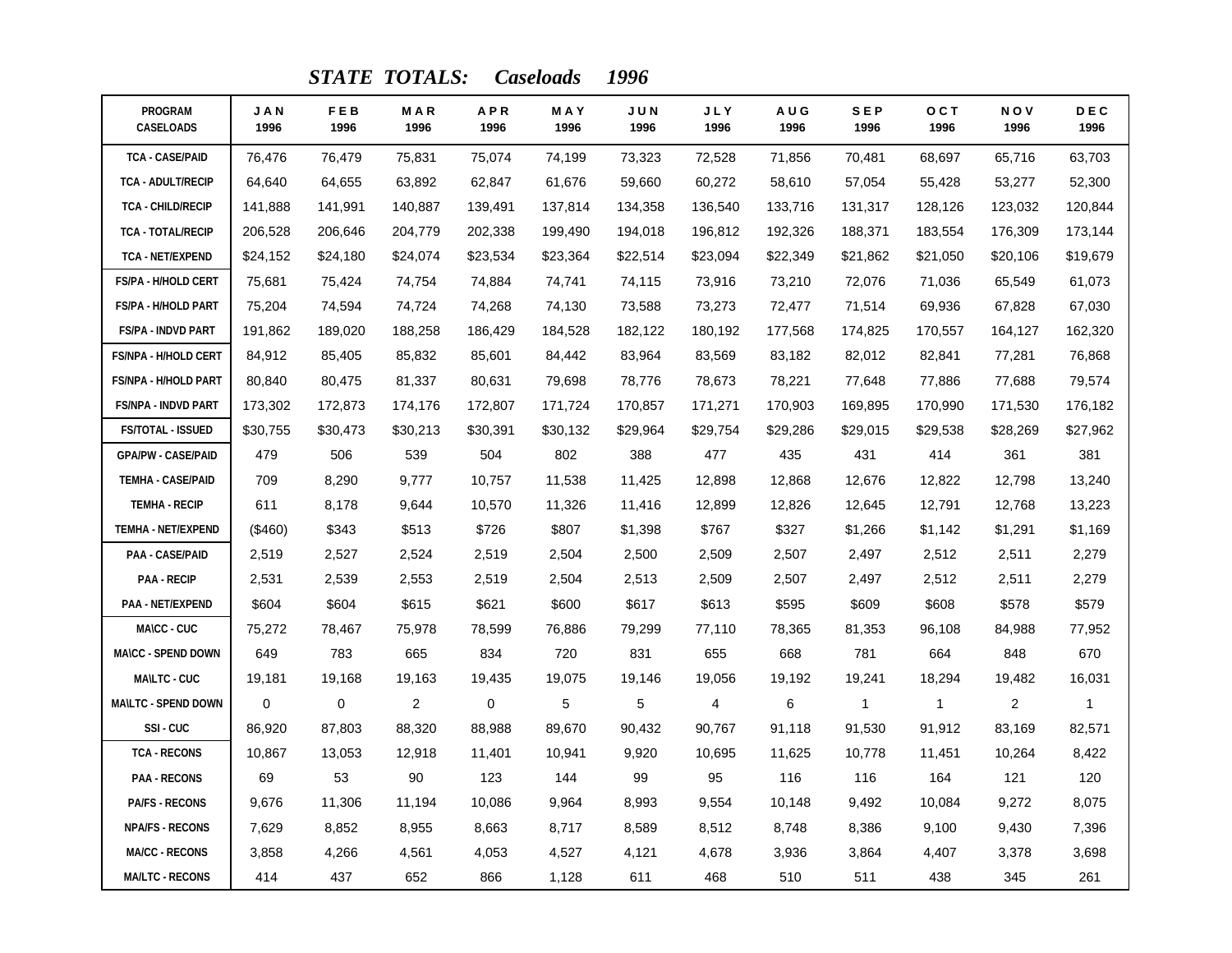*STATE TOTALS: Caseloads 1997*

| PROGRAM<br>CASELOADS        | JAN<br>1997 | FEB<br>1997 | MAR<br>1997 | <b>APR</b><br>1997 | <b>MAY</b><br>1997 | JUN<br>1997 | <b>JLY</b><br>1997 | A U G<br>1997  | <b>SEP</b><br>1997 | OCT<br>1997    | <b>NOV</b><br>1997 | DEC<br>1997  |
|-----------------------------|-------------|-------------|-------------|--------------------|--------------------|-------------|--------------------|----------------|--------------------|----------------|--------------------|--------------|
| <b>TCA - CASE/PAID</b>      | 61,906      | 60,545      | 58,327      | 57,793             | 57,483             | 56,204      | 55,409             | 54,529         | 53,359             | 52,566         | 51,800             | 51,464       |
| <b>TCA - ADULT/RECIP</b>    | 51,313      | 50,608      | 50,131      | 48,888             | 48,141             | 45,856      | 46,826             | 45,179         | 44,066             | 43,379         | 41,836             | 41,462       |
| <b>TCA - CHILD/RECIP</b>    | 118,410     | 116,383     | 114,768     | 111,788            | 110,080            | 105,475     | 107,340            | 103,849        | 101,369            | 99,903         | 96,914             | 96,436       |
| <b>TCA - TOTAL/RECIP</b>    | 169,723     | 166,991     | 164,899     | 160,676            | 158,221            | 151,331     | 154,166            | 149,028        | 145,435            | 143,282        | 138,750            | 137,898      |
| TCA - NET/EXPEND            | \$19,097    | \$18,700    | \$18,756    | \$18,105           | \$17,800           | \$17,183    | \$17,541           | \$17,878       | \$16,567           | \$16,773       | \$16,221           | \$16,225     |
| FS/PA - H/HOLD CERT         | 63,313      | 61,413      | 65,939      | 65,466             | 67,129             | 66,137      | 64,825             | 63,622         | 62,037             | 60,138         | 59,407             | 59,308       |
| <b>FS/PA - H/HOLD PART</b>  | 67,938      | 66,685      | 67,287      | 67,121             | 67,000             | 65,900      | 64,776             | 63,518         | 62,000             | 60,418         | 60,002             | 59,679       |
| <b>FS/PA - INDVD PART</b>   | 161,230     | 157,778     | 156,088     | 155,544            | 154,140            | 151,759     | 149,163            | 146,024        | 142,431            | 137,832        | 135,635            | 133,715      |
| FS/NPA - H/HOLD CERT        | 75,377      | 73,941      | 75,883      | 76,113             | 78,799             | 78,970      | 79,191             | 79,144         | 78,357             | 78,024         | 76,642             | 77,655       |
| <b>FS/NPA - H/HOLD PART</b> | 78,144      | 77,554      | 75,399      | 75,805             | 76,039             | 76,374      | 76,177             | 76,601         | 75,996             | 76,481         | 75,836             | 76,257       |
| <b>FS/NPA - INDVD PART</b>  | 175,824     | 176,690     | 173,077     | 175,154            | 177,757            | 178,348     | 178,454            | 179,754        | 179,009            | 180,611        | 179,583            | 175,833      |
| <b>FS/TOTAL - ISSUED</b>    | \$27,409    | \$27,137    | \$26,926    | \$26,518           | \$26,326           | \$25,937    | \$25,613           | \$25,483       | \$25,117           | \$25,356       | \$24,769           | \$24,821     |
| <b>GPA/PW - CASE/PAID</b>   | 380         | 344         | 348         | 327                | 327                | 238         | 113                | $\overline{7}$ | $\mathbf{1}$       | $\overline{1}$ | $\mathbf{1}$       | $\mathbf{1}$ |
| <b>TEMHA - CASE/PAID</b>    | 13,078      | 13,186      | 13,250      | 13,097             | 13,022             | 12,186      | 12,829             | 11,976         | 11,841             | 11,843         | 11,803             | 12,252       |
| <b>TEMHA - RECIP</b>        | 13,060      | 13,176      | 13,232      | 13,076             | 12,993             | 12,154      | 12,773             | 11,965         | 11,799             | 11,823         | 11,753             | 12,227       |
| TEMHA - NET/EXPEND          | \$1,669     | \$1,115     | \$1,004     | \$715              | \$1,208            | \$1,231     | \$605              | \$685          | \$1,004            | \$1,141        | \$417              | \$861        |
| <b>PAA - CASE/PAID</b>      | 2,559       | 2,613       | 2,607       | 2,598              | 2,692              | 2,567       | 2,660              | 2,631          | 2,663              | 2,657          | 2,705              | 2,721        |
| <b>PAA - RECIP</b>          | 2,668       | 2,699       | 2,677       | 2,691              | 2,645              | 2,661       | 2,756              | 2,721          | 2,745              | 2,742          | 2,805              | 2,826        |
| PAA - NET/EXPEND            | \$597       | \$613       | \$607       | \$596              | \$562              | \$586       | \$602              | \$592          | \$588              | \$589          | \$589              | \$595        |
| <b>MAICC - CUC</b>          | 77,765      | 75,265      | 79,863      | 86,132             | 86,183             | 91,450      | 88,539             | 89,545         | 94,433             | 92,292         | 98,096             | 94,893       |
| <b>MA\CC - SPEND DOWN</b>   | 667         | 894         | 713         | 967                | 840                | 1.118       | 861                | 864            | 1,133              | 920            | 1.191              | 872          |
| <b>MAILTC - CUC</b>         | 16,483      | 15,918      | 16,581      | 16,790             | 17,214             | 17,381      | 17,126             | 17,180         | 17,501             | 17,391         | 17,376             | 17,168       |
| <b>MA\LTC - SPEND DOWN</b>  | 0           | $\mathbf 0$ | $\mathbf 0$ | $\mathbf 0$        | 0                  | $\mathbf 0$ | $\mathbf 0$        | 0              | 0                  | $\overline{2}$ | $\mathbf 0$        | $\mathbf 0$  |
| SSI-CUC                     | 81,888      | 80,695      | 88,783      | 89,738             | 94,267             | 94,845      | 95,165             | 95,492         | 96,002             | 95,334         | 95,742             | 82,243       |
| <b>TCA - RECONS</b>         | 13,717      | 7,771       | 7,745       | 7,302              | 5,101              | 4,884       | 5,666              | 5,790          | 5,631              | 6,263          | 4,453              | 5,300        |
| <b>PAA - RECONS</b>         | 90          | 63          | 88          | 83                 | 65                 | 57          | 66                 | 61             | 50                 | 79             | 28                 | 23           |
| <b>PA/FS - RECONS</b>       | 11,805      | 7,960       | 8,305       | 7,909              | 6,649              | 6,378       | 7,206              | 6,960          | 6,724              | 7,139          | 5,053              | 6,559        |
| <b>NPA/FS - RECONS</b>      | 10,381      | 6,704       | 7,786       | 7,318              | 7,151              | 7,252       | 7,129              | 6,984          | 7,133              | 7,489          | 5,319              | 6,706        |
| <b>MA/CC - RECONS</b>       | 5,191       | 4,647       | 4,591       | 4,532              | 4,674              | 4,340       | 4,759              | 4,531          | 4,571              | 5,038          | 4,030              | 4,991        |
| <b>MA/LTC - RECONS</b>      | 377         | 562         | 835         | 396                | 525                | 542         | 362                | 392            | 440                | 462            | 251                | 244          |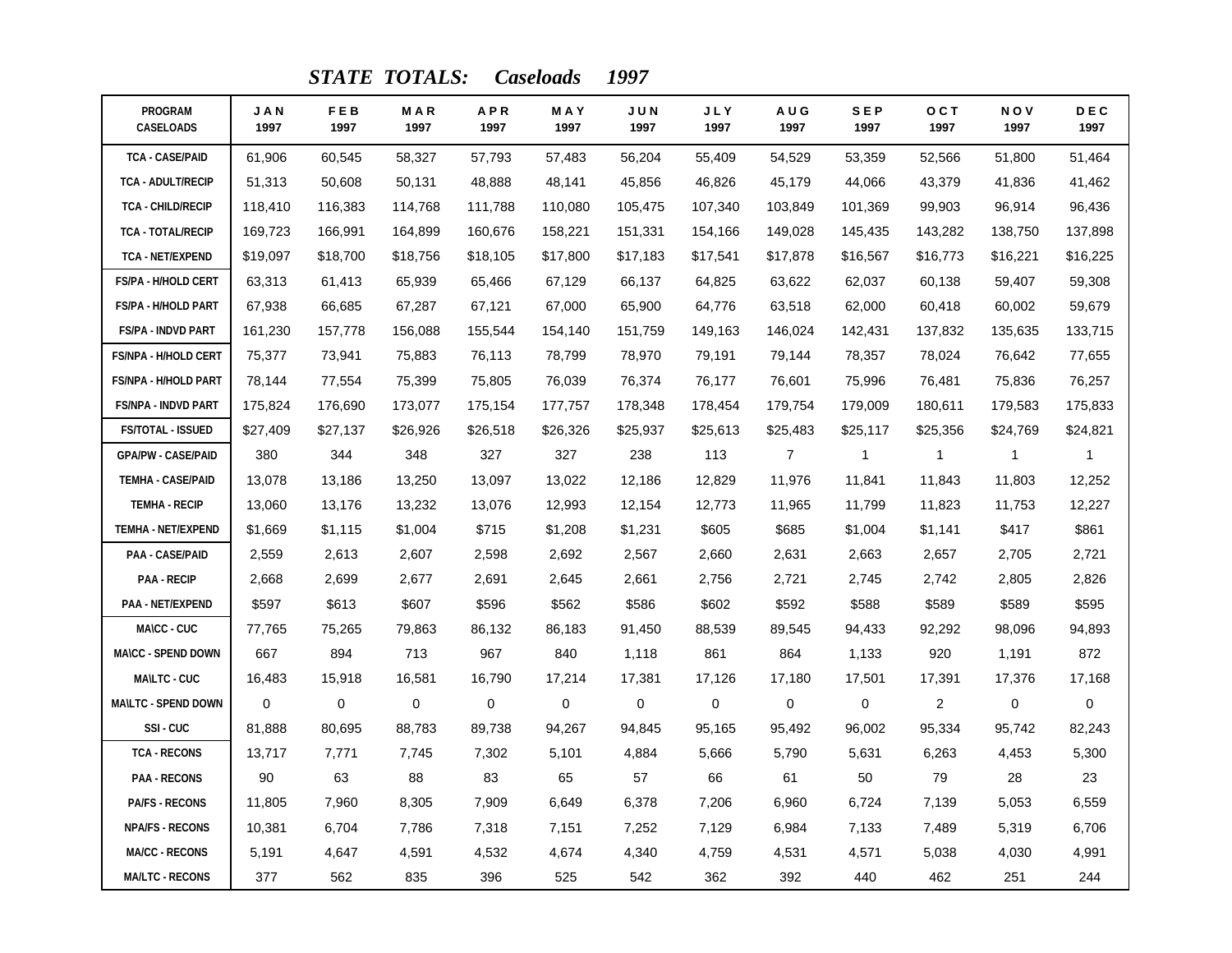*STATE TOTALS: Caseloads 1998*

| <b>PROGRAM</b><br>CASELOADS | JAN<br>1998  | FEB<br>1998    | <b>MAR</b><br>1998 | <b>APR</b><br>1998 | <b>MAY</b><br>1998 | <b>JUN</b><br>1998 | JLY<br>1998 | A U G<br>1998 | <b>SEP</b><br>1998 | O C T<br>1998 | <b>NOV</b><br>1998 | <b>DEC</b><br>1998 |
|-----------------------------|--------------|----------------|--------------------|--------------------|--------------------|--------------------|-------------|---------------|--------------------|---------------|--------------------|--------------------|
| <b>TCA - CASE/PAID</b>      | 49,802       | 48,839         | 48,346             | 48,218             | 47,275             | 45,985             | 44,496      | 43,585        | 42,655             | 41,746        | 39,803             | 39,513             |
| <b>TCA - ADULT/RECIP</b>    | 39,827       | 38,971         | 38,400             | 38,097             | 37,040             | 35,696             | 34,238      | 33,415        | 32,526             | 31,472        | 29,598             | 29,135             |
| <b>TCA - CHILD/RECIP</b>    | 93,397       | 91,580         | 90,404             | 89,782             | 87,785             | 85,110             | 82,727      | 80,625        | 78,395             | 76,787        | 73,362             | 72,914             |
| <b>TCA - TOTAL/RECIP</b>    | 133,224      | 130,551        | 128,804            | 127,879            | 124,825            | 120,806            | 116,965     | 114,040       | 110,921            | 108,259       | 102,960            | 102,049            |
| <b>TCA - NET/EXPEND</b>     | \$15,553     | \$15,226       | \$14,828           | \$14,647           | \$14,439           | \$13,795           | \$13,772    | \$13,193      | \$12,956           | \$12,935      | \$12,253           | \$12,326           |
| FS/PA - H/HOLD CERT         | 58,227       | 44,424         | 42,284             | 60,107             | 60,591             | 60,005             | 59,449      | 58,395        | 57,652             | 56,833        | 56,926             | 55,672             |
| FS/PA - H/HOLD PART         | 58,409       | 59,058         | 56,085             | 61,208             | 61,214             | 59,489             | 59,500      | 58,269        | 57,513             | 56,694        | 56,847             | 55,593             |
| FS/PA - INDVD PART          | 130,737      | 130,114        | 121,337            | 128,162            | 127,066            | 121,493            | 121,456     | 118,792       | 116,408            | 114,245       | 113,042            | 108,854            |
| FS/NPA - H/HOLD CERT        | 76,769       | 60,517         | 61,213             | 72,908             | 73,079             | 72,888             | 73,023      | 71,692        | 70,895             | 70,770        | 68,520             | 69,282             |
| <b>FS/NPA - H/HOLD PART</b> | 76,132       | 74,987         | 75,301             | 73,508             | 73,375             | 72,066             | 72,725      | 71,374        | 70,456             | 70,326        | 68,268             | 68,904             |
| <b>FS/NPA - INDVD PART</b>  | 179,739      | 178,762        | 179,265            | 181,099            | 182,049            | 179,232            | 182,500     | 178,702       | 176,411            | 176,374       | 171,855            | 173,586            |
| <b>FS/TOTAL - ISSUED</b>    | \$24,247     | \$23,989       | \$23,999           | \$23,969           | \$24,257           | \$22,917           | \$22,770    | \$22,067      | \$21,770           | \$22,558      | \$21,928           | \$21,691           |
| <b>GPA/PW - CASE/PAID</b>   | $\mathbf{1}$ | $\overline{1}$ | $\overline{1}$     | $\mathbf{1}$       | 0                  | 0                  | 0           | 0             | 0                  | 0             | $\boldsymbol{0}$   | $\mathbf 0$        |
| <b>TEMHA - CASE/PAID</b>    | 11,811       | 12,062         | 12,231             | 12,289             | 12,026             | 12,024             | 11,929      | 11,957        | 11,830             | 11,680        | 11,257             | 11,623             |
| <b>TEMHA - RECIP</b>        | 11,762       | 12,024         | 12,148             | 12,185             | 11,903             | 11,901             | 11,846      | 11,859        | 11,734             | 11,613        | 11,195             | 11,554             |
| <b>TEMHA - NET/EXPEND</b>   | \$939        | \$916          | \$561              | \$946              | \$853              | \$1,188            | \$650       | \$756         | \$739              | \$1,042       | \$763              | \$1,808            |
| PAA - CASE/PAID             | 2,728        | 2,760          | 2,763              | 2,774              | 2,741              | 2,610              | 3,042       | 2,782         | 2,780              | 2,445         | 2,804              | 2,804              |
| <b>PAA - RECIP</b>          | 2,822        | 2,853          | 2,858              | 2,877              | 2,846              | 2,729              | 2,997       | 2,883         | 2,878              | 2,563         | 2,925              | 2,918              |
| PAA - NET/EXPEND            | \$584        | \$576          | \$590              | \$588              | \$547              | \$574              | \$580       | \$566         | \$566              | \$579         | \$561              | \$628              |
| MAICC - CUC                 | 95,926       | 102,465        | 86,626             | 109,006            | 101,457            | 111,632            | 109,906     | 112,425       | 120,227            | 119,528       | 127,006            | 124,224            |
| MA\CC - SPEND DOWN          | 907          | 1,155          | 931                | 1,355              | 1,159              | 1,525              | 1,182       | 1,146         | 1,483              | 1,177         | 1,481              | 1,058              |
| <b>MAILTC - CUC</b>         | 16,984       | 17,185         | 14,813             | 18,125             | 17,967             | 18,503             | 18,443      | 18,527        | 18,776             | 18,503        | 18,621             | 18,138             |
| MA\LTC - SPEND DOWN         | $\mathbf 0$  | 2              | $\Omega$           | $\mathbf 0$        | $\mathbf 0$        | $\mathbf 0$        | $\mathbf 0$ | $\mathbf 0$   | $\mathbf 0$        | $\mathbf 0$   | $\mathbf 0$        | $\mathbf 0$        |
| SSI-CUC                     | 95,831       | 96.610         | 67,198             | 97,849             | 93,329             | 95,273             | 95,005      | 95,248        | 96.015             | 96,245        | 96.617             | 96,341             |
| <b>TCA - RECONS</b>         | 5,595        | 6,633          | 2,321              | 3,732              | 3,785              | 4,132              | 4,436       | 4,355         | 4,177              | 4,522         | 4,180              | 5,193              |
| <b>PAA - RECONS</b>         | 39           | 21             | 30                 | 37                 | 29                 | 23                 | 39          | 38            | 28                 | 33            | 29                 | 25                 |
| <b>PA/FS - RECONS</b>       | 6,789        | 7,539          | 3,955              | 5,794              | 5,923              | 6,481              | 6,636       | 6,422         | 6,234              | 6,601         | 6,097              | 7,319              |
| <b>NPA/FS - RECONS</b>      | 6,967        | 7,532          | 4,310              | 5,406              | 6,022              | 5,974              | 5,845       | 5,557         | 5,851              | 6,344         | 5,765              | 7,273              |
| <b>MA/CC - RECONS</b>       | 5,162        | 5,663          | 5,248              | 4,954              | 3,720              | 6,062              | 6,549       | 6,258         | 6,962              | 7,092         | 6,347              | 8,015              |
| <b>MA/LTC - RECONS</b>      | 353          | 308            | 318                | 285                | 212                | 299                | 296         | 311           | 308                | 308           | 305                | 343                |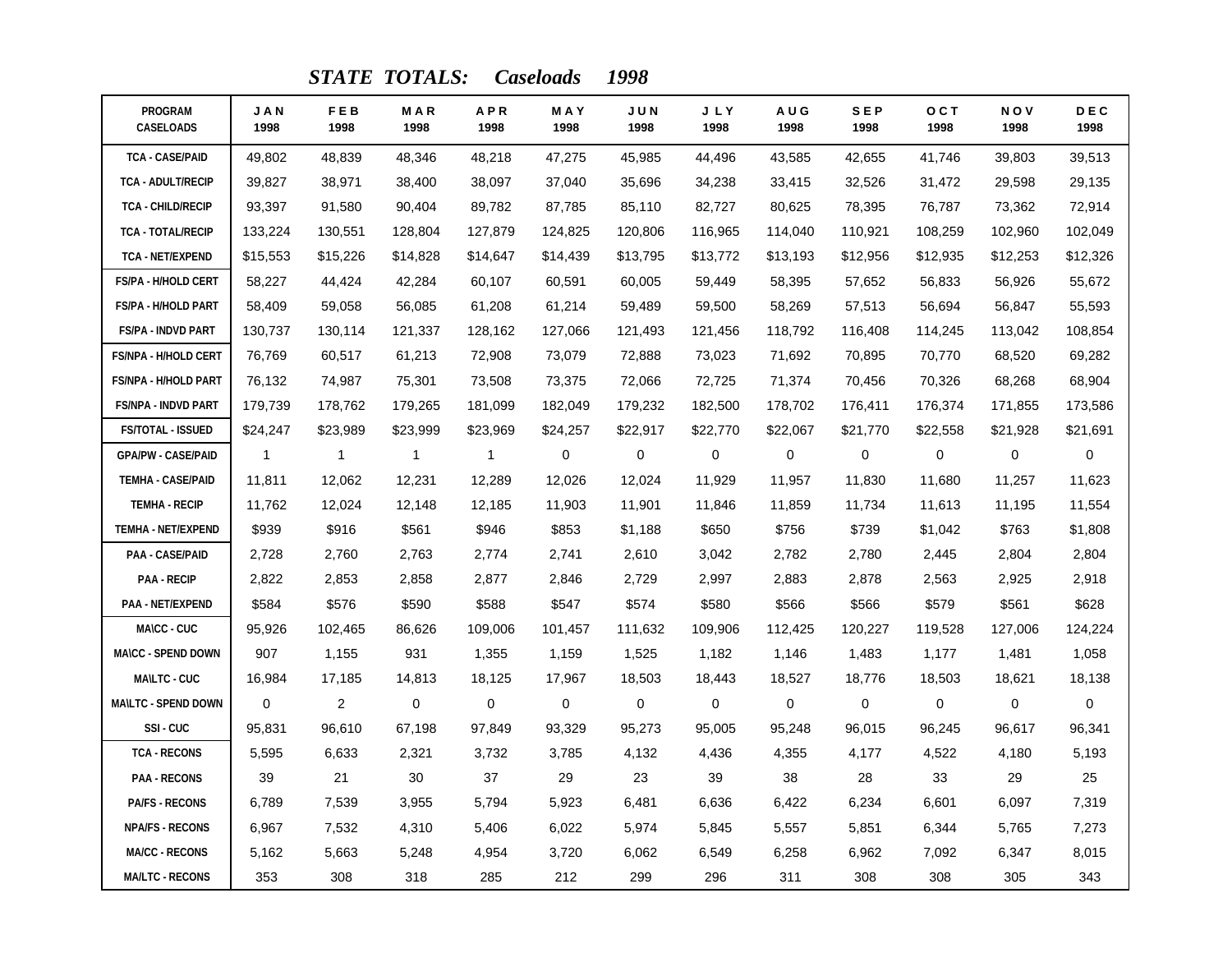*STATE TOTALS: Caseloads 1999*

| PROGRAM<br>CASELOADS        | JAN<br>1999 | FEB<br>1999 | <b>MAR</b><br>1999 | <b>APR</b><br>1999 | <b>MAY</b><br>1999 | <b>JUN</b><br>1999 | JUL<br>1999 | A U G<br>1999 | <b>SEP</b><br>1999 | 0 C T<br>1999 | <b>NOV</b><br>1999 | <b>DEC</b><br>1999 |
|-----------------------------|-------------|-------------|--------------------|--------------------|--------------------|--------------------|-------------|---------------|--------------------|---------------|--------------------|--------------------|
| <b>TCA - CASE/PAID</b>      | 37,345      | 37,070      | 36,134             | 34,708             | 33,977             | 33,278             | 32,525      | 31,982        | 31,805             | 31,540        | 31,513             | 31,609             |
| <b>TCA - ADULT/RECIP</b>    | 27,174      | 26,844      | 25,970             | 24,625             | 23,923             | 23,161             | 22,546      | 22,037        | 21,844             | 21,520        | 21,401             | 21,445             |
| <b>TCA - CHILD/RECIP</b>    | 68,881      | 68,176      | 66,486             | 63,997             | 62,544             | 61,456             | 59,524      | 58,850        | 58,375             | 57,720        | 57,683             | 57,855             |
| <b>TCA - TOTAL/RECIP</b>    | 96,055      | 95,020      | 92,456             | 88,622             | 86,467             | 84,617             | 82,070      | 80,887        | 80,219             | 79,240        | 79,084             | 79,300             |
| TCA - NET/EXPEND            | \$11,576    | \$11,121    | \$11,188           | \$10,760           | \$10,363           | \$10,003           | \$10,365    | \$9,553       | \$9,395            | \$10,035      | \$10,060           | \$10,174           |
| FS/PA - H/HOLD CERT         | 54,193      | 53,633      | 53,146             | 52,141             | 51,364             | 50,407             | 49,166      | 48,776        | 47,932             | 47,466        | 47,044             | 47,373             |
| <b>FS/PA - H/HOLD PART</b>  | 54,090      | 53,525      | 53,036             | 52,034             | 51,261             | 50,292             | 49,061      | 48,672        | 47,827             | 47,387        | 46,955             | 47,291             |
| FS/PA - INDVD PART          | 104,987     | 103,068     | 101,899            | 98,783             | 96,501             | 94,810             | 91,738      | 89,941        | 88,050             | 87,906        | 87,003             | 87,144             |
| <b>FS/NPA - H/HOLD CERT</b> | 67,807      | 66,900      | 65,800             | 64,551             | 62,438             | 61,094             | 60,265      | 58,712        | 57,644             | 57,460        | 57,116             | 56,425             |
| <b>FS/NPA - H/HOLD PART</b> | 67,495      | 66,584      | 65,426             | 64,191             | 62,159             | 60,753             | 59,919      | 58,398        | 57,277             | 57,101        | 56,769             | 56,151             |
| <b>FS/NPA - INDVD PART</b>  | 170,079     | 167,626     | 163,964            | 161,102            | 156,541            | 151,166            | 149,981     | 147,339       | 140,182            | 142,565       | 140,691            | 139,806            |
| FS/TOTAL - ISSUED           | \$20,503    | \$20,325    | \$19,858           | \$19,345           | \$18,778           | \$18,260           | \$17,770    | \$17,457      | \$17,075           | \$17,138      | \$16,998           | \$16,920           |
| GPA/PW - CASE/PAID          | 0           | 0           | 0                  | 0                  | $\mathbf 0$        | 0                  | $\mathbf 0$ | 0             | 0                  | 0             | 0                  | 0                  |
| <b>TEMHA - CASE/PAID</b>    | 11,124      | 11,332      | 11,378             | 11,294             | 11,107             | 10,322             | 11,414      | 10,651        | 10,618             | 10,308        | 10,186             | 10,459             |
| <b>TEMHA - RECIP</b>        | 11,074      | 11,244      | 11,275             | 11,216             | 11,010             | 10,284             | 11,295      | 10,570        | 10,530             | 10,199        | 10,107             | 10,378             |
| <b>TEMHA - NET/EXPEND</b>   | \$952       | \$1,060     | \$988              | \$1,290            | \$920              | \$1,773            | \$421       | \$757         | \$703              | \$1,519       | \$1,230            | \$856              |
| <b>PAA - CASE/PAID</b>      | 2,835       | 2,785       | 2,802              | 2,805              | 2,832              | 2,781              | 2,951       | 2,863         | 2,879              | 2,941         | 2,895              | 2,985              |
| <b>PAA - RECIP</b>          | 2,933       | 2,895       | 2,899              | 2,912              | 2,847              | 2,865              | 3,062       | 2,960         | 2,982              | 3,041         | 2,997              | 3,054              |
| PAA - NET/EXPEND            | \$566       | \$547       | \$574              | \$556              | \$568              | \$559              | \$575       | \$527         | \$573              | \$588         | \$564              | \$549              |
| MAICC - CUC                 | 127,384     | 134,690     | 131,840            | 141,534            | 139,182            | 149,556            | 144,931     | 146,981       | 156,894            | 151,924       | 159,372            | 151,434            |
| MA\CC - SPEND DOWN          | 1,071       | 1,403       | 1,105              | 1,486              | 1,188              | 1,533              | 1,230       | 1,173         | 1,524              | 1,157         | 1,490              | 1,058              |
| <b>MAILTC - CUC</b>         | 17,933      | 18,179      | 17,819             | 17,965             | 17,638             | 17,897             | 17,601      | 17,425        | 17,760             | 17,509        | 17,646             | 17,195             |
| <b>MA\LTC - SPEND DOWN</b>  | 0           | 0           | 0                  | 0                  | 0                  | 0                  | 0           | 0             | 0                  | 0             | 0                  | 0                  |
| SSI-CUC                     | 96,711      | 96,982      | 96,854             | 94,854             | 93,839             | 93,910             | 93,930      | 94,118        | 94,053             | 93,739        | 94,164             | 93,615             |
| <b>TCA - RECONS</b>         | 4,986       | 5,219       | 5,053              | 4,984              | 4,358              | 4,355              | 4,706       | 7,376         | 3,710              | 3,122         | 2,226              | 1,797              |
| <b>PAA - RECONS</b>         | 38          | 28          | 28                 | 29                 | 39                 | 23                 | 31          | 38            | 32                 | 27            | 30                 | 16                 |
| <b>PA/FS - RECONS</b>       | 7,171       | 7,461       | 7,669              | 7,348              | 6,714              | 6,773              | 7,096       | 6,900         | 6,276              | 6,313         | 5,192              | 4,654              |
| <b>NPA/FS - RECONS</b>      | 7,399       | 7,592       | 7,957              | 7,986              | 7,102              | 6,812              | 7,199       | 6,737         | 6,418              | 7,084         | 6,407              | 5,887              |
| <b>MA/CC - RECONS</b>       | 7,747       | 8,274       | 9,416              | 9,657              | 9,590              | 10,664             | 11,685      | 12,187        | 11,227             | 10,970        | 10,211             | 9,382              |
| <b>MA/LTC - RECONS</b>      | 312         | 333         | 431                | 387                | 368                | 396                | 449         | 415           | 397                | 406           | 385                | 346                |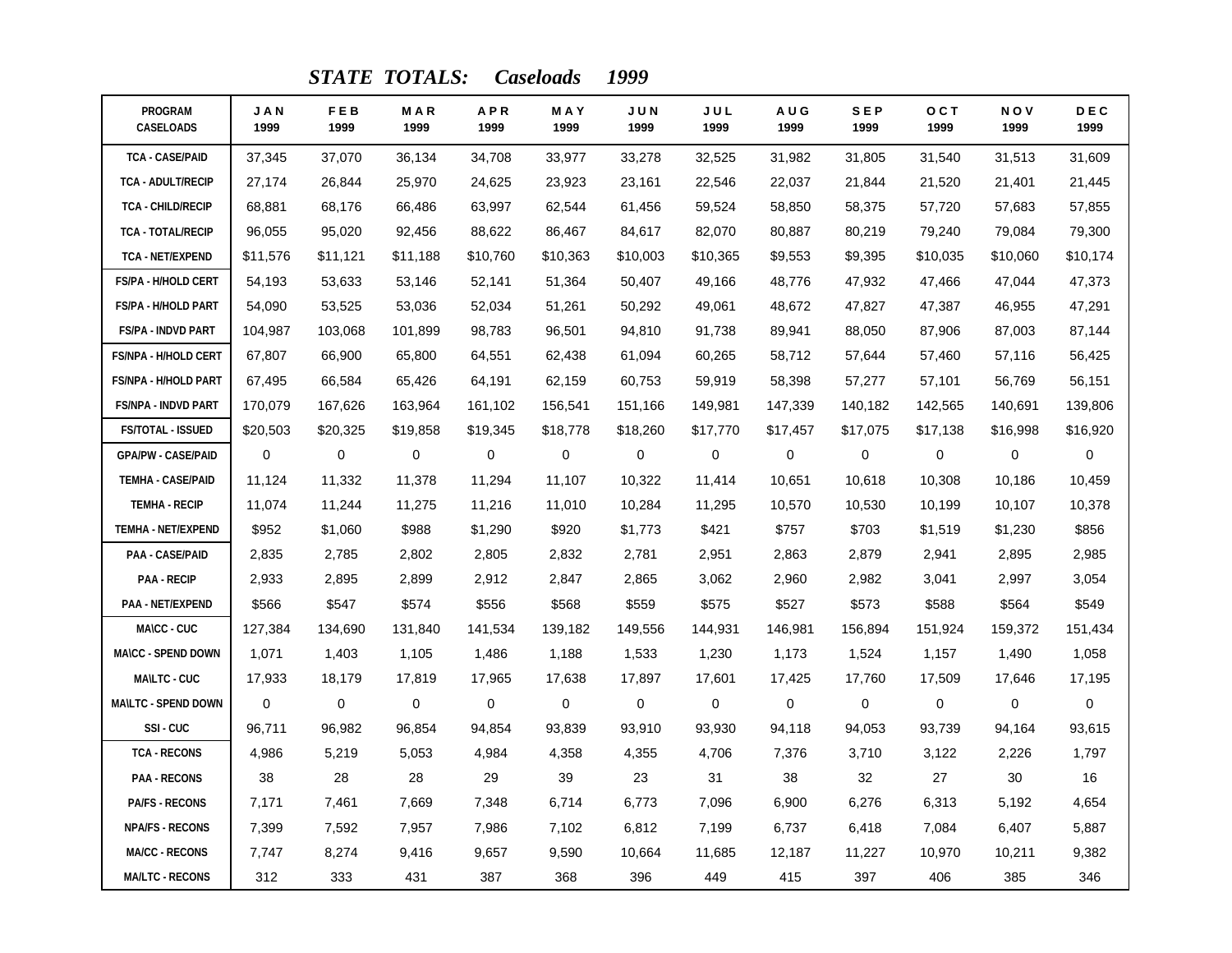*STATE TOTALS: Caseloads 2000*

| PROGRAM<br>CASELOADS        | JAN<br>2000 | FEB<br>2000 | MAR<br>2000 | <b>APR</b><br>2000 | <b>MAY</b><br>2000 | <b>JUN</b><br>2000 | JUL<br>2000 | A U G<br>2000 | <b>SEP</b><br>2000 | <b>OCT</b><br>2000 | N O V<br>2000 | DEC<br>2000 |
|-----------------------------|-------------|-------------|-------------|--------------------|--------------------|--------------------|-------------|---------------|--------------------|--------------------|---------------|-------------|
| <b>TCA - CASE/PAID</b>      | 30,959      | 30,974      | 30,872      | 30,437             | 30,493             | 30,522             | 30,239      | 31,091        | 30,732             | 30,718             | 30,249        | 30,660      |
| <b>TCA - ADULT/RECIP</b>    | 20,803      | 20,777      | 20,743      | 20,211             | 20,259             | 20,381             | 20,155      | 21,056        | 20,748             | 20,802             | 20,366        | 20,792      |
| <b>TCA - CHILD/RECIP</b>    | 56,537      | 56,606      | 56,132      | 55,379             | 55,391             | 55,510             | 54,946      | 56,242        | 55,432             | 55,534             | 54,760        | 55,328      |
| <b>TCA - TOTAL/RECIP</b>    | 77,340      | 77,383      | 76,875      | 75,590             | 75,650             | 75,891             | 75,101      | 77,298        | 76,180             | 76,336             | 75,126        | 76,120      |
| <b>TCA - NET/EXPEND</b>     | \$9,508     | \$9,843     | \$9,698     | \$9,231            | \$9,669            | \$9,255            | \$9,550     | \$9,507       | \$9,728            | \$9,881            | \$9,903       | \$10,079    |
| FS/PA - H/HOLD CERT         | 46,655      | 46,303      | 46,673      | 46,315             | 46,563             | 46,420             | 46,167      | 46,109        | 45,888             | 46,555             | 46,009        | 49,249      |
| FS/PA - H/HOLD PART         | 46,538      | 46,179      | 46,534      | 46,202             | 46,455             | 46,292             | 46,059      | 45,967        | 45,758             | 46,450             | 45,893        | 49,151      |
| FS/PA - INDVD PART          | 85,330      | 84,372      | 84,696      | 84,064             | 83,734             | 83,216             | 82,840      | 82,994        | 82,559             | 83,633             | 82,346        | 89,757      |
| FS/NPA - H/HOLD CERT        | 55,065      | 54,702      | 55,103      | 53,993             | 52,861             | 52,911             | 52,214      | 52,999        | 52,589             | 51,250             | 51,094        | 48,453      |
| <b>FS/NPA - H/HOLD PART</b> | 54,754      | 54,363      | 54,687      | 53,688             | 52,557             | 52,535             | 51,960      | 52,645        | 52,246             | 50,829             | 50,763        | 48,177      |
| <b>FS/NPA - INDVD PART</b>  | 135,894     | 134,532     | 135,352     | 132,606            | 130,609            | 130,975            | 129,628     | 130,885       | 129,760            | 127,029            | 126,289       | 120,247     |
| <b>FS/TOTAL - ISSUED</b>    | \$16,338    | \$16,259    | \$16,369    | \$16,134           | \$15,940           | \$15,839           | \$15,648    | \$15,796      | \$15,709           | \$15,857           | \$15,628      | \$15,912    |
| <b>GPA/PW - CASE/PAID</b>   | 0           | 0           | 0           | 0                  | 0                  | 0                  | 0           | 0             | 0                  | 0                  | 0             | 0           |
| <b>TEMHA - CASE/PAID</b>    | 10,154      | 10,457      | 10,873      | 10,640             | 10,760             | 9,948              | 11,800      | 10,682        | 10,601             | 10,590             | 10,456        | 11,071      |
| <b>TEMHA - RECIP</b>        | 10,070      | 10,376      | 10,731      | 10,550             | 10,667             | 9,882              | 11,590      | 10,601        | 10,502             | 10,484             | 10,381        | 10,958      |
| TEMHA - NET/EXPEND          | \$834       | \$1,077     | \$1,225     | \$1,042            | \$1,122            | \$1,290            | \$820       | \$974         | \$987              | \$946              | \$1,160       | \$1,022     |
| <b>PAA - CASE/PAID</b>      | 2,936       | 2,934       | 2,988       | 2,967              | 2,991              | 3,034              | 3,192       | 3,069         | 3,047              | 3,106              | 3,095         | 3,160       |
| <b>PAA - RECIP</b>          | 3,040       | 3,035       | 3,090       | 3,064              | 3,095              | 2,958              | 3,120       | 3,024         | 3,000              | 3,034              | 3,012         | 3,074       |
| PAA - NET/EXPEND            | \$548       | \$554       | \$567       | \$572              | \$590              | \$577              | \$591       | \$581         | \$565              | \$557              | \$552         | \$578       |
| MAICC - CUC                 | 153,532     | 164,600     | 161,676     | 170,855            | 163,146            | 173,075            | 165,002     | 167,160       | 177,228            | 172,186            | 181,122       | 176,253     |
| <b>MA\CC - SPEND DOWN</b>   | 1,067       | 1,428       | 1,127       | 1,488              | 1,152              | 1,545              | 1,212       | 1,198         | 1,574              | 1,216              | 1,550         | 1,171       |
| MA\LTC - CUC                | 17,057      | 17,209      | 16,882      | 17,046             | 16,860             | 17,228             | 16,974      | 17,121        | 17,426             | 17,186             | 17,636        | 17,282      |
| <b>MA\LTC - SPEND DOWN</b>  | $\mathbf 0$ | $\Omega$    | $\Omega$    | 0                  | 0                  | 0                  | $\mathbf 0$ | 0             | 0                  | 0                  | 0             | 0           |
| SSI-CUC                     | 93,025      | 92.450      | 88,483      | 88.051             | 86,935             | 87,370             | 87,381      | 87.912        | 88,529             | 88,615             | 89,215        | 89,128      |
| <b>TCA - RECONS</b>         | 1,415       | 1,369       | 1,300       | 1,128              | 1,133              | 1,724              | 1,745       | 1,997         | 1,979              | 1,602              | 1,520         | 1,536       |
| <b>PAA - RECONS</b>         | 42          | 21          | 34          | 26                 | 37                 | 20                 | 35          | 30            | 28                 | 35                 | 21            | 12          |
| <b>PA/FS - RECONS</b>       | 4,551       | 4,905       | 5,304       | 4,469              | 4,354              | 5,263              | 4,788       | 5,416         | 5,050              | 4,512              | 4,259         | 4,836       |
| <b>NPA/FS - RECONS</b>      | 5,961       | 6,514       | 7,226       | 6,055              | 5,355              | 6,149              | 5,317       | 6,014         | 5,578              | 5,282              | 4,964         | 5,159       |
| <b>MA/CC - RECONS</b>       | 11,223      | 12,070      | 13,741      | 11,283             | 10,317             | 12,426             | 11,807      | 13,882        | 11,855             | 10,984             | 9,985         | 10,431      |
| <b>MA/LTC - RECONS</b>      | 377         | 415         | 520         | 386                | 346                | 373                | 399         | 412           | 354                | 341                | 323           | 332         |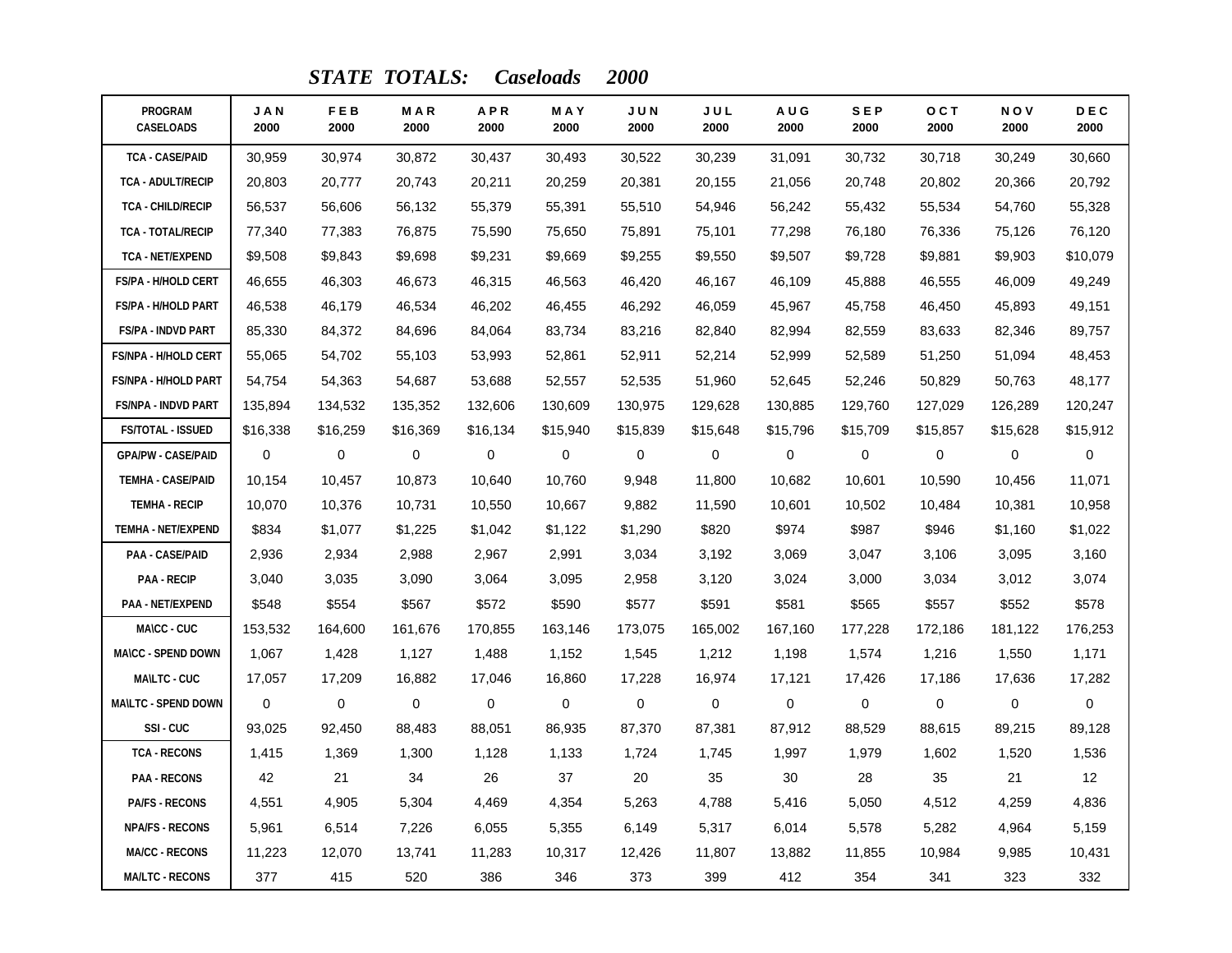*STATE TOTALS: Caseloads 2001*

| PROGRAM<br>CASELOADS        | JAN<br>2001 | FEB<br>2001 | MAR<br>2001 | <b>APR</b><br>2001 | <b>MAY</b><br>2001 | <b>JUN</b><br>2001 | JUL<br>2001 | A U G<br>2001 | <b>SEP</b><br>2001 | OCT<br>2001 | <b>NOV</b><br>2001 | DEC<br>2001 |
|-----------------------------|-------------|-------------|-------------|--------------------|--------------------|--------------------|-------------|---------------|--------------------|-------------|--------------------|-------------|
| <b>TCA - CASE/PAID</b>      | 29,482      | 29,590      | 29,734      | 29,110             | 29,442             | 29,126             | 28,710      | 29,359        | 28,786             | 29,537      | 29,353             | 30,326      |
| <b>TCA - ADULT/RECIP</b>    | 19,759      | 19,982      | 20,110      | 19,533             | 19,737             | 19,549             | 19,216      | 19,874        | 19,353             | 20,019      | 19,901             | 20,841      |
| <b>TCA - CHILD/RECIP</b>    | 53,310      | 53,242      | 53,599      | 52,649             | 53,114             | 52,756             | 51,853      | 52,983        | 52,010             | 52,983      | 52,618             | 54,539      |
| <b>TCA - TOTAL/RECIP</b>    | 73,069      | 73,224      | 73,709      | 72,182             | 72,851             | 72,305             | 71,069      | 72,857        | 71,363             | 73,002      | 72,519             | 75,380      |
| <b>TCA - NET/EXPEND</b>     | \$10,789    | \$10,060    | \$10,034    | \$9,468            | \$9,415            | \$9,012            | \$10,559    | \$9,726       | \$9,824            | \$10,538    | \$10,408           | \$11,324    |
| FS/PA - H/HOLD CERT         | 48,816      | 48,182      | 45,976      | 45,502             | 45,230             | 48,235             | 47,818      | 48,033        | 48,064             | 48,096      | 48,579             | 48,947      |
| FS/PA - H/HOLD PART         | 48,695      | 48,068      | 45,863      | 45,397             | 45,111             | 48,094             | 47,714      | 47,879        | 47,922             | 47,964      | 48,455             | 48,826      |
| FS/PA - INDVD PART          | 88,579      | 86,836      | 81,920      | 80,920             | 80,172             | 87,050             | 86,355      | 86,578        | 86,626             | 86,184      | 87,174             | 87,718      |
| FS/NPA - H/HOLD CERT        | 47,858      | 47,193      | 50,494      | 50,485             | 51,032             | 48,859             | 49,251      | 50,658        | 49,724             | 51,961      | 52,261             | 53,305      |
| <b>FS/NPA - H/HOLD PART</b> | 47,546      | 46,890      | 50,131      | 50,133             | 50,644             | 48,459             | 48,882      | 50,198        | 49,337             | 51,516      | 51,827             | 52,944      |
| FS/NPA - INDVD PART         | 118,017     | 116,413     | 123,823     | 124,233            | 126,256            | 121,653            | 123,351     | 127,084       | 125,444            | 130,864     | 132,122            | 134,634     |
| <b>FS/TOTAL - ISSUED</b>    | \$15,400    | \$15,308    | \$15,499    | \$15,481           | \$15,546           | \$15,454           | \$15,443    | \$15,769      | \$15,631           | \$16,757    | \$16,876           | \$17,168    |
| <b>GPA/PW - CASE/PAID</b>   | 0           | $\mathbf 0$ | 0           | 0                  | $\mathbf 0$        | 0                  | $\mathbf 0$ | 0             | 0                  | 0           | 0                  | 0           |
| <b>TEMHA - CASE/PAID</b>    | 10,651      | 10,945      | 11,239      | 10,759             | 10,917             | 10,035             | 11,427      | 10,826        | 10,757             | 11,252      | 11,238             | 11,691      |
| <b>TEMHA - RECIP</b>        | 10,570      | 10,819      | 11,128      | 10,676             | 10,807             | 9,960              | 11,293      | 10,766        | 10,689             | 11,133      | 11,125             | 11,589      |
| <b>TEMHA - NET/EXPEND</b>   | \$1,043     | \$864       | \$1,214     | \$1,022            | \$931              | \$1,597            | \$1,699     | \$1,569       | \$1,693            | \$1,810     | \$2,294            | \$1,903     |
| PAA - CASE/PAID             | 3,124       | 3,123       | 3,231       | 3,180              | 3,135              | 3,024              | 3,223       | 3,149         | 3,113              | 3,147       | 3,108              | 3,096       |
| <b>PAA - RECIP</b>          | 3,039       | 3,034       | 3,149       | 3,100              | 3,058              | 2,952              | 3,146       | 3,079         | 3,044              | 3,078       | 3,038              | 3,025       |
| PAA - NET/EXPEND            | \$672       | \$646       | \$682       | \$690              | \$672              | \$661              | \$675       | \$656         | \$663              | \$627       | \$667              | \$650       |
| MA\CC - CUC                 | 178,888     | 187,300     | 183,064     | 191,476            | 186,361            | 195,403            | 187,623     | 188,668       | 197,217            | 191,874     | 201,267            | 192,895     |
| MA\CC - SPEND DOWN          | 1,133       | 1,478       | 1,192       | 1,571              | 1,271              | 1,637              | 1,217       | 1,250         | 1,596              | 1,241       | 1,589              | 1,157       |
| <b>MAILTC - CUC</b>         | 17,173      | 17,257      | 16,891      | 17,091             | 16,867             | 17,139             | 16,886      | 16,873        | 17,105             | 16,973      | 17,215             | 16,760      |
| MA\LTC - SPEND DOWN         | 0           | $\mathbf 0$ | $\mathbf 0$ | 0                  | 0                  | $\mathbf 0$        | $\mathbf 0$ | 0             | $\mathbf 0$        | $\mathbf 0$ | 0                  | 0           |
| SSI-CUC                     | 89,400      | 89,931      | 89,760      | 90,117             | 90,450             | 90,245             | 91,319      | 91,750        | 92,285             | 91,763      | 92,108             | 91,576      |
| <b>TCA - RECONS</b>         | 1,354       | 1,176       | 1,257       | 1,089              | 1,153              | 1,442              | 1,452       | 1,617         | 1,419              | 1,401       | 1,243              | 1,067       |
| <b>PAA - RECONS</b>         | 42          | 27          | 31          | 35                 | 27                 | 39                 | 32          | 34            | 26                 | 34          | 22                 | 25          |
| <b>PA/FS - RECONS</b>       | 4,624       | 4,336       | 4,879       | 4,216              | 4,512              | 5,146              | 4,821       | 5,669         | 4,605              | 4,971       | 4,394              | 4,296       |
| <b>NPA/FS - RECONS</b>      | 5,092       | 4,795       | 5,953       | 5,169              | 5,373              | 5,414              | 5,272       | 5,975         | 4,632              | 5,860       | 5,074              | 4,636       |
| <b>MA/CC - RECONS</b>       | 12,585      | 11,635      | 14,280      | 13,820             | 14,457             | 14,628             | 14,020      | 16,783        | 13,658             | 13,326      | 12,835             | 11,597      |
| <b>MA/LTC - RECONS</b>      | 432         | 395         | 481         | 470                | 490                | 415                | 447         | 506           | 400                | 391         | 406                | 375         |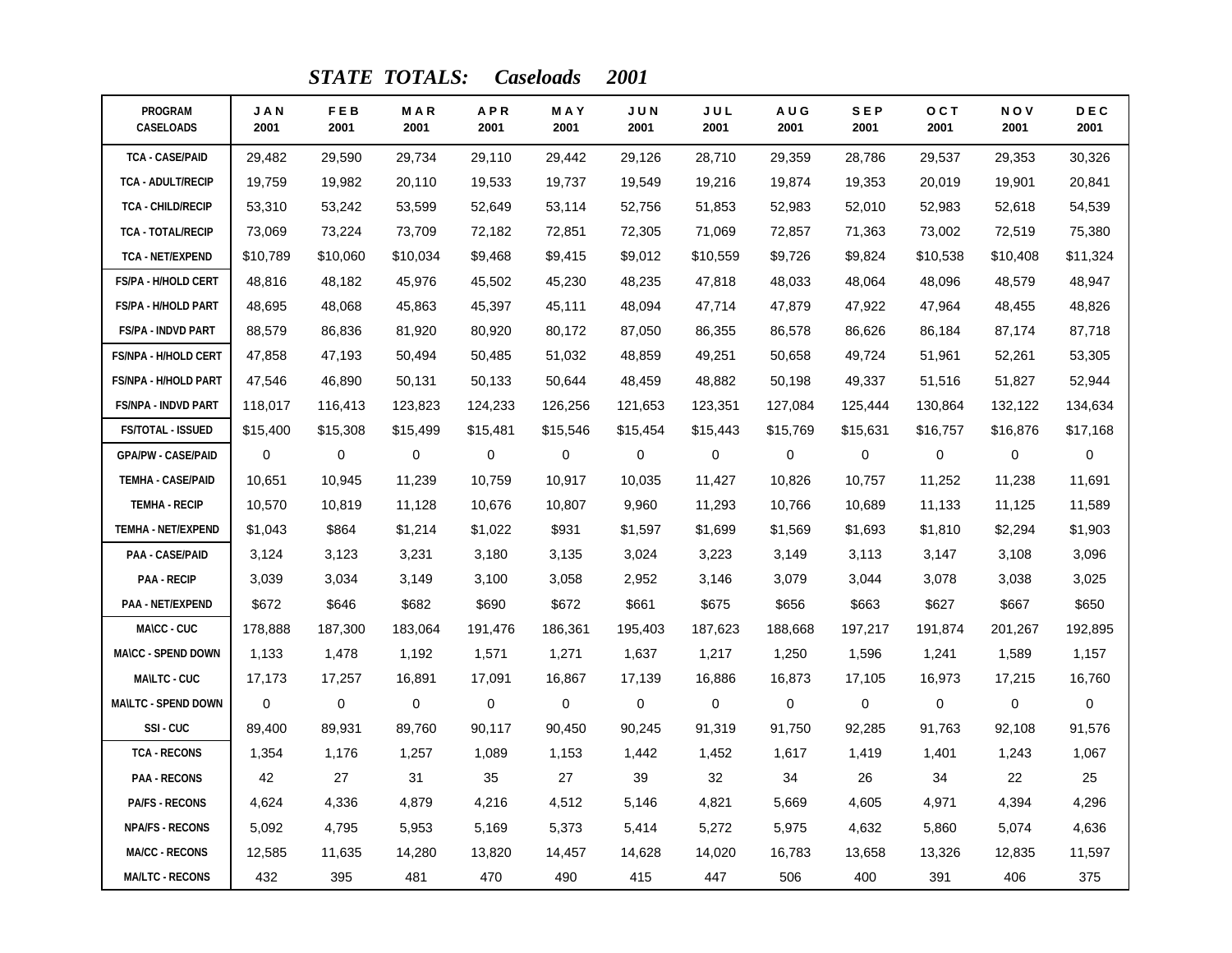*STATE TOTALS: Caseloads 2002*

| <b>PROGRAM</b><br>CASELOADS | JAN<br>2002 | FEB<br>2002 | <b>MAR</b><br>2002 | <b>APR</b><br>2002 | <b>MAY</b><br>2002 | <b>JUN</b><br>2002 | <b>JUL</b><br>2002 | <b>AUG</b><br>2002 | <b>SEP</b><br>2002 | o c t<br>2002 | <b>NOV</b><br>2002 | DEC<br>2002 |
|-----------------------------|-------------|-------------|--------------------|--------------------|--------------------|--------------------|--------------------|--------------------|--------------------|---------------|--------------------|-------------|
| <b>TCA - CASE/PAID</b>      | 29,627      | 29,733      | 29,944             | 29,250             | 29,163             | 28,588             | 28,254             | 28,854             | 28,470             | 29,609        | 29,263             | 29,526      |
| <b>TCA - ADULT/RECIP</b>    | 20,206      | 20,396      | 20,627             | 19,909             | 19,865             | 19,331             | 19,016             | 19,596             | 19,262             | 20,279        | 20,160             | 20,328      |
| <b>TCA - CHILD/RECIP</b>    | 53,104      | 53,302      | 53,463             | 52,143             | 52,129             | 51,065             | 50,222             | 51,386             | 50,730             | 52,743        | 52,299             | 52,707      |
| <b>TCA - TOTAL/RECIP</b>    | 73,310      | 73,698      | 74,090             | 72,052             | 71,994             | 70,396             | 69,238             | 70,982             | 69,992             | 73,022        | 72,459             | 73,035      |
| TCA - NET/EXPEND            | \$10,669    | \$9,937     | \$9,800            | \$11,085           | \$10,438           | \$9,428            | \$10,551           | \$10,126           | \$10,131           | \$10,928      | \$11,029           | \$10,925    |
| FS/PA - H/HOLD CERT         | 49,137      | 49,384      | 49,957             | 50,247             | 50,216             | 50,034             | 49,682             | 49,767             | 49,921             | 50,186        | 50,616             | 50,743      |
| <b>FS/PA - H/HOLD PART</b>  | 48,982      | 49,232      | 49,812             | 50,108             | 50,071             | 49,895             | 49,536             | 49,619             | 49,804             | 50,048        | 50,510             | 50,652      |
| FS/PA - INDVD PART          | 88,093      | 88,093      | 88,975             | 89,366             | 88,891             | 88,318             | 87,175             | 86,886             | 87,432             | 87,857        | 89,166             | 89,409      |
| FS/NPA - H/HOLD CERT        | 54,599      | 54,841      | 56,192             | 55,696             | 55,882             | 55,297             | 56,877             | 58,936             | 59,078             | 60,926        | 61,170             | 61,495      |
| <b>FS/NPA - H/HOLD PART</b> | 54,128      | 54,460      | 55,805             | 55,302             | 55,447             | 54,926             | 56,367             | 58,421             | 58,637             | 60,390        | 60,764             | 61,129      |
| <b>FS/NPA - INDVD PART</b>  | 137,223     | 138,540     | 142,182            | 141,388            | 142,287            | 141,292            | 45,205             | 150,430            | 151,293            | 155,453       | 156,037            | 156,836     |
| <b>FS/TOTAL - ISSUED</b>    | \$17,104    | \$17.379    | \$17,683           | \$17,657           | \$17,632           | \$17,464           | \$17,726           | \$18,170           | \$18,277           | \$19,495      | \$19,618           | \$19,710    |
| <b>GPA/PW - CASE/PAID</b>   | $\mathbf 0$ | $\mathbf 0$ | 0                  | 0                  | $\mathbf 0$        | 0                  | 0                  | 0                  | $\mathbf 0$        | 0             | 0                  | $\mathbf 0$ |
| <b>TEMHA - CASE/PAID</b>    | 11,950      | 12,430      | 13,013             | 12,966             | 13,010             | 12,064             | 14,259             | 13,366             | 13,545             | 14,006        | 13,903             | 14,079      |
| <b>TEMHA - RECIP</b>        | 11,854      | 12.309      | 12,899             | 12,842             | 12,928             | 12,037             | 14,125             | 13,280             | 13,458             | 13,898        | 13,834             | 14,027      |
| <b>TEMHA - NET/EXPEND</b>   | \$1,804     | \$1,551     | \$1,865            | \$1,813            | \$2,101            | \$2,303            | \$1,938            | \$2,170            | \$1,928            | \$2,005       | \$2,153            | \$2,139     |
| PAA - CASE/PAID             | 3,111       | 3,069       | 3,108              | 3,121              | 3,083              | 2,979              | 3,155              | 3,144              | 3,124              | 3,106         | 3,096              | 3,072       |
| <b>PAA - RECIP</b>          | 3,046       | 3,006       | 3,042              | 3,053              | 3,171              | 3,066              | 3,240              | 3,061              | 3,046              | 3,028         | 3,030              | 3,060       |
| PAA - NET/EXPEND            | \$638       | \$624       | \$631              | \$656              | \$648              | \$639              | \$662              | \$635              | \$644              | \$620         | \$635              | \$626       |
| MAICC - CUC                 | 195,445     | 204,882     | 198,812            | 208,387            | 202,244            | 210,886            | 203,544            | 205,316            | 214,661            | 208,413       | 217,038            | 208,677     |
| MA\CC - SPEND DOWN          | 1,234       | 1,624       | 1,341              | 1,773              | 1,494              | 1,864              | 1,366              | 1,440              | 1,825              | 1,428         | 1,816              | 1,352       |
| <b>MAILTC - CUC</b>         | 16,716      | 16,968      | 16,742             | 16,978             | 16,775             | 17,020             | 17,138             | 16,818             | 16,988             | 16,801        | 17,066             | 16,650      |
| <b>MA\LTC - SPEND DOWN</b>  | 0           | $\mathbf 0$ | $\mathbf 0$        | 0                  | 0                  | $\mathbf 0$        | $\mathbf 0$        | 0                  | 0                  | 0             | 0                  | 0           |
| SSI-CUC                     | 91,768      | 92,177      | 91,795             | 92,065             | 91,941             | 91,628             | 93,412             | 89,677             | 90,036             | 89,556        | 89,943             | 89,805      |
| <b>TCA - RECONS</b>         | 1,195       | 1,140       | 1,223              | 1,066              | 1,223              | 1,250              | 1,348              | 1,523              | 1,184              | 1,458         | 1,165              | 1,264       |
| <b>PAA - RECONS</b>         | 34          | 29          | 25                 | 22                 | 29                 | 34                 | 23                 | 20                 | 20                 | 35            | 16                 | 22          |
| <b>PA/FS - RECONS</b>       | 4,316       | 4,108       | 4,414              | 4,056              | 4,465              | 3,972              | 4,105              | 4,589              | 3,881              | 4,685         | 3,928              | 3,964       |
| <b>NPA/FS - RECONS</b>      | 4,534       | 4,156       | 5,047              | 4,938              | 5,163              | 4,329              | 4,126              | 4,475              | 4,120              | 5,348         | 4,844              | 4,575       |
| <b>MA/CC - RECONS</b>       | 14.234      | 14.774      | 16,669             | 15,446             | 16,409             | 13.740             | 17,120             | 16,933             | 14,352             | 15,875        | 13,531             | 14,175      |
| <b>MA/LTC - RECONS</b>      | 432         | 526         | 549                | 461                | 518                | 395                | 510                | 467                | 383                | 454           | 378                | 408         |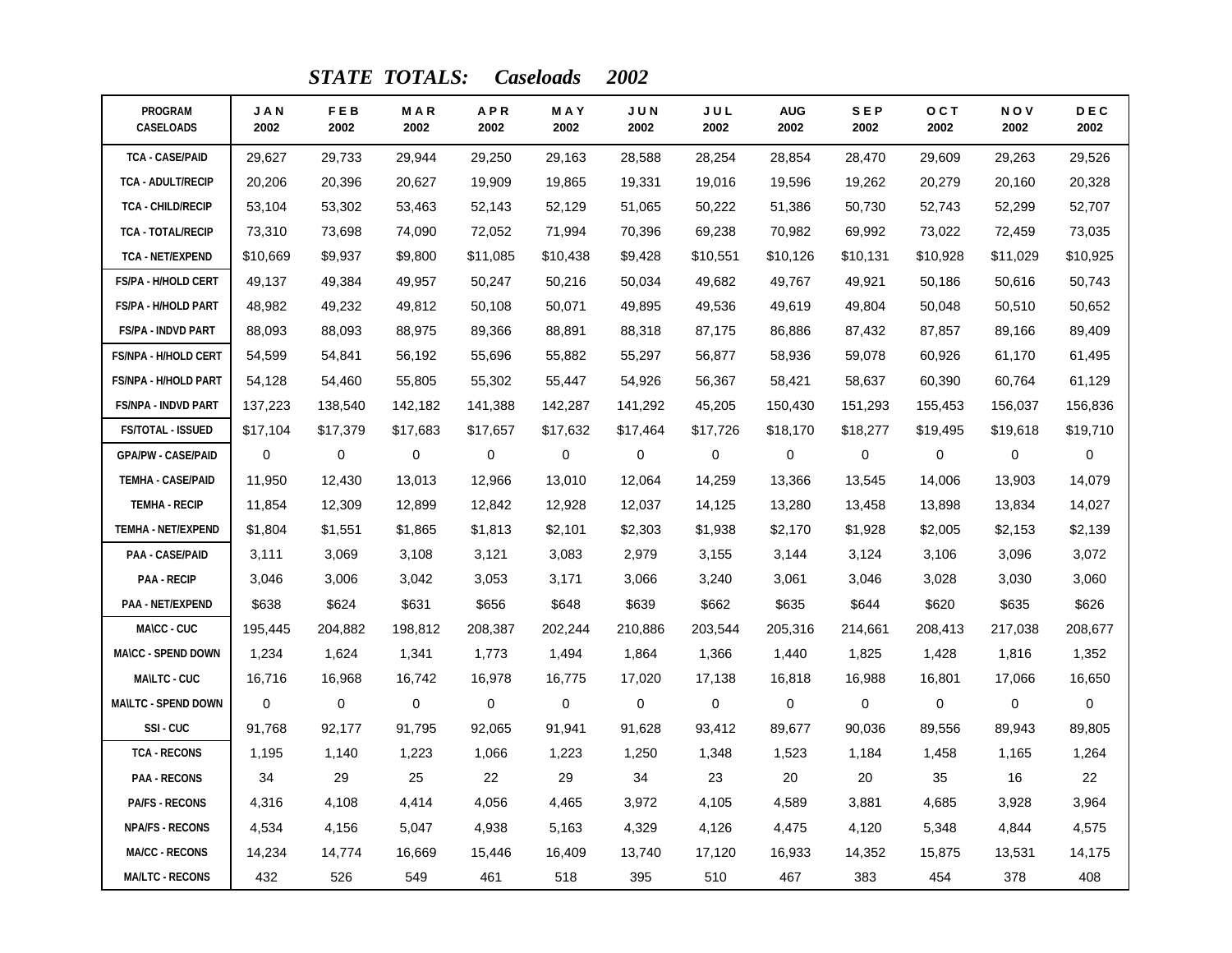*STATE TOTALS: Caseloads 2003*

| <b>PROGRAM</b><br>CASELOADS | JAN<br>2003 | FEB<br>2003 | <b>MAR</b><br>2003 | APR<br>2003 | <b>MAY</b><br>2003 | <b>JUN</b><br>2003 | <b>JUL</b><br>2003 | A U G<br>2003 | <b>SEP</b><br>2003 | O C T<br>2003 | <b>NOV</b><br>2003 | DEC<br>2003 |
|-----------------------------|-------------|-------------|--------------------|-------------|--------------------|--------------------|--------------------|---------------|--------------------|---------------|--------------------|-------------|
| <b>TCA - CASE/PAID</b>      | 29,288      | 28,782      | 29,055             | 29,006      | 29,146             | 28,918             | 29,237             | 29,095        | 28,853             | 29,293        | 28,967             | 29,776      |
| <b>TCA - ADULT/RECIP</b>    | 20,137      | 19,772      | 20,063             | 19,967      | 20,182             | 19,922             | 20,220             | 20,151        | 19,938             | 20,307        | 20,002             | 20,671      |
| <b>TCA - CHILD/RECIP</b>    | 52,375      | 51,395      | 51,647             | 51,821      | 52,026             | 51,726             | 52,116             | 51,812        | 51,338             | 52,237        | 51,551             | 53,238      |
| <b>TCA - TOTAL/RECIP</b>    | 72,512      | 71.167      | 71,170             | 71,788      | 72,208             | 71,648             | 72,336             | 71,963        | 71,276             | 72,544        | 71,553             | 73,909      |
| <b>TCA - NET/EXPEND</b>     | \$10,757    | \$11,071    | \$9,172            | \$9,593     | \$11,273           | \$10,160           | \$11,193           | \$10,135      | \$10,984           | \$10,648      | \$10,511           | \$10,951    |
| FS/PA - H/HOLD CERT         | 51,206      | 51,506      | 49,528             | 49,812      | 50,529             | 50,662             | 50,363             | 50,549        | 49,945             | 49,760        | 49,989             | 50,038      |
| FS/PA - H/HOLD PART         | 51,059      | 51,415      | 49,415             | 49,706      | 50,428             | 50,572             | 50,250             | 50,453        | 49,848             | 49,652        | 49,883             | 49,956      |
| <b>FS/PA - INDVD PART</b>   | 90,214      | 90,764      | 85,697             | 86,427      | 88,170             | 88,452             | 87,711             | 88,532        | 87,723             | 87,770        | 88,018             | 87,953      |
| FS/NPA - H/HOLD CERT        | 63,152      | 62,275      | 65,582             | 65,582      | 65,603             | 65,770             | 67,487             | 68,779        | 68,939             | 74,177        | 70,704             | 71,980      |
| <b>FS/NPA - H/HOLD PART</b> | 62,572      | 61,935      | 65,214             | 65,223      | 65,186             | 65,432             | 67,040             | 68,421        | 68,520             | 73,651        | 70,347             | 71,503      |
| <b>FS/NPA - INDVD PART</b>  | 159,919     | 158,251     | 166,125            | 166,353     | 166,405            | 166,965            | 171,370            | 174,365       | 173,951            | 188,347       | 178,740            | 181,568     |
| <b>FS/TOTAL - ISSUED</b>    | \$19,900    | \$20,135    | \$20,386           | \$20,720    | \$20,896           | \$21,002           | \$21,275           | \$21,681      | \$21,715           | \$23,478      | \$22,346           | \$22,545    |
| <b>GPA/PW - CASE/PAID</b>   | $\mathbf 0$ | $\mathbf 0$ | 0                  | 0           | 0                  | 0                  | 0                  | 0             | 0                  | 0             | 0                  | $\mathbf 0$ |
| TEMHA - CASE/PAID           | 14,366      | 14,306      | 14,912             | 14,861      | 14,947             | 13,579             | 16,180             | 14,744        | 14,179             | 13,994        | 14,008             | 14,588      |
| <b>TEMHA - RECIP</b>        | 14,285      | 14,233      | 14,780             | 14,709      | 14,836             | 13,504             | 16,028             | 14,658        | 14,093             | 13,901        | 13,954             | 14,476      |
| <b>TEMHA - NET/EXPEND</b>   | \$2,682     | \$2,246     | \$2,089            | \$1,988     | \$2,338            | \$2,421            | \$1,979            | \$2,319       | \$2,208            | \$2,040       | \$2,156            | \$2,219     |
| <b>PAA - CASE/PAID</b>      | 3,120       | 3,103       | 3,061              | 3,120       | 3,133              | 3,051              | 3,125              | 3,128         | 3,066              | 3,101         | 3,079              | 3,091       |
| <b>PAA - RECIP</b>          | 3,049       | 3,029       | 3,033              | 3,053       | 3,024              | 2,973              | 3,210              | 3,045         | 3,127              | 3,022         | 3,002              | 3,015       |
| PAA - NET/EXPEND            | \$625       | \$630       | \$640              | \$635       | \$617              | \$624              | \$601              | \$617         | \$618              | \$596         | \$598              | \$603       |
| MAICC - CUC                 | 212,001     | 220,303     | 213,998            | 225,502     | 218,689            | 228,505            | 221,079            | 221,558       | 237,376            | 244,500       | 253,773            | 244,325     |
| MA\CC - SPEND DOWN          | 1,356       | 1,753       | 1,340              | 1,797       | 1,461              | 1,909              | 1,542              | 1,549         | 1,981              | 1,583         | 1,972              | 1,444       |
| <b>MAILTC - CUC</b>         | 16,578      | 16,559      | 16,287             | 16,617      | 16,334             | 16,595             | 16,454             | 16,480        | 16,622             | 16,682        | 16,969             | 16,684      |
| MA\LTC - SPEND DOWN         | $\mathbf 0$ | $\mathbf 0$ | $\Omega$           | $\mathbf 0$ | 0                  | $\mathbf 0$        | $\mathbf 0$        | $\mathbf 0$   | $\mathbf 0$        | $\mathbf 0$   | 0                  | 0           |
| SSI-CUC                     | 89,733      | 89.762      | 90,203             | 89.841      | 89,863             | 90,467             | 90,440             | 90,463        | 90.855             | 90,855        | 91,207             | 91,106      |
| <b>TCA - RECONS</b>         | 1,295       | 1,180       | 1,217              | 1,167       | 1,261              | 1,297              | 1,507              | 1,440         | 1,372              | 1,355         | 1,204              | 1,271       |
| <b>PAA - RECONS</b>         | 34          | 27          | 35                 | 34          | 25                 | 23                 | 24                 | 19            | 25                 | 25            | 17                 | 32          |
| <b>PA/FS - RECONS</b>       | 4,568       | 3,842       | 4,130              | 4,058       | 4,158              | 3,963              | 4,413              | 4,533         | 4,169              | 5,045         | 4,359              | 4,492       |
| <b>NPA/FS - RECONS</b>      | 5,364       | 4,467       | 5,428              | 5,635       | 5,270              | 4,713              | 4,726              | 4,709         | 4,393              | 5,838         | 4,665              | 5,165       |
| <b>MA/CC - RECONS</b>       | 18,300      | 15,178      | 17,225             | 19,343      | 17,571             | 15,784             | 18,171             | 17,395        | 15,298             | 17,923        | 13,967             | 16,958      |
| <b>MA/LTC - RECONS</b>      | 533         | 494         | 522                | 564         | 519                | 439                | 489                | 476           | 416                | 487           | 349                | 479         |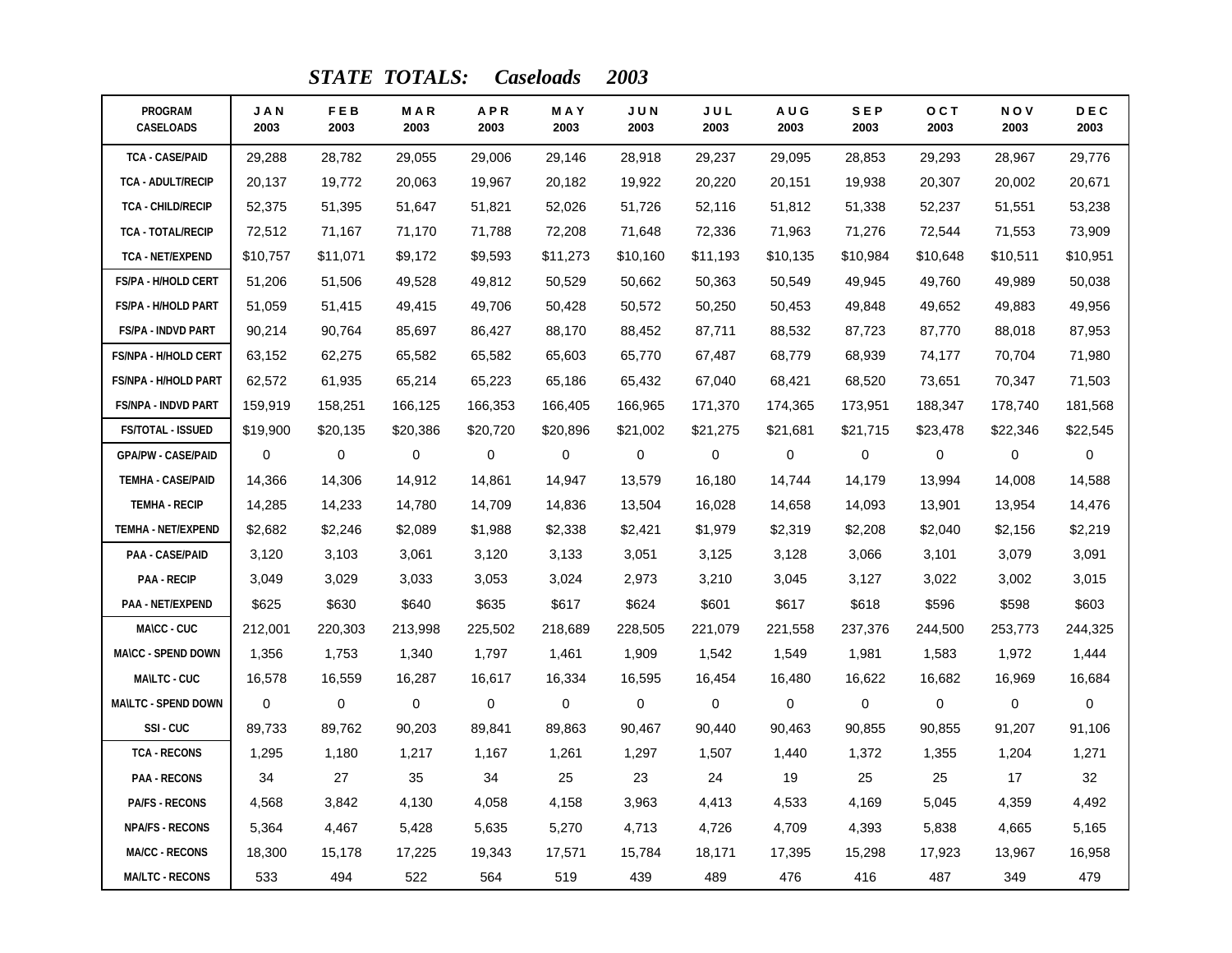*STATE TOTALS: Caseloads 2004*

| <b>PROGRAM</b><br>CASELOADS | JAN<br>2004 | FEB<br>2004 | <b>MAR</b><br>2004 | <b>APR</b><br>2004 | <b>MAY</b><br>2004 | <b>JUN</b><br>2004 | <b>JUL</b><br>2004 | A U G<br>2004 | <b>SEP</b><br>2004 | O C T<br>2004 | <b>NOV</b><br>2004 | <b>DEC</b><br>2004 |
|-----------------------------|-------------|-------------|--------------------|--------------------|--------------------|--------------------|--------------------|---------------|--------------------|---------------|--------------------|--------------------|
| <b>TCA - CASE/PAID</b>      | 28,150      | 28,090      | 28,306             | 28,230             | 28,166             | 28,091             | 27,881             | 27,792        | 27,907             | 27,882        | 27,198             | 27,864             |
| <b>TCA - ADULT/RECIP</b>    | 19,228      | 19,159      | 19,325             | 19,270             | 19,167             | 19,089             | 18,904             | 18,945        | 18,961             | 18,918        | 18,394             | 18,968             |
| <b>TCA - CHILD/RECIP</b>    | 50,403      | 50,183      | 50,532             | 50,394             | 50,265             | 49,931             | 49,739             | 49,857        | 49,791             | 49,812        | 48,331             | 49,814             |
| <b>TCA - TOTAL/RECIP</b>    | 69,631      | 69,342      | 69,857             | 69,664             | 69,432             | 69,020             | 68,643             | 68,802        | 68,752             | 68,730        | 66,725             | 68,782             |
| <b>TCA - NET/EXPEND</b>     | \$10,671    | \$10,177    | \$9,770            | \$10,109           | \$10,028           | \$9,766            | \$9,796            | \$10,613      | \$10,050           | \$9,979       | \$9,711            | \$10,417           |
| FS/PA - H/HOLD CERT         | 49,820      | 49,407      | 48,612             | 48,057             | 48,188             | 48,266             | 48,564             | 49,143        | 49,074             | 49,406        | 49,324             | 49,203             |
| FS/PA - H/HOLD PART         | 49,727      | 49,332      | 48,520             | 47,959             | 48,104             | 48,181             | 48,472             | 49,064        | 49,000             | 49,354        | 49,287             | 49,158             |
| FS/PA - INDVD PART          | 87,732      | 86,471      | 84,986             | 84,396             | 84,898             | 84,789             | 85,085             | 85,953        | 85,439             | 85,897        | 85,648             | 85,356             |
| FS/NPA - H/HOLD CERT        | 71,878      | 72,651      | 74,845             | 76,417             | 76,323             | 76,932             | 77,561             | 78,217        | 78,622             | 79,465        | 79,713             | 80,845             |
| <b>FS/NPA - H/HOLD PART</b> | 71,421      | 72,319      | 74,304             | 75,943             | 76,016             | 76,537             | 77,106             | 77,844        | 78,225             | 79,140        | 79,362             | 80,440             |
| <b>FS/NPA - INDVD PART</b>  | 180,573     | 182,081     | 186,358            | 189,425            | 189,291            | 191,148            | 193,236            | 195,479       | 196,661            | 199,216       | 199,514            | 286,895            |
| FS/TOTAL - ISSUED           | \$22,522    | \$22,677    | \$23,021           | \$23,281           | \$23,367           | \$23,499           | \$23,651           | \$24,005      | \$23,975           | \$26,021      | \$26,034           | \$26,054           |
| <b>GPA/PW - CASE/PAID</b>   | 0           | $\mathbf 0$ | $\mathbf 0$        | 0                  | 0                  | 0                  | 0                  | 0             | 0                  | 0             | 0                  | 0                  |
| TEMHA - CASE/PAID           | 14,371      | 12,742      | 11,639             | 11,952             | 12,790             | 12,094             | 14,054             | 13,473        | 13,759             | 13,518        | 13,338             | 13,284             |
| <b>TEMHA - RECIP</b>        | 14,284      | 12,648      | 11,535             | 11,827             | 12,651             | 12,018             | 13,935             | 13,356        | 13,657             | 13,393        | 13,213             | 13,181             |
| <b>TEMHA - NET/EXPEND</b>   | \$2,318     | \$1,794     | \$1,804            | \$1,512            | \$1,831            | \$2,196            | \$1,737            | \$1,957       | \$1,935            | \$2,035       | \$1,796            | \$1,892            |
| <b>PAA - CASE/PAID</b>      | 3,115       | 3,096       | 3,165              | 3,163              | 3,132              | 3,035              | 3,152              | 3,117         | 3,112              | 3,087         | 3,095              | 3,165              |
| <b>PAA - RECIP</b>          | 3,043       | 3,036       | 3,094              | 3,091              | 3,063              | 3,018              | 3,084              | 3,039         | 3,044              | 3,028         | 3,025              | 3,081              |
| PAA - NET/EXPEND            | \$588       | \$601       | \$605              | \$610              | \$608              | \$597              | \$602              | \$588         | \$598              | \$584         | \$536              | \$591              |
| MAICC - CUC                 | 245,994     | 256,811     | 250,175            | 263,156            | 254,039            | 265,322            | 257,268            | 257,984       | 270,981            | 260,734       | 270,364            | 260,803            |
| <b>MA\CC - SPEND DOWN</b>   | 1,424       | 1,872       | 1,460              | 2,050              | 1,661              | 2,134              | 1,733              | 1,661         | 2,130              | 1,620         | 2,010              | 1,490              |
| <b>MAILTC - CUC</b>         | 16,623      | 16,886      | 16,720             | 17,001             | 16,859             | 17,155             | 16,968             | 16,942        | 17,203             | 17,010        | 17,202             | 16,991             |
| MA\LTC - SPEND DOWN         | $\mathbf 0$ | $\mathbf 0$ | $\Omega$           | $\mathbf 0$        | 0                  | $\mathbf 0$        | $\mathbf 0$        | $\mathbf 0$   | $\mathbf 0$        | 0             | $\mathbf 0$        | $\mathbf 0$        |
| SSI-CUC                     | 91,302      | 91,656      | 91,818             | 92,299             | 91,963             | 92,758             | 92,569             | 92,899        | 93,574             | 93,725        | 94,086             | 94,092             |
| <b>TCA - RECONS</b>         | 1,083       | 1,270       | 1,339              | 1,212              | 1,247              | 1,311              | 1,407              | 1,302         | 1,338              | 1,132         | 914                | 1,221              |
| <b>PAA - RECONS</b>         | 18          | 24          | 26                 | 30                 | 26                 | 22                 | 36                 | 19            | 24                 | 16            | 17                 | 24                 |
| <b>PA/FS - RECONS</b>       | 4,358       | 4,901       | 4,995              | 4,849              | 4,401              | 4,476              | 4,580              | 4,645         | 4,668              | 4,558         | 4,025              | 4,774              |
| <b>NPA/FS - RECONS</b>      | 4,867       | 5,309       | 5,895              | 6,060              | 5,635              | 5,575              | 5,899              | 5,641         | 5,860              | 5,921         | 4,983              | 5,917              |
| <b>MA/CC - RECONS</b>       | 17,390      | 17,514      | 20,520             | 20,249             | 17,790             | 18,265             | 18,918             | 17,952        | 17,614             | 17,774        | 15,469             | 17,930             |
| <b>MA/LTC - RECONS</b>      | 473         | 478         | 537                | 500                | 434                | 450                | 415                | 366           | 401                | 390           | 325                | 421                |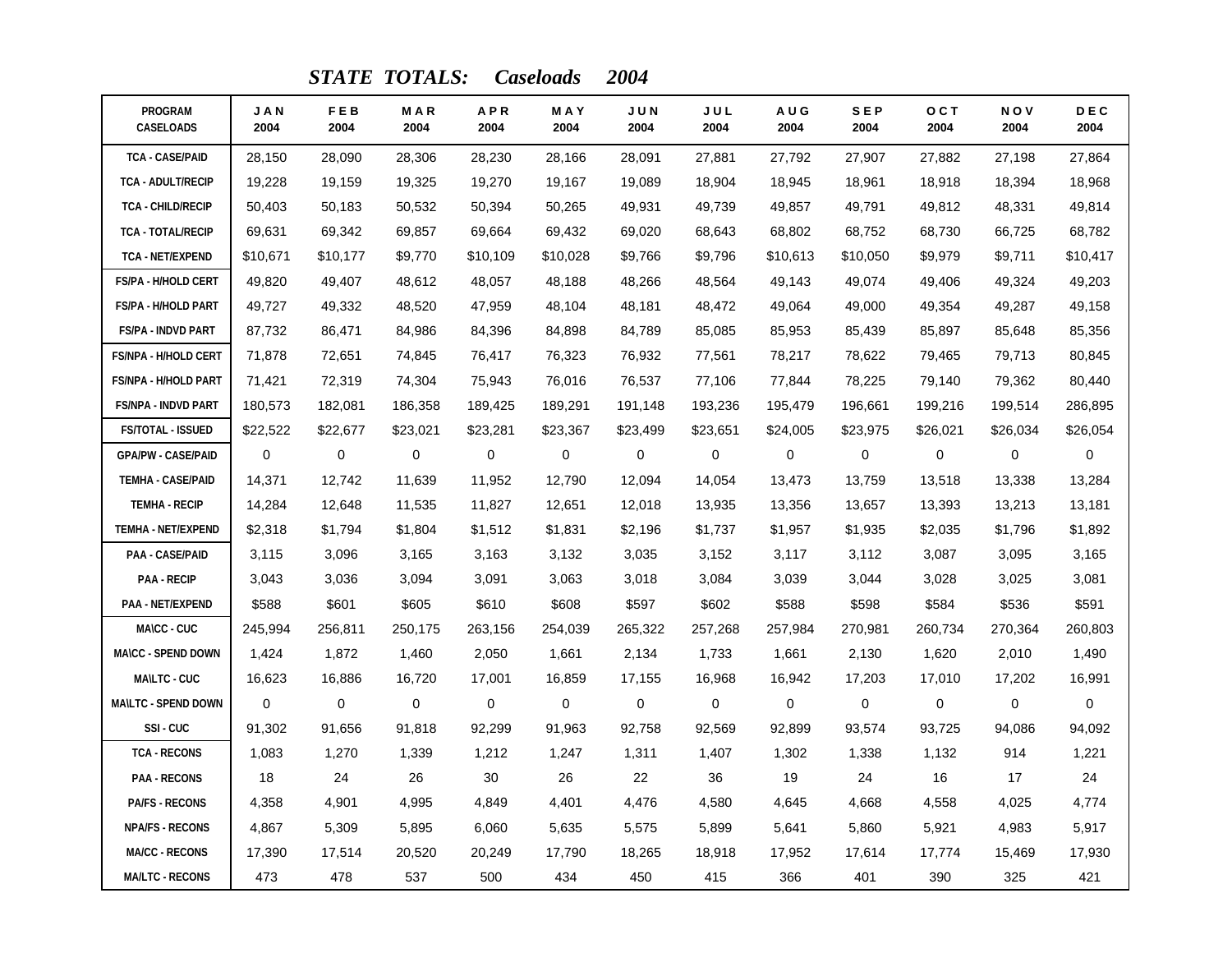*STATE TOTALS: Caseloads, Jan-Jun 2005*

| PROGRAM<br>CASELOADS        | J A N<br>2005 | FEB<br>2005 | <b>MAR</b><br>2005 | <b>APR</b><br>2005 | <b>MAY</b><br>2005 | J U N<br>2005 |
|-----------------------------|---------------|-------------|--------------------|--------------------|--------------------|---------------|
| <b>TCA - CASE/PAID</b>      | 26,788        | 26,418      | 26,068             | 25,657             | 25,331             | 25,460        |
| <b>TCA - ADULT/RECIP</b>    | 17,971        | 17,627      | 17,286             | 16,855             | 16,478             | 16,511        |
| <b>TCA - CHILD/RECIP</b>    | 47,743        | 46,944      | 46,164             | 45,489             | 44,958             | 44,920        |
| <b>TCA - TOTAL/RECIP</b>    | 65,714        | 64,571      | 63,450             | 62,344             | 61,436             | 61,431        |
| <b>TCA - NET/EXPEND</b>     | \$10,116      | \$9,456     | \$8,818            | \$9,111            | \$8,690            | \$8,556       |
| FS/PA - H/HOLD CERT         | 48,733        | 48,156      | 47,655             | 46,817             | 46,741             | 46,658        |
| FS/PA - H/HOLD PART         | 48,665        | 48,100      | 47,585             | 46,745             | 46,676             | 46,569        |
| FS/PA - INDVD PART          | 84,446        | 82,665      | 81,354             | 79,646             | 79,356             | 78,991        |
| <b>FS/NPA - H/HOLD CERT</b> |               |             |                    |                    |                    |               |
|                             | 81,069        | 80,911      | 82,477             | 83,624             | 84,596             | 86,896        |
| FS/NPA - H/HOLD PART        | 80,803        | 80,656      | 82,055             | 83,264             | 84,256             | 86,480        |
| <b>FS/NPA - INDVD PART</b>  | 201,345       | 200,191     | 203,139            | 205,516            | 207,869            | 213,349       |
| FS/TOTAL - ISSUED           | \$25,748      | \$25,696    | \$25,735           | \$25,844           | \$26,033           | \$26,397      |
| <b>GPA/PW - CASE/PAID</b>   | 0             | 0           | 0                  | 0                  | 0                  | 0             |
| <b>TEMHA - CASE/PAID</b>    | 12,924        | 13,031      | 12,999             | 12,615             | 10,984             | 10,897        |
| <b>TEMHA - RECIP</b>        | 12,970        | 12,908      | 12,894             | 12,496             | 10,980             | 10,891        |
| TEMHA - NET/EXPEND          | \$1,871       | \$1,873     | \$1,775            | \$1,603            | \$2,136            | \$2,147       |
| PAA - CASE/PAID             | 3,127         | 3,171       | 3,127              | 3,066              | 2,997              | 3,025         |
| <b>PAA - RECIP</b>          | 3,043         | 3,091       | 3,052              | 3,133              | 2,997              | 3,025         |
| PAA - NET/EXPEND            | \$586         | \$585       | \$587              | \$589              | \$593              | \$591         |
| MAICC - CUC                 | 260,974       | 272,154     | 263,709            | 275,104            | 265,878            | 278,075       |
| MA\CC - SPEND DOWN          | 1,446         | 1,892       | 1,522              | 1,998              | 1,544              | 2,074         |
| MAILTC - CUC                | 17,023        | 17,186      | 17,074             | 17,248             | 17,333             | 17,624        |
| MA\LTC - SPEND DOWN         | 0             | 0           | 0                  | 0                  | 0                  | 0             |
| SSI-CUC                     | 94,306        | 94,595      | 94,322             | 94,608             | 99,234             | 99,839        |
| <b>TCA - RECONS</b>         | 1,036         | 1,040       | 1,120              | 1,123              | 1,151              | 1,208         |
| <b>PAA - RECONS</b>         | 16            | 28          | 35                 | 34                 | 26                 | 24            |
| <b>PA/FS - RECONS</b>       | 4,104         | 4,270       | 5,007              | 4,441              | 4,575              | 5,136         |
| <b>NPA/FS - RECONS</b>      | 5,028         | 5,189       | 6,417              | 5,902              | 5,812              | 6,423         |
| MA/CC - RECONS              | 16,486        | 17,991      | 23,862             | 21,085             | 20,713             | 22,321        |
| MA/LTC - RECONS             | 391           | 428         | 570                | 473                | 487                | 526           |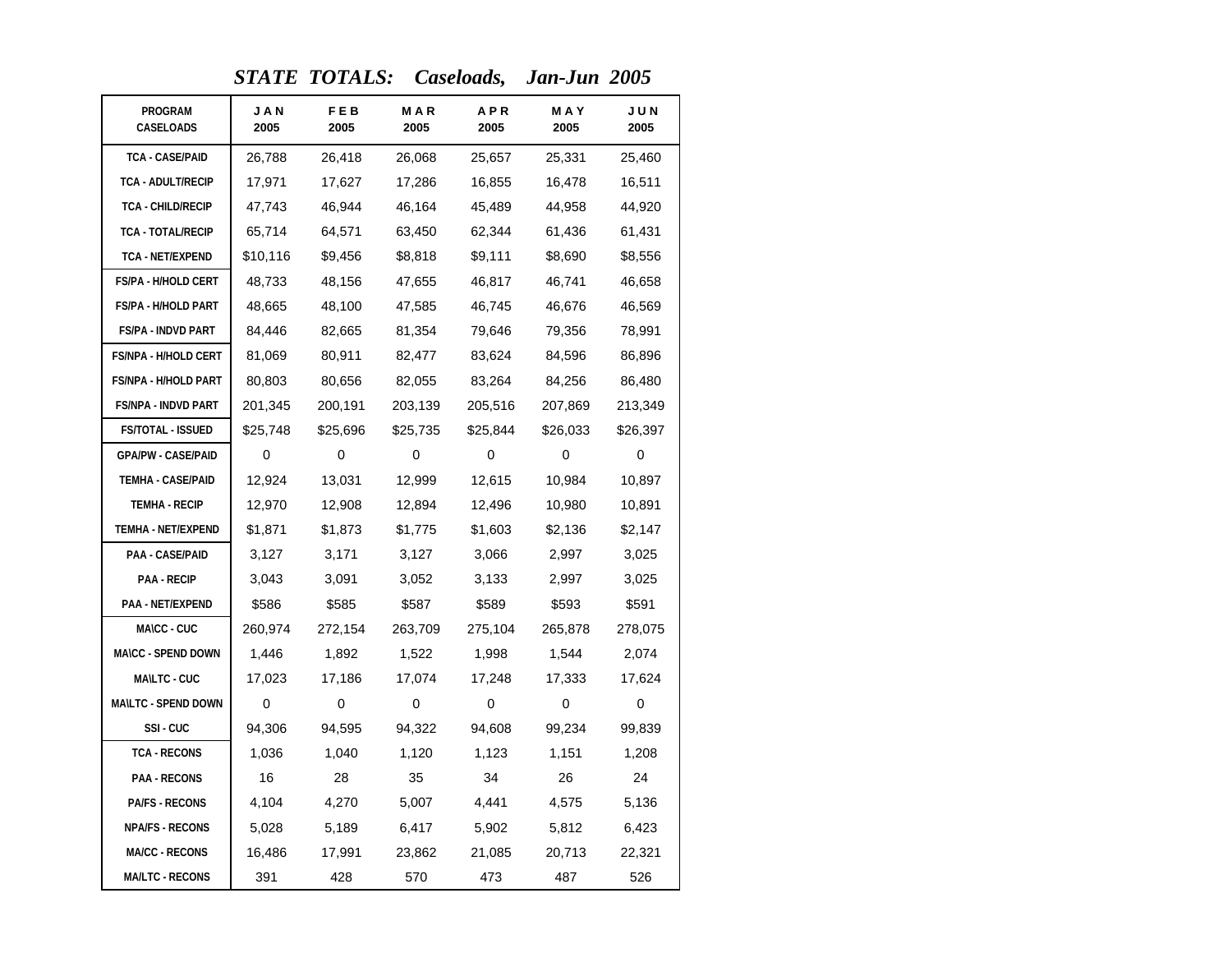*STATE TOTALS: Medical Assistance Enrollees 1996*

| DHMH<br>MA Enrollees | JAN<br>1996 | FEB<br>1996  | <b>MAR</b><br>1996 | <b>APR</b><br>1996 | <b>MAY</b><br>1996 | JUN<br>1996 | <b>JLY</b><br>1996 | A U G<br>1996 | <b>SEP</b><br>1996 | <b>OCT</b><br>1996 | NOV<br>1996    | <b>DEC</b><br>1996 |
|----------------------|-------------|--------------|--------------------|--------------------|--------------------|-------------|--------------------|---------------|--------------------|--------------------|----------------|--------------------|
| AGED                 | 19,637      | 19,657       | 19,720             | 19,719             | 19,717             | 19,763      | 19,728             | 19,721        | 19,717             | 19,713             | 19,658         | 19,598             |
| <b>BLIND</b>         | 353         | 349          | 346                | 344                | 341                | 342         | 341                | 336           | 332                | 330                | 326            | 325                |
| <b>DISABLED</b>      | 70,400      | 71,030       | 71,891             | 72,501             | 73,110             | 74,214      | 74,127             | 74,554        | 74,846             | 75,473             | 75,876         | 76,465             |
| <b>AFDC\ADULT</b>    | 61,573      | 61,987       | 61,856             | 61,206             | 60,556             | 61,493      | 59,911             | 59,135        | 57,759             | 56,418             | 54,120         | 52,852             |
| <b>AFDC\CHILD</b>    | 142,199     | 143,401      | 143,656            | 142,665            | 141,674            | 144,029     | 140,886            | 139,344       | 138,354            | 136,487            | 131,984        | 129,380            |
| <b>SUBTOTAL</b>      | 294,162     | 296,424      | 297,469            | 296,435            | 295,398            | 299,841     | 294,993            | 293,090       | 291,008            | 288,421            | 281,964        | 278,620            |
| <b>AGED</b>          | 16          | 16           | 15                 | 15                 | 15                 | 15          | 14                 | 14            | 13                 | 12                 | 12             | 12                 |
| <b>BLIND</b>         | 1           | $\mathbf{1}$ | 1                  | -1                 | 1                  | 1           | 1                  | $\mathbf 1$   | -1                 | 1                  | $\mathbf{1}$   | 1                  |
| <b>DISABLED</b>      | 15          | 15           | 15                 | 15                 | 15                 | 15          | 15                 | 15            | 15                 | 15                 | 14             | 13                 |
| AFDC\ADULT           | 6,380       | 5,761        | 5,829              | 5,744              | 5,658              | 5,939       | 5,797              | 6,009         | 6,354              | 6,977              | 7,881          | 8,495              |
| <b>AFDC\CHILD</b>    | 18,574      | 17,892       | 18,499             | 18,310             | 18,121             | 18,955      | 18,948             | 19,272        | 19,644             | 20,438             | 22,040         | 23,085             |
| SOBRA\ADULT          | 8,226       | 8,469        | 8,604              | 8,741              | 8,877              | 9,323       | 9,222              | 9,223         | 9,122              | 9,053              | 8,763          | 8,755              |
| <b>SOBRA\CHILD</b>   | 44,855      | 44,648       | 44,754             | 45,387             | 46,019             | 48,209      | 46,561             | 46,468        | 44,638             | 44,832             | 44,836         | 44,723             |
| <b>QMB\MPAP</b>      | 8,445       | 8,685        | 8,765              | 8,811              | 8,856              | 9,069       | 9,155              | 9,225         | 9,252              | 9,312              | 9,332          | 9,322              |
| <b>WAIVER</b>        | 1,998       | 2,003        | 2,010              | 2,021              | 2,031              | 2,072       | 2,027              | 2,039         | 2,028              | 1,876              | 1,759          | 1,773              |
| <b>MCARE PREM</b>    | 1,337       | 1,396        | 1,427              | 1,469              | 1,511              | 1,623       | 1,624              | 1,669         | 1,689              | 1,747              | 1,729          | 1,766              |
| MCHP                 | $\lambda$   |              | Λ                  |                    |                    | $\lambda$   |                    | $\sqrt{2}$    |                    | $\lambda$          |                | $\lambda$          |
| <b>SUBTOTAL</b>      | 89,847      | 88,886       | 89,919             | 90,514             | 91,104             | 95,221      | 93,364             | 93,935        | 92,756             | 94,263             | 96,367         | 97,945             |
| <b>AGED</b>          | 15,762      | 15,722       | 15,772             | 15,718             | 15,663             | 16,040      | 15,790             | 15,735        | 15,625             | 156,547            | 15,687         | 15,715             |
| <b>BLIND</b>         | 35          | 33           | 33                 | 36                 | 39                 | 41          | 39                 | 41            | 44                 | 42                 | 40             | 44                 |
| <b>DISABLED</b>      | 12,562      | 11,775       | 11,168             | 10,751             | 10,334             | 10,768      | 10,051             | 10,041        | 9,786              | 9,605              | 9,519          | 9,435              |
| <b>WAIVER</b>        | 0           | $\mathbf{1}$ | 1                  | $\overline{2}$     | 3                  | 3           | 3                  | 2             | 3                  | $\overline{2}$     | $\overline{2}$ | $\overline{2}$     |
| <b>FOSTR CARE</b>    | 7,554       | 7,687        | 7,883              | 7,938              | 7,993              | 8,245       | 8,315              | 8,500         | 8,596              | 8,740              | 8,817          | 9,071              |
| <b>ADULT</b>         | 2,105       | 2,534        | 2,954              | 3,234              | 3,513              | 4,039       | 3,766              | 3,783         | 3,725              | 3,744              | 3,484          | 3,493              |
| <b>CHILD</b>         | 4,759       | 5,486        | 6,247              | 6,748              | 7,249              | 8,200       | 7,723              | 7,805         | 7,778              | 7,781              | 7,161          | 7,166              |
| <b>SUBTOTAL</b>      | 42,777      | 43,238       | 44,058             | 44,427             | 44,794             | 47,336      | 45,687             | 45,907        | 45,557             | 186,461            | 44,710         | 44,926             |
| <b>KIDS COUNT</b>    | 4,398       | 4,580        | 4,786              | 4,806              | 4,826              | 5,030       | 4,712              | 4,535         | 4,405              | 4,505              | 4,597          | 4,656              |
| PHARM ASSIST         | 24,329      | 24,659       | 25,342             | 26,039             | 26,736             | 27,511      | 27,809             | 24,549        | 24,868             | 24,928             | 25,332         | 26,143             |
| <b>FAM PLAN</b>      | 11,669      | 12,585       | 13,233             | 13,887             | 14,541             | 14,986      | 15,757             | 16,317        | 17,022             | 17,334             | 18,055         | 18,786             |
| ST FOST              | 562         | 582          | 585                | 576                | 566                | 567         | 566                | 555           | 556                | 575                | 560            | 555                |
| <b>SUBTOTAL</b>      | 40,958      | 42,406       | 43,946             | 45,308             | 46,669             | 48,094      | 48,844             | 45,956        | 46,851             | 47,342             | 48,544         | 50,140             |
| TOTAL                | 467,744     | 470,954      | 475,392            | 476,684            | 477,965            | 490,492     | 482,888            | 478,888       | 476,172            | 616,487            | 471,585        | 471,631            |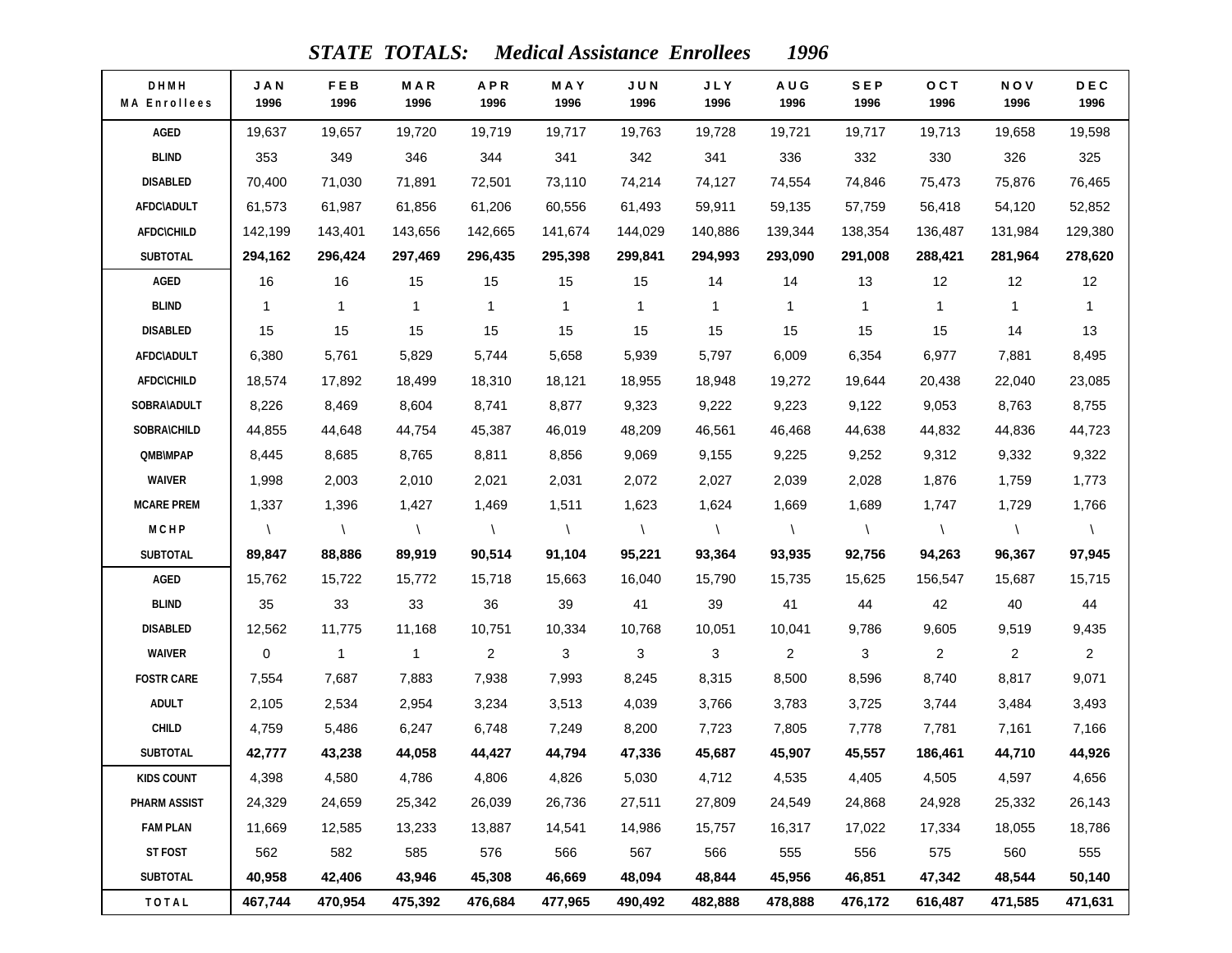*STATE TOTALS: Medical Assistance Enrollees 1997*

| DHMH<br><b>MA Enrollees</b> | JAN<br>1997 | FEB<br>1997  | <b>MAR</b><br>1997 | <b>APR</b><br>1997 | <b>MAY</b><br>1997 | JUN<br>1997    | <b>JLY</b><br>1997 | A U G<br>1997 | SEP<br>1997 | <b>OCT</b><br>1997 | <b>NOV</b><br>1997 | <b>DEC</b><br>1997 |
|-----------------------------|-------------|--------------|--------------------|--------------------|--------------------|----------------|--------------------|---------------|-------------|--------------------|--------------------|--------------------|
| AGED                        | 19,514      | 19,526       | 19,453             | 19,403             | 19,389             | 19,350         | 19,303             | 19,279        | 19,203      | 19,166             | 19,067             | 18,993             |
| <b>BLIND</b>                | 323         | 324          | 322                | 322                | 321                | 320            | 316                | 315           | 314         | 312                | 307                | 304                |
| <b>DISABLED</b>             | 76,499      | 76,573       | 77,454             | 77,951             | 78,665             | 79,429         | 79,545             | 79,955        | 80,454      | 80,588             | 80,484             | 80,703             |
| <b>AFDC\ADULT</b>           | 51,875      | 51,107       | 50,618             | 49,226             | 48,183             | 48,149         | 46,118             | 44,994        | 43,668      | 42,469             | 41,167             | 40,560             |
| <b>AFDC\CHILD</b>           | 126,942     | 125,696      | 125,042            | 122,571            | 121,183            | 122,351        | 117,652            | 115,747       | 113,355     | 110,947            | 108,188            | 107,014            |
| <b>SUBTOTAL</b>             | 275,153     | 273,226      | 272,889            | 269,473            | 267,741            | 269,599        | 262,934            | 260,290       | 256,994     | 253,482            | 249,213            | 247,574            |
| <b>AGED</b>                 | 13          | 13           | 14                 | 14                 | 15                 | 17             | 17                 | 18            | 18          | 18                 | 18                 | 18                 |
| <b>BLIND</b>                | 1           | $\mathbf{1}$ | 1                  | -1                 | 1                  | 1              | 1                  | $\mathbf 1$   | 1           | $\mathbf{1}$       | 1                  | 1                  |
| <b>DISABLED</b>             | 13          | 12           | 12                 | 11                 | 11                 | 12             | 12                 | 12            | 14          | 14                 | 14                 | 14                 |
| <b>AFDC\ADULT</b>           | 8,783       | 9,374        | 10,033             | 10,570             | 11,226             | 12,056         | 12,362             | 12,760        | 12,913      | 12,804             | 12,655             | 12,265             |
| <b>AFDC\CHILD</b>           | 24,045      | 25,706       | 27,601             | 28,834             | 30,262             | 31,441         | 31,791             | 35,531        | 33,016      | 32,933             | 33,188             | 33,270             |
| <b>SOBRA\ADULT</b>          | 9,034       | 9,273        | 9,476              | 9,080              | 9,099              | 9,401          | 8,947              | 8,929         | 8,998       | 8,760              | 8,751              | 8,809              |
| <b>SOBRA\CHILD</b>          | 45,444      | 45,675       | 47,684             | 48,875             | 49,549             | 52,760         | 52,873             | 53,793        | 55,109      | 55,938             | 56,579             | 57,266             |
| QMB\MPAP                    | 9,340       | 9,411        | 9,448              | 9,462              | 9,467              | 9,566          | 9,624              | 9,682         | 9,694       | 9,708              | 9,736              | 9,755              |
| <b>WAIVER</b>               | 1,765       | 1,722        | 1,567              | 1,522              | 1,475              | 1,497          | 1,481              | 1,480         | 1,464       | 1,468              | 1,430              | 1,428              |
| <b>MCARE PREM</b>           | 1,783       | 1,821        | 1,874              | 1,889              | 1,918              | 1,992          | 1,998              | 2,028         | 2,053       | 2,081              | 2,102              | 2,138              |
| MCHP                        |             |              |                    |                    |                    |                |                    |               |             |                    |                    |                    |
| <b>SUBTOTAL</b>             | 100,221     | 103,008      | 107,710            | 110,258            | 113,023            | 118,743        | 119,106            | 124,234       | 123,280     | 123,725            | 124,474            | 124,964            |
| <b>AGED</b>                 | 15,634      | 15,546       | 15,707             | 15,649             | 15,742             | 15,929         | 15,715             | 15,703        | 15,736      | 15,797             | 15,723             | 15,632             |
| <b>BLIND</b>                | 43          | 46           | 45                 | 49                 | 53                 | 55             | 50                 | 47            | 55          | 45                 | 50                 | 50                 |
| <b>DISABLED</b>             | 9,386       | 9,323        | 9,522              | 9,549              | 9,632              | 10,154         | 9,754              | 9,716         | 9,792       | 9,721              | 9,631              | 9,442              |
| <b>WAIVER</b>               | 2           | $\mathbf{1}$ | 1                  | $\mathbf{1}$       | $\mathbf 1$        | $\overline{c}$ | $\overline{2}$     | 3             | 3           | 3                  | 4                  | 5                  |
| <b>FOSTR CARE</b>           | 9,127       | 9,121        | 8,866              | 8,737              | 8,474              | 8,285          | 8,090              | 7,763         | 7,377       | 7,220              | 6,698              | 6,006              |
| <b>ADULT</b>                | 3,519       | 3,267        | 3,271              | 3,331              | 3,400              | 3,743          | 3,645              | 3,733         | 3,896       | 3,933              | 3,745              | 3,462              |
| CHILD                       | 7,113       | 6,768        | 6,701              | 6,732              | 6,746              | 7,316          | 7,139              | 7,297         | 7,479       | 7,431              | 7,271              | 6,923              |
| <b>SUBTOTAL</b>             | 44,824      | 44,072       | 44,113             | 44,048             | 44,048             | 45,484         | 44,395             | 44,262        | 44,338      | 44,150             | 43,122             | 41,520             |
| <b>KIDS COUNT</b>           | 4,472       | 4,474        | 4,638              | 4,728              | 4,604              | 5,015          | 4,880              | 4,972         | 5,133       | 5,371              | 5,570              | 5,856              |
| PHARM ASSIST                | 26,493      | 26,646       | 26,572             | 26,424             | 26,329             | 26,905         | 26,620             | 26,373        | 26,320      | 26,364             | 26,040             | 25,791             |
| <b>FAM PLAN</b>             | 19,239      | 19,846       | 20,466             | 21,601             | 22,225             | 22,797         | 23,636             | 24,278        | 24,890      | 25,808             | 26,448             | 26,787             |
| <b>ST FOST</b>              | 559         | 564          | 588                | 610                | 615                | 632            | 632                | 617           | 603         | 589                | 576                | 568                |
| <b>SUBTOTAL</b>             | 50,763      | 51,530       | 52,264             | 53,363             | 53,773             | 55,349         | 55,768             | 56,240        | 56,946      | 58,132             | 58,634             | 59,002             |
| TOTAL                       | 470,961     | 471,836      | 476,976            | 477,142            | 478,585            | 489,175        | 482,203            | 485,026       | 481,558     | 479,489            | 475,443            | 473,060            |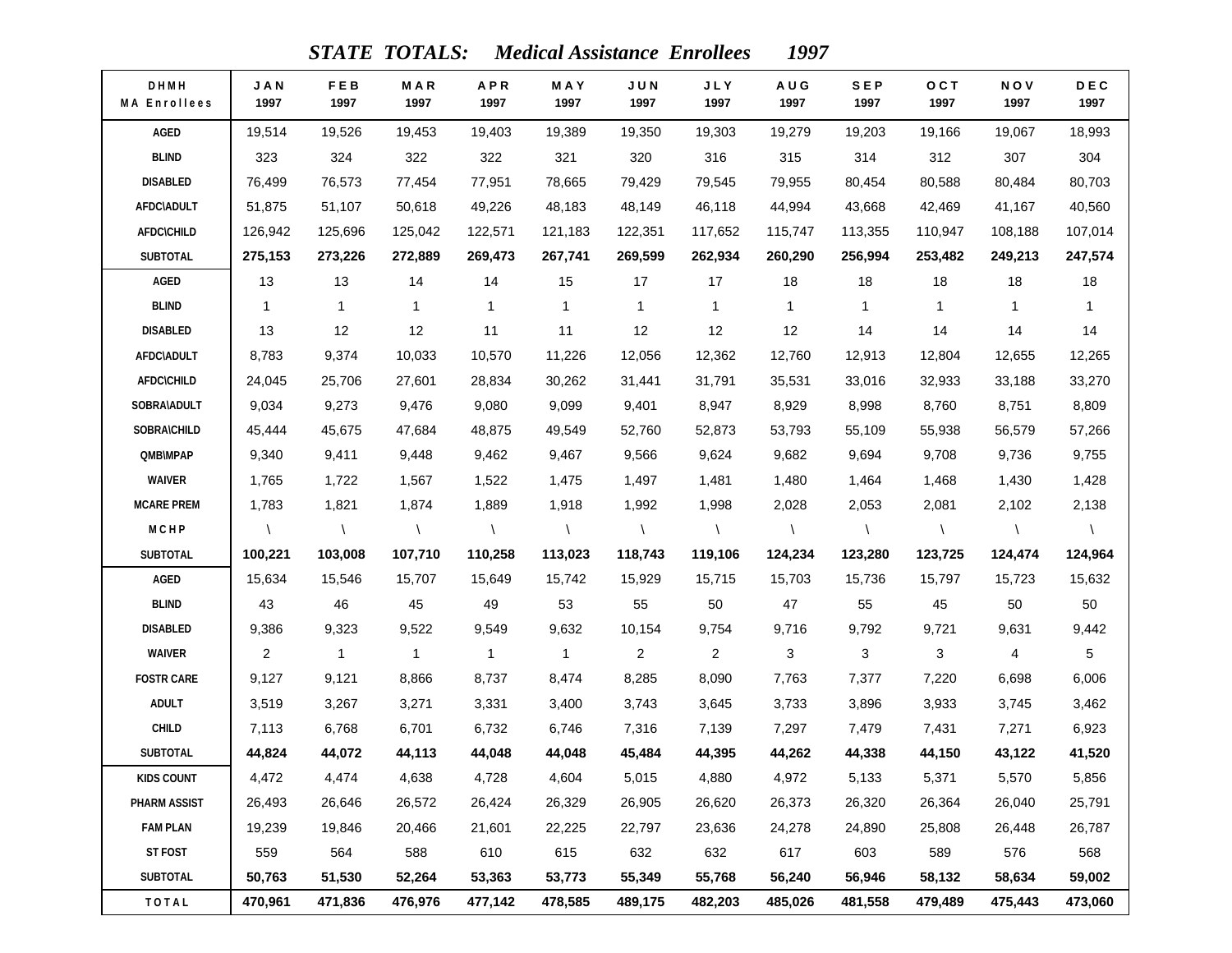*STATE TOTALS: Medical Assistance Enrollees 1998*

| DHMH<br><b>MA Enrollees</b> | JAN<br>1998  | FEB<br>1998  | <b>MAR</b><br>1998 | <b>APR</b><br>1998 | <b>MAY</b><br>1998 | JUN<br>1998 | JLY<br>1998 | A U G<br>1998 | <b>SEP</b><br>1998 | <b>OCT</b><br>1998 | <b>NOV</b><br>1998 | <b>DEC</b><br>1998 |
|-----------------------------|--------------|--------------|--------------------|--------------------|--------------------|-------------|-------------|---------------|--------------------|--------------------|--------------------|--------------------|
| AGED                        | 18,982       | 18,954       | 18,906             | 18,841             | 18,621             | 18,587      | 18,518      | 18,970        | 18,840             | 18,858             | 18,857             | 18,922             |
| <b>BLIND</b>                | 303          | 300          | 305                | 302                | 295                | 295         | 293         | 284           | 283                | 280                | 278                | 276                |
| <b>DISABLED</b>             | 80,847       | 81,227       | 81,768             | 81,701             | 81,332             | 81,477      | 81,368      | 80,659        | 80,720             | 80,928             | 80,972             | 81,003             |
| <b>AFDC\ADULT</b>           | 39,337       | 38,133       | 35,803             | 35,196             | 34,228             | 33,280      | 31,975      | 31,090        | 30,201             | 28,904             | 27,545             | 26,549             |
| <b>AFDC\CHILD</b>           | 104,318      | 101,705      | 96,510             | 95,803             | 94,123             | 91,986      | 88,874      | 86,475        | 84,450             | 81,484             | 78,468             | 76,462             |
| <b>SUBTOTAL</b>             | 243,787      | 240,319      | 233,292            | 231,843            | 228,599            | 225,625     | 221,028     | 217,478       | 214,494            | 210,454            | 206,120            | 203,212            |
| <b>AGED</b>                 | 18           | 17           | 16                 | 16                 | 15                 | 15          | 14          | 14            | 15                 | 15                 | 15                 | 15                 |
| <b>BLIND</b>                | $\mathbf{1}$ | $\mathbf{1}$ | 1                  | 1                  | 1                  | 1           | 1           | $\mathbf{1}$  | $\mathbf 1$        | $\mathbf{1}$       | 1                  | 1                  |
| <b>DISABLED</b>             | 14           | 14           | 14                 | 13                 | 13                 | 14          | 14          | 14            | 14                 | 12                 | 12                 | 14                 |
| <b>AFDC\ADULT</b>           | 12,577       | 13,036       | 13,487             | 13,529             | 13,631             | 13,936      | 14,263      | 14,025        | 13,947             | 14,092             | 14,088             | 14,183             |
| <b>AFDC\CHILD</b>           | 34,332       | 35,697       | 37,404             | 37,467             | 37,884             | 38,632      | 39,203      | 38,780        | 38,632             | 38,843             | 38,717             | 38,709             |
| <b>SOBRA\ADULT</b>          | 9,650        | 9,740        | 9,694              | 9,172              | 9,151              | 9,376       | 9,584       | 9,987         | 10,086             | 10,142             | 10,153             | 10,229             |
| <b>SOBRA\CHILD</b>          | 58,070       | 59,126       | 60,680             | 62,249             | 63,260             | 65,026      | 65,562      | 66,989        | 69,686             | 72,556             | 75,320             | 77,911             |
| <b>QMB\MPAP</b>             | 9,677        | 9,660        | 8,654              | 8,872              | 9,109              | 9,784       | 9,749       | 9,819         | 9,921              | 9,911              | 9,978              | 10,070             |
| <b>WAIVER</b>               | 1,422        | 1,396        | 1,152              | 1,140              | 1,119              | 1,114       | 1,109       | 1,128         | 1,138              | 1,129              | 1,138              | 1,138              |
| <b>MCARE PREM</b>           | 2,193        | 2,275        | 2,319              | 2,431              | 2,560              | 2,688       | 2,743       | 2,777         | 2,899              | 2,978              | 3,038              | 3,211              |
| MCHP                        | $\lambda$    |              |                    |                    |                    | $\lambda$   | 2,051       | 3,593         | 5,097              | 6,643              | 8,087              | 9,431              |
| <b>SUBTOTAL</b>             | 127,954      | 130,962      | 133,421            | 134,890            | 136,743            | 140,586     | 144,293     | 147,127       | 151,436            | 156,322            | 160,547            | 164,912            |
| <b>AGED</b>                 | 15,472       | 15,403       | 15,470             | 15,478             | 15,697             | 15,918      | 15,991      | 16,063        | 16,054             | 16,027             | 15,858             | 15,697             |
| <b>BLIND</b>                | 55           | 57           | 57                 | 54                 | 55                 | 61          | 61          | 61            | 64                 | 67                 | 75                 | 78                 |
| <b>DISABLED</b>             | 9,302        | 9,271        | 9,288              | 9,253              | 9,224              | 9,498       | 9,409       | 9,364         | 9,271              | 9,210              | 8,982              | 8,971              |
| <b>WAIVER</b>               | 4            | 3            | 3                  | 6                  | 6                  | 4           | 5           | 5             | 4                  | 4                  | 3                  | 4                  |
| <b>FOSTR CARE</b>           | 5,450        | 5,116        | 4,984              | 4,646              | 4,264              | 4,017       | 3,919       | 3,758         | 3,669              | 3,618              | 3,548              | 3,426              |
| ADULT                       | 3,407        | 3,646        | 2,762              | 2,603              | 2,571              | 2,608       | 2,622       | 2,524         | 2,495              | 2,477              | 2,347              | 2,314              |
| CHILD                       | 6,850        | 7,300        | 5,182              | 5,015              | 5,004              | 5,174       | 5,181       | 5,071         | 5,036              | 4,893              | 4,776              | 4,671              |
| <b>SUBTOTAL</b>             | 40,540       | 40,796       | 37,746             | 37,055             | 36,821             | 37,280      | 37,188      | 36,846        | 36,593             | 36,296             | 35,589             | 35,161             |
| <b>KIDS COUNT</b>           | 6,200        | 6,888        | 7,761              | 8,650              | 9,104              | 10,074      | 13,506      | 15,860        | 18,238             | 21,137             | 23,822             | 26,326             |
| PHARM ASSIST                | 25,409       | 25,352       | 26,323             | 26,428             | 25,958             | 25,593      | 25,526      | 25,232        | 25,585             | 25,008             | 24,943             | 25,014             |
| <b>FAM PLAN</b>             | 26,791       | 27,396       | 28,291             | 30,198             | 30,828             | 31,598      | 32,225      | 32,774        | 33,451             | 34,197             | 35,021             | 35,705             |
| <b>ST FOST</b>              | 576          | 577          | 589                | 625                | 664                | 695         | 724         | 740           | 762                | 810                | 849                | 908                |
| <b>SUBTOTAL</b>             | 58,976       | 60,213       | 62,964             | 65,901             | 66,554             | 67,960      | 71,981      | 74,606        | 78,036             | 81,152             | 84,635             | 87,953             |
| TOTAL                       | 471,257      | 472,290      | 467,423            | 469,689            | 468,717            | 471,451     | 474,490     | 476,057       | 480,559            | 484,224            | 486,891            | 491,238            |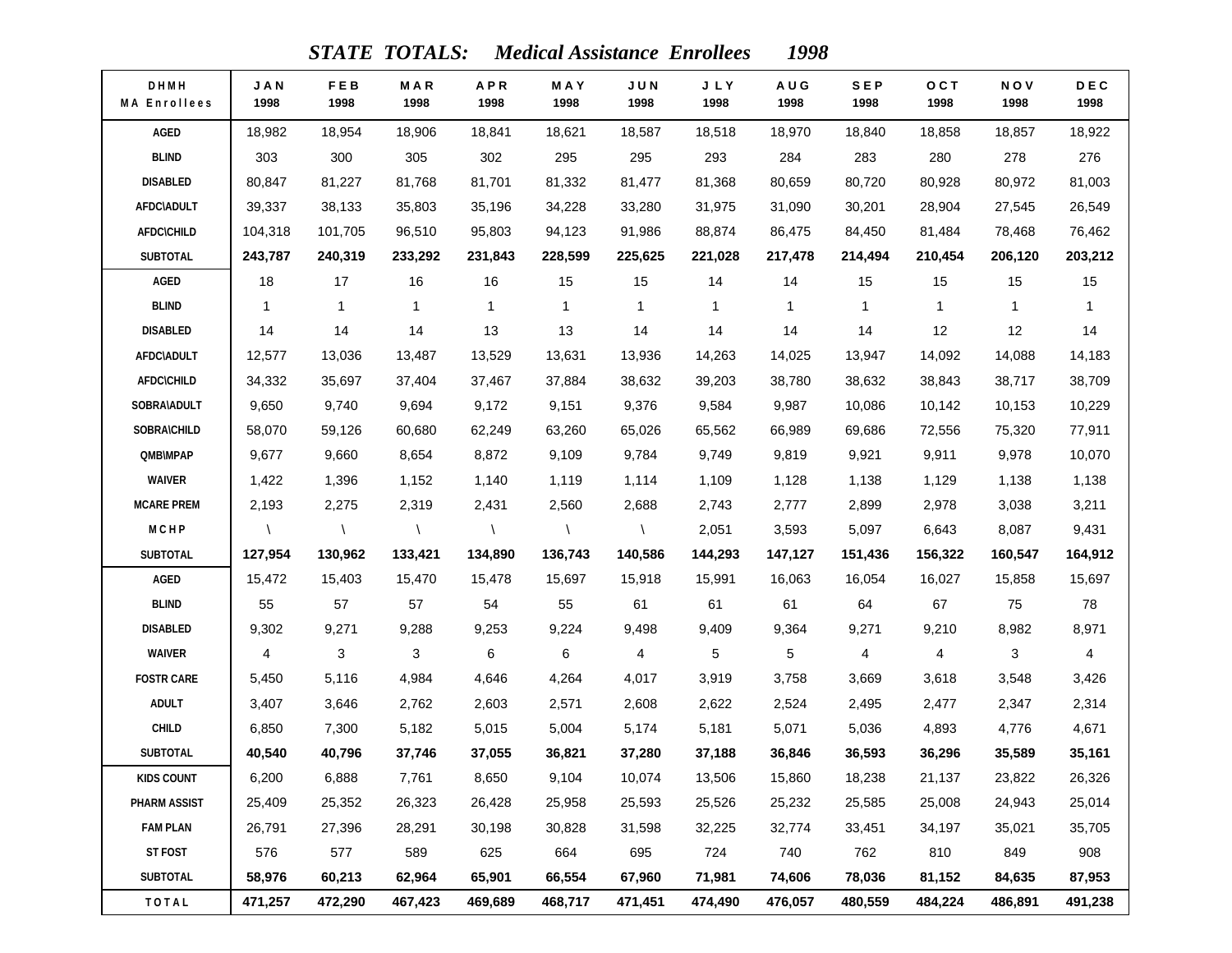*STATE TOTALS: Medical Assistance Enrollees 1999*

| DHMH<br>MA Enrollees | JAN<br>1999 | FEB<br>1999  | <b>MAR</b><br>1999 | APR<br>1999 | <b>MAY</b><br>1999 | JUN<br>1999 | JUL<br>1999 | A U G<br>1999 | <b>SEP</b><br>1999 | <b>OCT</b><br>1999 | <b>NOV</b><br>1999 | <b>DEC</b><br>1999 |
|----------------------|-------------|--------------|--------------------|-------------|--------------------|-------------|-------------|---------------|--------------------|--------------------|--------------------|--------------------|
| AGED                 | 18,923      | 18,927       | 18,070             | 18,077      | 17,961             | 17,885      | 17,882      | 17,732        | 17,734             | 17,705             | 17,724             | 17,710             |
| <b>BLIND</b>         | 274         | 272          | 267                | 264         | 262                | 252         | 247         | 245           | 245                | 243                | 241                | 239                |
| <b>DISABLED</b>      | 81,115      | 81,360       | 80,227             | 80,381      | 79,793             | 79,666      | 79,870      | 80,162        | 80,092             | 79,928             | 80,132             | 79,868             |
| <b>AFDC\ADULT</b>    | 24,901      | 24,098       | 23,521             | 22,807      | 21,742             | 21,142      | 20,528      | 20,373        | 19,871             | 19,645             | 19,688             | 19,770             |
| <b>AFDC\CHILD</b>    | 72,508      | 70,766       | 69,773             | 68,260      | 65,724             | 64,490      | 62,650      | 62,367        | 60,981             | 60,431             | 60,444             | 60,675             |
| <b>SUBTOTAL</b>      | 197,721     | 195,423      | 191,858            | 189,789     | 185,482            | 183,435     | 181,177     | 180,879       | 178,923            | 177,952            | 178,229            | 178,262            |
| <b>AGED</b>          | 15          | 15           | 15                 | 15          | 15                 | 16          | 16          | 15            | 16                 | 19                 | 19                 | 20                 |
| <b>BLIND</b>         | 1           | $\mathbf{1}$ | 0                  | 0           | 0                  | 0           | 0           | 0             | 0                  | 0                  | 0                  | 0                  |
| <b>DISABLED</b>      | 14          | 15           | 16                 | 16          | 17                 | 18          | 17          | 18            | 18                 | 17                 | 15                 | 17                 |
| <b>AFDC\ADULT</b>    | 14,367      | 14,498       | 14,878             | 15,440      | 15,468             | 16,684      | 17,039      | 16,866        | 16,648             | 16,536             | 16,298             | 15,955             |
| <b>AFDC\CHILD</b>    | 38,858      | 38,658       | 38,992             | 39,237      | 39,232             | 41,086      | 40,623      | 39,138        | 37,682             | 36,325             | 34,678             | 32,917             |
| SOBRA\ADULT          | 10,617      | 10,848       | 11,360             | 11,750      | 11,601             | 11,808      | 11,816      | 12,133        | 11,971             | 11,868             | 11,618             | 11,341             |
| <b>SOBRA\CHILD</b>   | 80,043      | 82,925       | 86,467             | 89,793      | 91,397             | 94,283      | 95,450      | 97,612        | 98,845             | 99,923             | 101,332            | 102,422            |
| <b>QMB\MPAP</b>      | 10,122      | 10,221       | 10,324             | 10,437      | 10,508             | 10,545      | 10,576      | 10,682        | 10,722             | 10,786             | 10,869             | 10,915             |
| <b>WAIVER</b>        | 1,124       | 1,128        | 1,161              | 1,172       | 1,181              | 1,224       | 1,241       | 1,263         | 1,285              | 1,298              | 1,314              | 1,335              |
| <b>MCARE PREM</b>    | 3,363       | 3,483        | 3,685              | 3,812       | 3,872              | 4,046       | 4,136       | 4,255         | 4,324              | 4,383              | 4,498              | 4,510              |
| MCHP                 | 10,270      | 11,347       | 12,561             | 13,525      | 14,257             | 14,975      | 14,923      | 15,356        | 15,710             | 16,074             | 16,434             | 16,698             |
| <b>SUBTOTAL</b>      | 168,794     | 173,139      | 179,459            | 185,197     | 187,548            | 194,685     | 195,837     | 197,338       | 197,221            | 197,229            | 197,075            | 196,130            |
| <b>AGED</b>          | 15,446      | 15,456       | 15,392             | 15,449      | 15,542             | 15,752      | 15,673      | 15,602        | 15,465             | 15,438             | 15,364             | 15,226             |
| <b>BLIND</b>         | 74          | 74           | 70                 | 65          | 63                 | 68          | 64          | 59            | 56                 | 54                 | 62                 | 60                 |
| <b>DISABLED</b>      | 8,868       | 8,867        | 9,084              | 9,280       | 9,890              | 10,388      | 10,273      | 9,936         | 9,726              | 9,851              | 69,350             | 68,221             |
| <b>WAIVER</b>        | 6           | 6            | 6                  | 6           | $\overline{7}$     | 6           | 4           | 4             | 4                  | 4                  | 3                  | 3                  |
| <b>FOSTR CARE</b>    | 3,298       | 3,267        | 3,215              | 3,163       | 3,089              | 3,056       | 2,947       | 2,849         | 2,865              | 2,849              | 2,823              | 2,808              |
| <b>ADULT</b>         | 2,278       | 2,292        | 2,317              | 2,400       | 2,336              | 2,442       | 3,553       | 4,894         | 5,818              | 6,617              | 7,151              | 7,311              |
| CHILD                | 4,651       | 4,678        | 4,695              | 4,778       | 4,654              | 4,844       | 7,454       | 10,573        | 13,024             | 14,749             | 15,902             | 16,351             |
| <b>SUBTOTAL</b>      | 34,621      | 34,640       | 34,779             | 35,141      | 35,581             | 36,556      | 39,968      | 43,917        | 46,958             | 49,562             | 110,655            | 109,980            |
| <b>KIDS COUNT</b>    | 27,767      | 29,776       | 31,962             | 34,011      | 35,559             | 37,218      | 38,062      | 39,852        | 41,455             | 42,968             | 44,474             | 46,195             |
| PHARM ASSIST         | 24,814      | 24,936       | 25,190             | 25,749      | 25,630             | 25,558      | 25,223      | 25,389        | 25,245             | 24,917             | 24,171             | 23,890             |
| <b>FAM PLAN</b>      | 36,262      | 36,921       | 37,308             | 38,065      | 38,894             | 39,922      | 40,622      | 41,275        | 42,070             | 42,976             | 43,235             | 43,486             |
| <b>ST FOST</b>       | 957         | 1,008        | 1,060              | 1,105       | 1,152              | 1,198       | 1,216       | 1,239         | 1,259              | 1,262              | 1,252              | 1,259              |
| SUBTOTAL             | 89,800      | 92,641       | 95,520             | 98,930      | 101,235            | 103,896     | 105,123     | 107,755       | 110,029            | 112,123            | 113,132            | 114,830            |
| TOTAL                | 490,936     | 495,843      | 501,616            | 509,057     | 509,846            | 518,572     | 522,105     | 529,889       | 533,131            | 536,866            | 599,091            | 599,202            |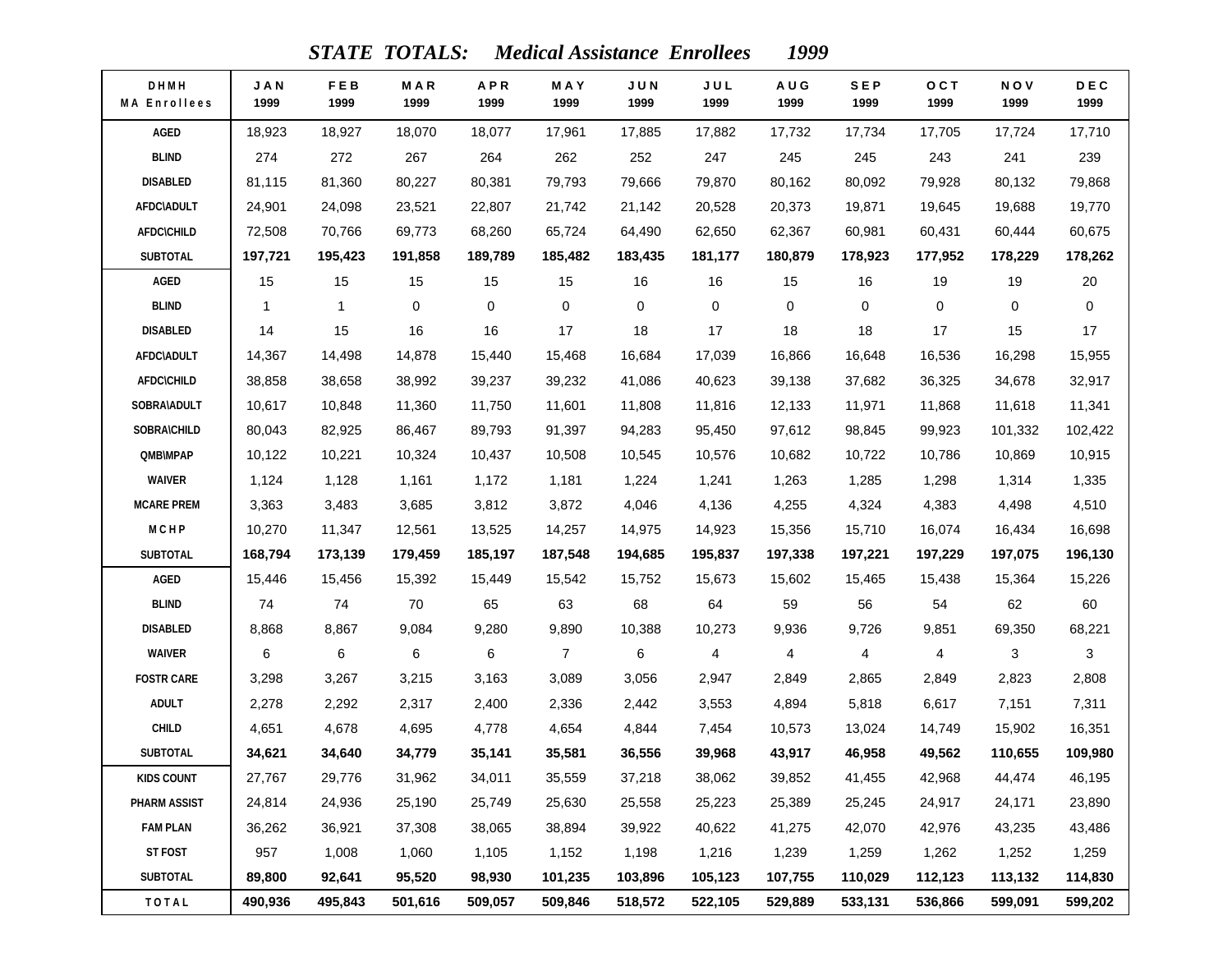*STATE TOTALS: Medical Assistance Enrollees 2000*

| DHMH<br><b>MA Enrollees</b> | JAN<br>2000 | FEB<br>2000  | <b>MAR</b><br>2000 | <b>APR</b><br>2000 | <b>MAY</b><br>2000 | JUN<br>2000    | JUL<br>2000    | A U G<br>2000 | <b>SEP</b><br>2000 | <b>OCT</b><br>2000 | <b>NOV</b><br>2000 | <b>DEC</b><br>2000 |
|-----------------------------|-------------|--------------|--------------------|--------------------|--------------------|----------------|----------------|---------------|--------------------|--------------------|--------------------|--------------------|
| AGED                        | 17,654      | 17,552       | 17,117             | 16,849             | 16,673             | 16,631         | 16,722         | 16,790        | 16,838             | 16,862             | 16,888             | 16,894             |
| <b>BLIND</b>                | 235         | 231          | 215                | 209                | 203                | 202            | 205            | 205           | 202                | 202                | 200                | 199                |
| <b>DISABLED</b>             | 79,787      | 78,930       | 75,831             | 74,709             | 74,209             | 74,234         | 74,609         | 74,963        | 75,218             | 75,582             | 75,857             | 76,044             |
| AFDC\ADULT                  | 19,469      | 19,487       | 19,893             | 19,182             | 19,205             | 19,133         | 18,972         | 19,107        | 18,944             | 18,943             | 18,655             | 18,697             |
| <b>AFDC\CHILD</b>           | 59,603      | 59,344       | 59,204             | 58,818             | 58,775             | 58,623         | 58,091         | 58,166        | 57,352             | 57,235             | 56,641             | 56,787             |
| <b>SUBTOTAL</b>             | 176,748     | 175,544      | 172,260            | 169,767            | 169,065            | 168,823        | 168,599        | 169,231       | 168,554            | 168,824            | 168,241            | 168,621            |
| <b>AGED</b>                 | 20          | 22           | 22                 | 23                 | 22                 | 24             | 24             | 25            | 25                 | 24                 | 23                 | 23                 |
| <b>BLIND</b>                | 0           | 0            | 0                  | 0                  | 0                  | 0              | $\mathbf 0$    | 0             | 0                  | 0                  | 0                  | 0                  |
| <b>DISABLED</b>             | 20          | 20           | 24                 | 26                 | 27                 | 27             | 25             | 24            | 25                 | 25                 | 24                 | 26                 |
| <b>AFDC\ADULT</b>           | 15,831      | 15,919       | 16,056             | 15,781             | 15,856             | 15,953         | 15,833         | 15,865        | 15,903             | 16,016             | 16,075             | 16,241             |
| <b>AFDC\CHILD</b>           | 31,780      | 31,227       | 30,730             | 30,323             | 29,825             | 29,514         | 28,929         | 28,747        | 28,338             | 28,407             | 28,409             | 28,475             |
| <b>SOBRA\ADULT</b>          | 11,663      | 11,924       | 12,428             | 12,263             | 12,390             | 12,314         | 12,199         | 12,246        | 12,049             | 12,039             | 11,991             | 11,804             |
| <b>SOBRA\CHILD</b>          | 104,050     | 106.064      | 109,684            | 110,342            | 111,814            | 113,239        | 114,589        | 116,388       | 118,147            | 120.148            | 121,209            | 122,340            |
| QMB\MPAP                    | 10,879      | 10,983       | 11,137             | 11,270             | 11,369             | 11,435         | 11,539         | 11,687        | 11,814             | 11,876             | 11,973             | 12,009             |
| <b>WAIVER</b>               |             |              |                    |                    |                    |                |                |               |                    |                    |                    |                    |
| <b>MCARE PREM</b>           | 4,527       | 4,583        | 4,753              | 4,859              | 4,981              | 5,093          | 5,179          | 5,200         | 5,226              | 5,390              | 5,474              | 5,568              |
| MCHP                        | 17,115      | 17,523       | 17,948             | 18,129             | 18,297             | 18,274         | 18,144         | 18,093        | 17,974             | 17,952             | 17,844             | 17,657             |
| <b>SUBTOTAL</b>             | 195,885     | 198,265      | 202,782            | 203,016            | 204,581            | 205,873        | 206,461        | 208,275       | 209,501            | 211,877            | 213,022            | 214,143            |
| <b>AGED</b>                 | 14,941      | 14,814       | 15,149             | 15,493             | 15,617             | 15,510         | 15,249         | 15,148        | 15,094             | 15,177             | 15,174             | 15,054             |
| <b>BLIND</b>                | 49          | 48           | 55                 | 56                 | 57                 | 57             | 54             | 49            | 52                 | 53                 | 51                 | 53                 |
| <b>DISABLED</b>             | 9,321       | 9,575        | 10,755             | 11,160             | 11,293             | 10,615         | 10,026         | 9,759         | 9,627              | 9,829              | 9,863              | 9,918              |
| <b>WAIVER</b>               | 3           | $\mathbf{1}$ | 2                  | $\mathbf{1}$       | $\mathbf{1}$       | $\overline{c}$ | $\overline{2}$ | 3             | 4                  | 4                  | 4                  | 4                  |
| <b>FOSTR CARE</b>           | 2,790       | 2,804        | 2,838              | 2,851              | 2,875              | 2,903          | 2,884          | 2,889         | 2,885              | 2,901              | 2,883              | 2,903              |
| ADULT                       | 7,528       | 7,645        | 7,920              | 7,937              | 7,902              | 7,960          | 8,068          | 8,151         | 8,272              | 8,421              | 8,581              | 8,820              |
| CHILD                       | 16,894      | 17,288       | 17,492             | 17,605             | 17,305             | 17,184         | 17,275         | 17,311        | 17,635             | 18,006             | 18,384             | 18,958             |
| <b>SUBTOTAL</b>             | 51,526      | 52,175       | 54,211             | 55,103             | 55,050             | 54,231         | 53,558         | 53,310        | 53,569             | 54,391             | 54,940             | 55,710             |
| <b>KIDS COUNT</b>           | 47,989      | 49,699       | 51,811             | 53,353             | 54,667             | 55,762         | 56,658         | 57,840        | 59,548             | 61,601             | 63,209             | 64,408             |
| PHARM ASSIST                | 24,903      | 25,035       | 25,001             | 24,824             | 24,764             | 24,519         | 24,887         | 25,610        | 25,821             | 25,959             | 26,345             | 26,420             |
| <b>FAM PLAN</b>             | 43,974      | 43,971       | 44,151             | 44,466             | 44,802             | 45,269         | 45,596         | 45,636        | 46,000             | 46,156             | 46,570             | 46,902             |
| ST FOST                     | 1,292       | 1,294        | 1,336              | 1,372              | 1,408              | 1,435          | 1,463          | 1,471         | 1,479              | 1,453              | 1,459              | 1,463              |
| <b>SUBTOTAL</b>             | 118,158     | 119,999      | 122,299            | 124,015            | 125,641            | 126,985        | 128,604        | 130,557       | 132,848            | 135,169            | 137,583            | 139,193            |
| TOTAL                       | 542,317     | 545,983      | 551,552            | 551,901            | 554,337            | 555,912        | 557,222        | 561,373       | 564,472            | 570,261            | 573,786            | 577,667            |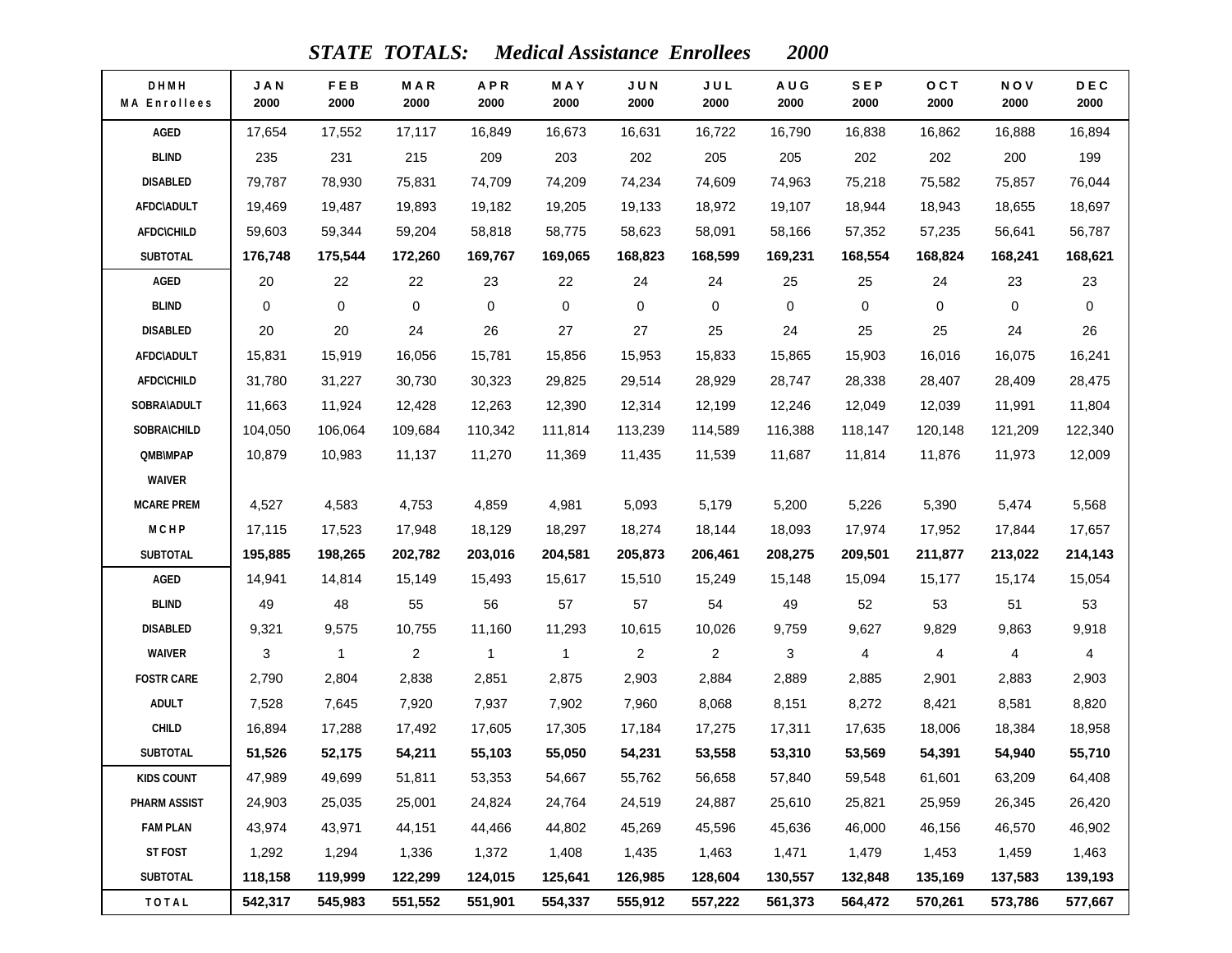*STATE TOTALS: Medical Assistance Enrollees 2001*

| DHMH<br><b>MA Enrollees</b> | JAN<br>2001 | FEB<br>2001    | <b>MAR</b><br>2001 | <b>APR</b><br>2001 | <b>MAY</b><br>2001 | <b>JUN</b><br>2001 | <b>JUL</b><br>2001 | A U G<br>2001 | <b>SEP</b><br>2001 | <b>OCT</b><br>2001 | <b>NOV</b><br>2001 | DEC<br>2001 |
|-----------------------------|-------------|----------------|--------------------|--------------------|--------------------|--------------------|--------------------|---------------|--------------------|--------------------|--------------------|-------------|
| AGED                        | 16,963      | 16,976         | 17,039             | 17,053             | 17,090             | 17,110             | 17,194             | 17,248        | 17,232             | 17,260             | 17,236             | 17,122      |
| <b>BLIND</b>                | 195         | 194            | 191                | 190                | 190                | 189                | 188                | 186           | 185                | 186                | 184                | 182         |
| <b>DISABLED</b>             | 76,259      | 76,484         | 76,591             | 76,787             | 77,215             | 77,705             | 78,128             | 78,589        | 78,789             | 78,941             | 78,778             | 78,691      |
| <b>AFDC\ADULT</b>           | 18,395      | 18,252         | 18,166             | 17,854             | 17,805             | 17,542             | 17,618             | 17,895        | 17,632             | 17,927             | 17,869             | 18,286      |
| <b>AFDC\CHILD</b>           | 55,932      | 55,325         | 55,260             | 54,577             | 54,428             | 53,860             | 53,562             | 54,047        | 53,253             | 54,016             | 53,738             | 54,562      |
| <b>SUBTOTAL</b>             | 167,744     | 167,231        | 167,247            | 166,461            | 166,728            | 166,406            | 166,690            | 167,965       | 167,091            | 168,330            | 167,805            | 168,843     |
| <b>AGED</b>                 | 22          | 21             | 22                 | 22                 | 21                 | 22                 | 21                 | 19            | 19                 | 21                 | 20                 | 20          |
| <b>BLIND</b>                | 0           | 0              | 0                  | 0                  | 0                  | 0                  | 0                  | 0             | 0                  | 0                  | 0                  | 0           |
| <b>DISABLED</b>             | 26          | 26             | 26                 | 27                 | 27                 | 25                 | 24                 | 25            | 26                 | 28                 | 27                 | 26          |
| <b>AFDC\ADULT</b>           | 16,437      | 16,492         | 16,689             | 16,798             | 16,859             | 16,885             | 16,990             | 17,052        | 16,922             | 17,225             | 17,272             | 17,223      |
| <b>AFDC\CHILD</b>           | 28,640      | 28,666         | 28,968             | 28,848             | 28,856             | 28,993             | 29,239             | 29,328        | 29,108             | 29,603             | 29,700             | 29,638      |
| SOBRA\ADULT                 | 12,181      | 11,947         | 12,020             | 11,883             | 12,124             | 12,068             | 12,133             | 12,266        | 12,192             | 12,397             | 12,414             | 12,275      |
| <b>SOBRA\CHILD</b>          | 124,427     | 125,003        | 126,329            | 127,346            | 128,941            | 129,634            | 130,910            | 131,765       | 131,755            | 133,536            | 134,366            | 134,765     |
| <b>QMB\MPAP</b>             | 12,053      | 12,100         | 12,168             | 12,215             | 12,270             | 12,273             | 12,337             | 12,384        | 12,415             | 12,515             | 12,598             | 12,651      |
| <b>WAIVER</b>               |             |                |                    |                    |                    |                    |                    |               |                    |                    |                    |             |
| <b>MCARE PREM</b>           | 5,711       | 5,887          | 6,052              | 6,248              | 6,410              | 6,474              | 6,509              | 6,607         | 6,654              | 6,776              | 6,737              | 6,730       |
| MCHP                        | 17,586      | 17,355         | 17,160             | 17,081             | 16,964             | 16,651             | 16,507             | 16,279        | 15,831             | 15,546             | 15,261             | 15,153      |
| <b>SUBTOTAL</b>             | 217,083     | 217,497        | 219,434            | 220,468            | 222,472            | 223,025            | 224,670            | 225,725       | 224,922            | 227,647            | 228,395            | 228,481     |
| <b>AGED</b>                 | 14,872      | 14,735         | 14,655             | 14,641             | 14,631             | 14,616             | 14,579             | 14,590        | 14,529             | 14,703             | 14,713             | 14,692      |
| <b>BLIND</b>                | 52          | 51             | 54                 | 53                 | 52                 | 52                 | 57                 | 53            | 48                 | 48                 | 44                 | 43          |
| <b>DISABLED</b>             | 10,143      | 10,011         | 10,109             | 9,971              | 9,961              | 9,725              | 9,854              | 9,993         | 10,037             | 10,274             | 10,277             | 10,210      |
| <b>WAIVER</b>               | 5           | $\overline{7}$ | 6                  | 8                  | 11                 | 10                 | 9                  | 9             | 12                 | 8                  | 8                  | 8           |
| <b>FOSTR CARE</b>           | 2,937       | 2,896          | 2,905              | 2,897              | 2,909              | 2,888              | 2,881              | 2,840         | 2,768              | 2,717              | 2,736              | 2,759       |
| <b>ADULT</b>                | 9,329       | 9,680          | 10,058             | 10,307             | 10,475             | 10,617             | 10,578             | 10,506        | 10,556             | 10,681             | 10,683             | 10,567      |
| <b>CHILD</b>                | 19,933      | 20,826         | 21,644             | 22,185             | 22,408             | 22,345             | 22,360             | 22,159        | 22,492             | 22,415             | 22,430             | 22,236      |
| SUBTOTAL                    | 57,271      | 58,206         | 59,431             | 60,062             | 60,447             | 60,253             | 60,318             | 60,150        | 60,442             | 60,846             | 60,891             | 60,515      |
| <b>KIDS COUNT</b>           | 65,979      | 67,259         | 68,554             | 69,981             | 71,721             | 72,837             | 73,951             | 75,138        | 75,921             | 77,747             | 79,272             | 80,367      |
| PHARM ASSIST                | 27,520      | 28,328         | 28,738             | 29,352             | 29,660             | 30,289             | 30,245             | 30,682        | 31,146             | 31,236             | 31,468             | 31,602      |
| <b>FAM PLAN</b>             | 47,074      | 47,466         | 47,763             | 48,144             | 48,312             | 48,605             | 48,772             | 49,074        | 49,355             | 49,632             | 49,842             | 49,804      |
| <b>ST FOST</b>              | 1,480       | 1,493          | 1,495              | 1,502              | 1,507              | 1,523              | 1,534              | 1,554         | 1,553              | 1,597              | 1,585              | 1,586       |
| SUBTOTAL                    | 142,053     | 144,546        | 146,550            | 148,979            | 151,200            | 153,254            | 154,502            | 156,448       | 157,975            | 160,212            | 162,167            | 163,359     |
| TOTAL                       | 584,151     | 587,480        | 592,662            | 595,970            | 600,847            | 602,938            | 606,180            | 610,288       | 610,430            | 617,035            | 619,258            | 621,198     |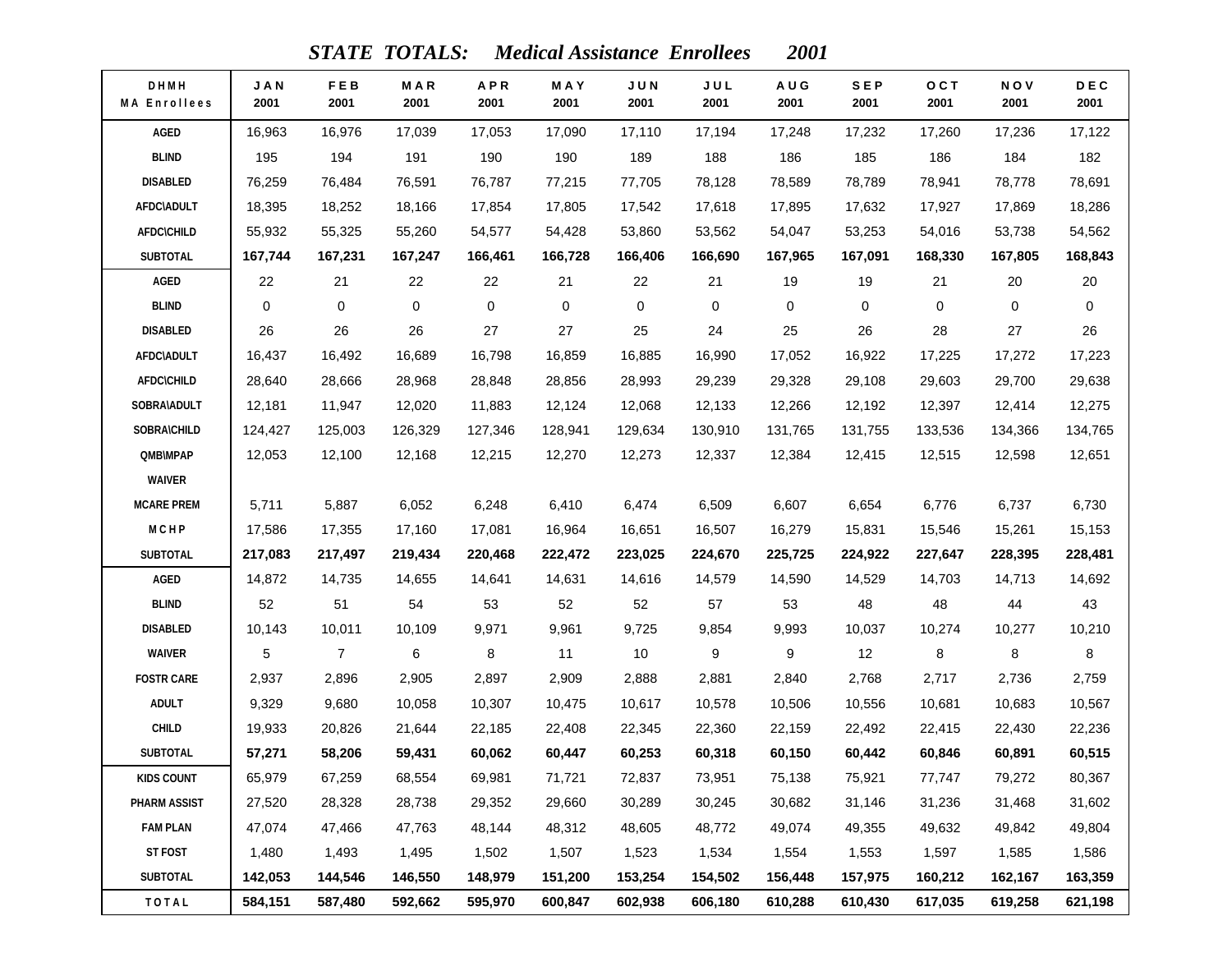*STATE TOTALS: Medical Assistance Enrollees 2002*

| DHMH<br><b>MA Enrollees</b> | JAN<br>2002 | FEB<br>2002 | <b>MAR</b><br>2002 | <b>APR</b><br>2002 | <b>MAY</b><br>2002 | <b>JUN</b><br>2002 | JUL<br>2002 | A U G<br>2002 | <b>SEP</b><br>2002 | <b>OCT</b><br>2002 | <b>NOV</b><br>2002 | <b>DEC</b><br>2002 |
|-----------------------------|-------------|-------------|--------------------|--------------------|--------------------|--------------------|-------------|---------------|--------------------|--------------------|--------------------|--------------------|
| AGED                        | 17,120      | 17,139      | 17,115             | 17,128             | 17,140             | 17,089             | 17,091      | 17,027        | 16,960             | 16,972             | 16,926             | 16,975             |
| <b>BLIND</b>                | 182         | 182         | 183                | 183                | 182                | 181                | 181         | 176           | 176                | 176                | 174                | 174                |
| <b>DISABLED</b>             | 78,834      | 78,925      | 79,132             | 79,339             | 79,665             | 79,511             | 79,787      | 79,757        | 79,778             | 79,789             | 79,744             | 79,944             |
| <b>AFDC\ADULT</b>           | 18,287      | 18,347      | 18,404             | 18,136             | 17,993             | 17,542             | 17,355      | 17,424        | 17,466             | 17,802             | 17,803             | 18,047             |
| <b>AFDC\CHILD</b>           | 54,248      | 54,382      | 54,210             | 53,652             | 53,322             | 52,168             | 51,380      | 51,643        | 51,635             | 52,268             | 51,933             | 52,621             |
| <b>SUBTOTAL</b>             | 168,671     | 168,975     | 169,044            | 168,438            | 168,302            | 166,491            | 165,794     | 166,027       | 166,015            | 167,007            | 166,580            | 167,761            |
| <b>AGED</b>                 | 20          | 21          | 19                 | 20                 | 16                 | 16                 | 16          | 16            | 15                 | 17                 | 15                 | 14                 |
| <b>BLIND</b>                | 0           | 0           | 0                  | 0                  | 0                  | 0                  | 0           | 0             | 0                  | 0                  | 0                  | 0                  |
| <b>DISABLED</b>             | 26          | 27          | 26                 | 26                 | 25                 | 26                 | 29          | 29            | $30\,$             | 36                 | 30                 | 30                 |
| <b>AFDC\ADULT</b>           | 17,369      | 17,490      | 17,687             | 17,994             | 18,131             | 18,141             | 18,483      | 18,802        | 18,928             | 19,148             | 19,327             | 19,454             |
| <b>AFDC\CHILD</b>           | 30,059      | 30,031      | 30,436             | 31,042             | 31,304             | 31,216             | 31,825      | 31,960        | 32,213             | 32,421             | 32,486             | 32,467             |
| <b>SOBRA\ADULT</b>          | 12,696      | 12,796      | 13,007             | 12,818             | 12,844             | 12,817             | 12,923      | 12,969        | 12,869             | 12,900             | 12,637             | 12,397             |
| <b>SOBRA\CHILD</b>          | 135,997     | 136,775     | 138,029            | 138,948            | 140,059            | 140,409            | 141,398     | 142,920       | 143,424            | 145,051            | 144,668            | 145,185            |
| QMB\MPAP                    | 12,715      | 12,755      | 12,844             | 12,990             | 13,019             | 13,028             | 13,091      | 13,147        | 13,238             | 13,395             | 13,533             | 13,650             |
| <b>WAIVER</b>               |             |             |                    |                    |                    |                    |             |               |                    |                    |                    |                    |
| <b>MCARE PREM</b>           | 6,757       | 6,921       | 7,048              | 7,027              | 7,004              | 7,024              | 7,135       | 7,232         | 7,497              | 7,637              | 7,895              | 7,948              |
| MCHP                        | 15,109      | 15,079      | 15,104             | 15,111             | 15,003             | 15,104             | 15,125      | 15,449        | 15,548             | 15,794             | 16,010             | 16,046             |
| <b>SUBTOTAL</b>             | 230,748     | 231,895     | 234,200            | 235,976            | 237,405            | 237,781            | 240,025     | 242,524       | 243,762            | 246,399            | 246,601            | 247,191            |
| <b>AGED</b>                 | 14,647      | 14,548      | 14,575             | 14,681             | 14,773             | 14,751             | 14,688      | 14,641        | 14,553             | 14,552             | 14,544             | 14,413             |
| <b>BLIND</b>                | 42          | 43          | 43                 | 46                 | 46                 | 54                 | 52          | 48            | 45                 | 44                 | 48                 | 53                 |
| <b>DISABLED</b>             | 10,483      | 10,602      | 10,929             | 11,202             | 11,461             | 11,633             | 11,651      | 11,734        | 11,770             | 11,902             | 11,912             | 11,848             |
| <b>WAIVER</b>               | 5           | 6           | 6                  | $\overline{7}$     | 6                  | 6                  | 5           | 4             | 2                  | 0                  | 0                  | 1                  |
| <b>FOSTR CARE</b>           | 2,779       | 2,828       | 2,916              | 2,907              | 3,011              | 3,054              | 3,052       | 3,024         | 2,991              | 3,036              | 2,995              | 2,968              |
| <b>ADULT</b>                | 10,760      | 10,908      | 11,166             | 11,223             | 11,280             | 11,338             | 11,603      | 11,738        | 11,649             | 11,701             | 11,613             | 11,485             |
| CHILD                       | 22,582      | 22,765      | 23,163             | 23,235             | 23,192             | 23,403             | 23,777      | 23,712        | 23,655             | 23,696             | 23,736             | 23,306             |
| <b>SUBTOTAL</b>             | 61,298      | 61,700      | 62,798             | 63,301             | 63,769             | 64,239             | 64,828      | 64,901        | 64,665             | 64,931             | 64,848             | 64,074             |
| <b>KIDS COUNT</b>           | 81,195      | 82,342      | 83,412             | 83,985             | 84,608             | 84,793             | 85,345      | 85,510        | 86,128             | 87,265             | 88,063             | 89,153             |
| PHARM ASSIST                | 31,650      | 31,992      | 31,577             | 31,901             | 32,163             | 32,046             | 32,341      | 32,401        | 32,312             | 32,548             | 32,418             | 32,340             |
| <b>FAM PLAN</b>             | 49,938      | 50,107      | 50,106             | 50,395             | 50,660             | 50,921             | 51,020      | 51,206        | 51,495             | 51,503             | 51,898             | 52,373             |
| <b>ST FOST</b>              | 1,600       | 1,604       | 1,613              | 1,589              | 1,476              | 1,440              | 1,440       | 1,429         | 1,435              | 1,452              | 1,452              | 1,428              |
| SUBTOTAL                    | 164,383     | 166,045     | 166,708            | 167,870            | 168,907            | 169,200            | 170,146     | 170,546       | 171,370            | 172,768            | 173,831            | 175,294            |
| TOTAL                       | 625,100     | 628,615     | 632,750            | 635,585            | 638,383            | 637,711            | 640,793     | 643,998       | 645,812            | 651,105            | 651,860            | 654,320            |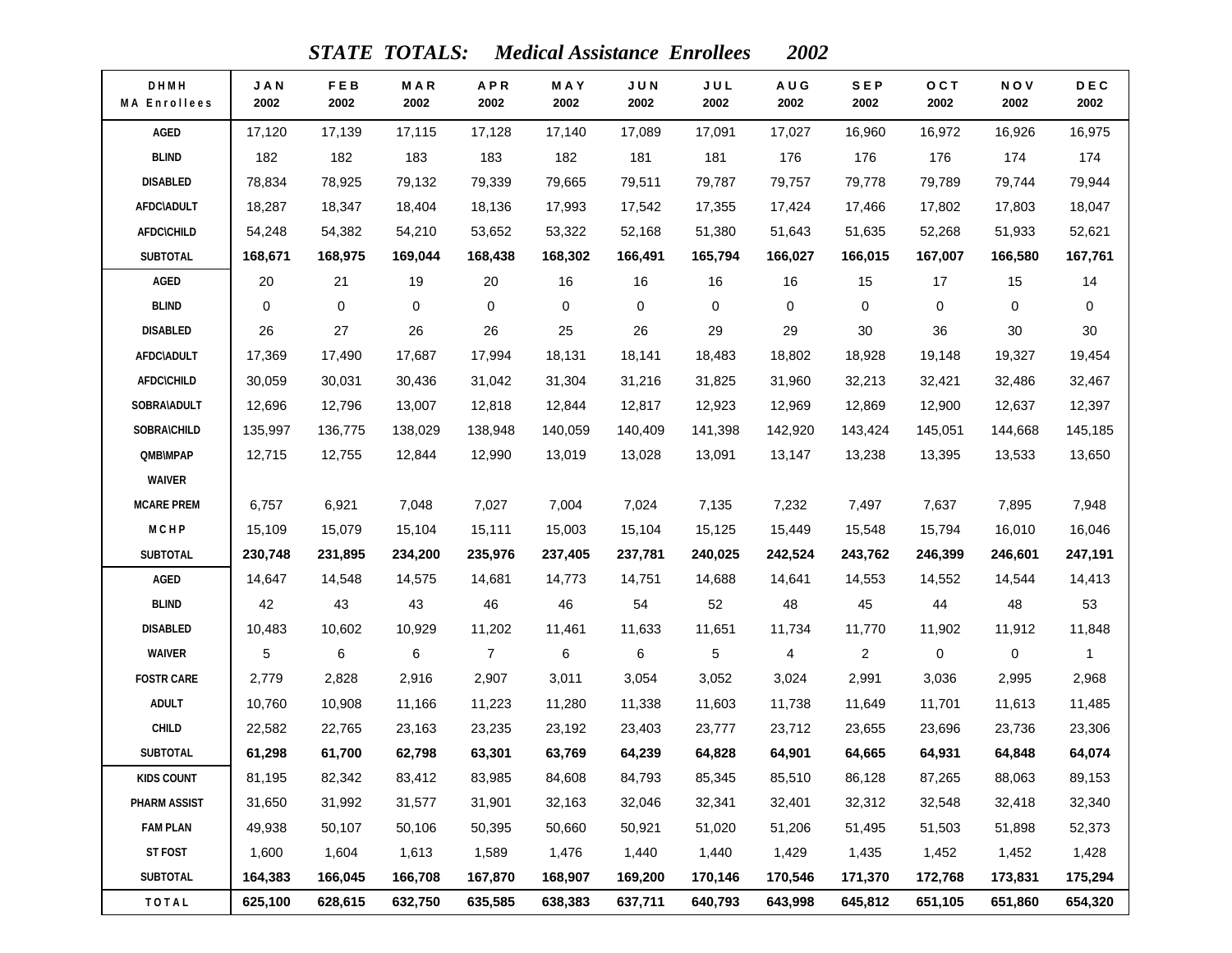*STATE TOTALS: Medical Assistance Enrollees 2003*

| DHMH<br><b>MA Enrollees</b> | JAN<br>2003    | FEB<br>2003 | <b>MAR</b><br>2003 | <b>APR</b><br>2003 | <b>MAY</b><br>2003 | <b>JUN</b><br>2003 | <b>JUL</b><br>2003 | A U G<br>2003 | <b>SEP</b><br>2003 | <b>OCT</b><br>2003 | <b>NOV</b><br>2003 | DEC<br>2003 |
|-----------------------------|----------------|-------------|--------------------|--------------------|--------------------|--------------------|--------------------|---------------|--------------------|--------------------|--------------------|-------------|
| AGED                        | 17,011         | 16,975      | 16,964             | 16,990             | 17,004             | 17,078             | 17,039             | 17,071        | 17,062             | 17,100             | 17,112             | 17,108      |
| <b>BLIND</b>                | 170            | 170         | 171                | 170                | 168                | 170                | 169                | 168           | 167                | 168                | 166                | 163         |
| <b>DISABLED</b>             | 80,166         | 79,970      | 79,967             | 80,030             | 80,259             | 80,503             | 80,628             | 80,699        | 80,820             | 81,075             | 81,173             | 81,248      |
| <b>AFDC\ADULT</b>           | 18,200         | 18,146      | 18,156             | 18,123             | 18,148             | 17,978             | 17,904             | 17,750        | 17,580             | 17,532             | 17,223             | 17,252      |
| <b>AFDC\CHILD</b>           | 52,922         | 52,318      | 52,116             | 52,244             | 52,177             | 51,937             | 51,794             | 51,256        | 51,038             | 50,956             | 50,129             | 50,625      |
| <b>SUBTOTAL</b>             | 168,469        | 167,579     | 167,374            | 167,557            | 167,756            | 167,666            | 167,534            | 166,944       | 166,667            | 166,831            | 165,803            | 166,396     |
| <b>AGED</b>                 | 14             | 16          | 16                 | 16                 | 15                 | 15                 | 15                 | 14            | 12                 | 12                 | 11                 | 12          |
| <b>BLIND</b>                | 0              | 0           | 0                  | 0                  | 0                  | 0                  | 0                  | 0             | 0                  | 0                  | 0                  | 0           |
| <b>DISABLED</b>             | 33             | 31          | 33                 | 34                 | 34                 | 34                 | 30                 | 30            | 30                 | 27                 | 26                 | 25          |
| <b>AFDC\ADULT</b>           | 19,123         | 19,058      | 10,980             | 11,184             | 11,289             | 11,275             | 11,540             | 11,624        | 11,742             | 11,872             | 11,860             | 11,938      |
| <b>AFDC\CHILD</b>           | 31,904         | 31,795      | 29,284             | 29,448             | 29,423             | 29,424             | 29,773             | 29,934        | 30,245             | 30,312             | 30,237             | 30,447      |
| SOBRA\ADULT                 | 12,774         | 12,741      | 13,065             | 13,201             | 13,404             | 13,347             | 13,522             | 13,455        | 13,434             | 13,474             | 12,832             | 12,615      |
| <b>SOBRA\CHILD</b>          | 146,767        | 147,344     | 148,665            | 150,030            | 150,569            | 151,626            | 152,814            | 153,854       | 159,812            | 176.034            | 174,673            | 175,713     |
| <b>QMB\MPAP</b>             | 13,933         | 14,004      | 14,096             | 14,109             | 14,098             | 14,223             | 14,287             | 14,214        | 14,288             | 14,419             | 14,456             | 14,522      |
| <b>WAIVER</b>               | 3,671          | 3,675       | 3,828              | 3,976              | 4,148              | 4,124              | 4,302              | 4,301         | 4,291              | 4,255              | 4,196              | 4,183       |
| <b>MCARE PREM</b>           | 6,995          | 7,082       | 7,154              | 7,138              | 7,130              | 7,237              | 7,204              | 7,149         | 7,095              | 6,992              | 6,860              | 6,513       |
| MCHP                        | 16,087         | 16,146      | 16,321             | 15,968             | 15,525             | 15,060             | 14,603             | 14,000        | 455                | 472                | 498                | 525         |
| <b>SUBTOTAL</b>             | 251,301        | 251,892     | 243,442            | 245,104            | 245,635            | 246,365            | 248,090            | 248,575       | 241,404            | 257,869            | 255,649            | 256,493     |
| <b>AGED</b>                 | 14,304         | 14,218      | 14,238             | 14,330             | 14,352             | 14,219             | 14,237             | 14,162        | 14,230             | 14,346             | 14,437             | 14,305      |
| <b>BLIND</b>                | 48             | 50          | 48                 | 52                 | 54                 | 57                 | 58                 | 58            | 58                 | 55                 | 56                 | 56          |
| <b>DISABLED</b>             | 12,109         | 12,431      | 12,725             | 13,278             | 13,508             | 13,620             | 13,713             | 13,741        | 13,824             | 14,069             | 13,967             | 13,961      |
| <b>WAIVER</b>               | $\overline{2}$ | 4           | 5                  | 4                  | $\overline{2}$     | 1                  | 3                  | 3             | 4                  | 4                  | 4                  | 4           |
| <b>FOSTR CARE</b>           | 2,973          | 2,985       | 2,990              | 3,016              | 2,980              | 3,022              | 3,113              | 3,119         | 3,095              | 3,111              | 3,122              | 3,138       |
| <b>ADULT</b>                | 11,718         | 11,866      | 12,122             | 12,332             | 12,341             | 12,386             | 12,449             | 12,524        | 12,549             | 12,724             | 12,631             | 12,417      |
| <b>CHILD</b>                | 23,405         | 23,848      | 24,165             | 24,505             | 24,618             | 24,556             | 24,445             | 24,464        | 24,641             | 24,854             | 24,898             | 24,553      |
| <b>SUBTOTAL</b>             | 64,559         | 65,402      | 66,293             | 67,517             | 67,855             | 67,861             | 68,018             | 68,071        | 68,401             | 69,163             | 69,115             | 68,434      |
| <b>KIDS COUNT</b>           | 89,857         | 90,057      | 90,706             | 91,375             | 91,334             | 91,963             | 92,506             | 92,290        | 93,161             | 77,441             | 77,381             | 78,191      |
| PHARM ASSIST                | 31,786         | 31,199      | 31,293             | 30,985             | 31,067             | 31,097             | 30,070             | 30,946        | 31,118             | 29,899             | 30,211             | 29,960      |
| <b>FAM PLAN</b>             | 52,836         | 53,169      | 53,217             | 53,093             | 53,251             | 53,622             | 53,775             | 54,146        | 54,441             | 54,693             | 55,250             | 55,519      |
| ST FOST                     | 1,440          | 1,437       | 1,459              | 1,443              | 1,442              | 1,423              | 1,429              | 1,450         | 1,441              | 1,459              | 1,451              | 1,457       |
| <b>SUBTOTAL</b>             | 175,919        | 175,862     | 176,675            | 176,896            | 177,094            | 178,105            | 177,780            | 178,832       | 180,161            | 163,492            | 164,293            | 165,127     |
| TOTAL                       | 660,248        | 660,735     | 653,784            | 657,074            | 658,340            | 659,997            | 661,422            | 662,422       | 656,633            | 657,355            | 654,860            | 656,450     |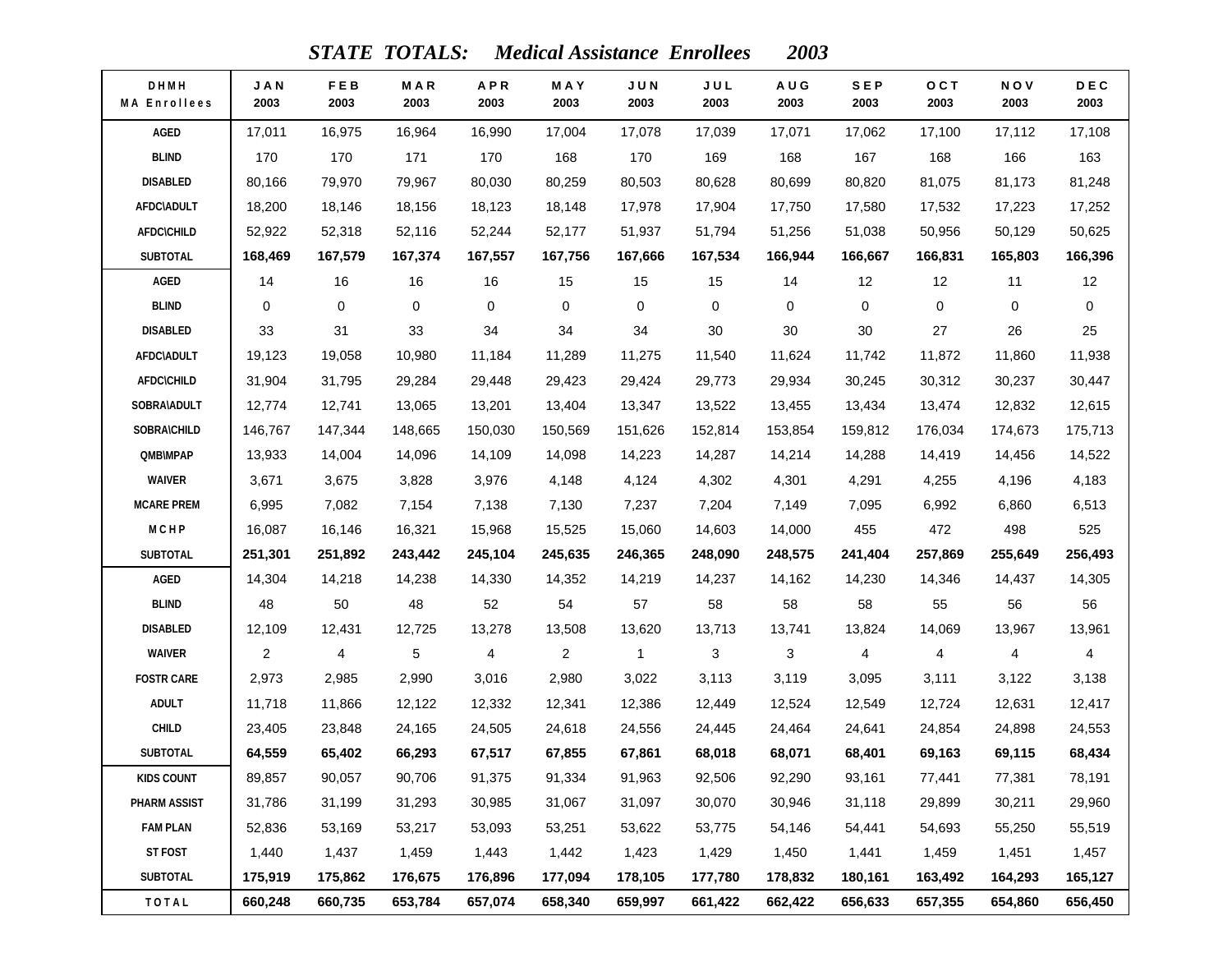*STATE TOTALS: Medical Assistance Enrollees 2004*

| DHMH<br>MA Enrollees | JAN<br>2004 | FEB<br>2004 | <b>MAR</b><br>2004 | <b>APR</b><br>2004 | <b>MAY</b><br>2004 | <b>JUN</b><br>2004 | JUL<br>2004 | A U G<br>2004  | <b>SEP</b><br>2004 | <b>OCT</b><br>2004 | <b>NOV</b><br>2004 | <b>DEC</b><br>2004 |
|----------------------|-------------|-------------|--------------------|--------------------|--------------------|--------------------|-------------|----------------|--------------------|--------------------|--------------------|--------------------|
| <b>AGED</b>          | 17,116      | 17,085      | 16,972             | 16,974             | 17,017             | 17,021             | 16,960      | 16,970         | 16,979             | 17,064             | 17,068             | 17,126             |
| <b>BLIND</b>         | 160         | 158         | 157                | 157                | 156                | 156                | 155         | 158            | 157                | 157                | 155                | 151                |
| <b>DISABLED</b>      | 81,381      | 81,571      | 81,894             | 81,948             | 82,138             | 82,548             | 82,824      | 83,156         | 83,560             | 83,979             | 84,121             | 84,381             |
| <b>AFDC\ADULT</b>    | 16,487      | 15,712      | 15,709             | 15,617             | 15,517             | 15,584             | 15,461      | 15,616         | 15,345             | 15,268             | 15,015             | 15,039             |
| <b>AFDC\CHILD</b>    | 49,513      | 48,934      | 49,165             | 48,858             | 48,529             | 48,612             | 48,245      | 48,621         | 48,106             | 47,965             | 47,373             | 47,479             |
| <b>SUBTOTAL</b>      | 164,657     | 163,460     | 163,897            | 163,554            | 163,357            | 163,921            | 163,645     | 164,521        | 164,147            | 164,433            | 163,732            | 164,176            |
| <b>AGED</b>          | 12          | 11          | 13                 | 13                 | 13                 | 14                 | 14          | 15             | 13                 | 12                 | 11                 | 11                 |
| <b>BLIND</b>         | 0           | 0           | 0                  | 0                  | 0                  | 0                  | 0           | 0              | 0                  | 0                  | 0                  | 0                  |
| <b>DISABLED</b>      | 25          | 25          | 27                 | 26                 | 28                 | 28                 | 26          | 29             | 30                 | 30                 | 29                 | 29                 |
| AFDC\ADULT           | 11,946      | 11,737      | 11,856             | 11,941             | 12,135             | 12,310             | 12,403      | 12,485         | 12,551             | 12,584             | 12,616             | 12,666             |
| <b>AFDC\CHILD</b>    | 30,368      | 30,486      | 30,865             | 31,189             | 31,495             | 31,680             | 31,849      | 31,994         | 32,322             | 32,317             | 32,095             | 32,223             |
| SOBRA\ADULT          | 12,614      | 12,762      | 13,186             | 13,302             | 13,407             | 13,604             | 13,649      | 13,754         | 13,694             | 13,585             | 13,360             | 13,282             |
| <b>SOBRA\CHILD</b>   | 175,213     | 174,499     | 176,750            | 178,317            | 179,114            | 180,455            | 181,708     | 182,505        | 183,228            | 183,740            | 184,073            | 184,604            |
| <b>QMB\MPAP</b>      | 14,553      | 14,368      | 14,499             | 14,634             | 14,718             | 14,857             | 14,918      | 15,156         | 15,329             | 15,468             | 15,515             | 15,592             |
| <b>WAIVER</b>        | 4,133       | 4,076       | 4,077              | 4,030              | 4,015              | 4,000              | 3,999       | 4,029          | 4,020              | 4,044              | 4,063              | 4,093              |
| <b>MCARE PREM</b>    | 6,315       | 6,195       | 6,109              | 6,048              | 6,074              | 6,107              | 6,177       | 6,212          | 6,332              | 6,427              | 6,504              | 6,588              |
| MCHP                 | 534         | 546         | 565                | 569                | 569                | 563                | 6,027       | 6,770          | 7,038              | 7,506              | 7,811              | 8,067              |
| <b>SUBTOTAL</b>      | 255,713     | 254,705     | 257,947            | 260,069            | 261,568            | 263,618            | 270,770     | 272,949        | 274,557            | 275,713            | 276,077            | 277,155            |
| <b>AGED</b>          | 13,995      | 13,894      | 13,897             | 13,991             | 14,093             | 14,068             | 13,946      | 14,033         | 14,039             | 14,084             | 13,948             | 14,032             |
| <b>BLIND</b>         | 57          | 57          | 60                 | 62                 | 59                 | 53                 | 61          | 63             | 59                 | 62                 | 60                 | 57                 |
| <b>DISABLED</b>      | 13,907      | 13,513      | 13,937             | 14,066             | 14,027             | 14,190             | 14,385      | 14,720         | 14,945             | 14,947             | 14,569             | 14,446             |
| <b>WAIVER</b>        | 4           | 3           | $\overline{2}$     | $\overline{2}$     | $\overline{2}$     | 2                  | 3           | $\overline{2}$ | 2                  | 3                  | 4                  | 4                  |
| <b>FOSTR CARE</b>    | 3,135       | 3,150       | 3,197              | 3,235              | 3,235              | 3,266              | 3,302       | 3,345          | 3,385              | 3,451              | 3,493              | 3,399              |
| ADULT                | 12,496      | 12,031      | 12,098             | 12,061             | 12,029             | 12,021             | 11,938      | 11,958         | 11,904             | 11,788             | 11,717             | 11,677             |
| CHILD                | 24,848      | 24,834      | 24,837             | 24,893             | 24,839             | 24,750             | 24,623      | 24,668         | 24,736             | 24,477             | 24,489             | 24,402             |
| <b>SUBTOTAL</b>      | 68,442      | 67,482      | 68,028             | 68,310             | 68,284             | 68,350             | 68,258      | 68,789         | 69,070             | 68,812             | 68,280             | 68,017             |
| <b>KIDS COUNT</b>    | 78,975      | 78,454      | 78,732             | 77,934             | 77,540             | 77,116             | 76,428      | 76,340         | 76,090             | 76,084             | 76,110             | 76,013             |
| PHARM ASSIST         | 29,569      | 29,466      | 29,685             | 30,377             | 31,020             | 31,170             | 30,484      | 30,733         | 30,859             | 31,281             | 31,980             | 21,989             |
| <b>FAM PLAN</b>      | 55,919      | 55,913      | 56,229             | 56,243             | 56,203             | 56,368             | 56,542      | 56,598         | 56,758             | 56,987             | 57,006             | 57,191             |
| ST FOST              | 1,444       | 1,441       | 1,410              | 1,409              | 1,392              | 1,392              | 1,385       | 1,378          | 1,349              | 1,268              | 1,225              | 1,217              |
| <b>SUBTOTAL</b>      | 165,907     | 165,274     | 166,056            | 165,963            | 166,155            | 166,046            | 164,839     | 165,049        | 165,056            | 165,620            | 166,321            | 156,410            |
| TOTAL                | 654,719     | 650,921     | 655,928            | 657,896            | 659,364            | 661,935            | 667,512     | 671,308        | 672,830            | 674,578            | 674,410            | 665,758            |